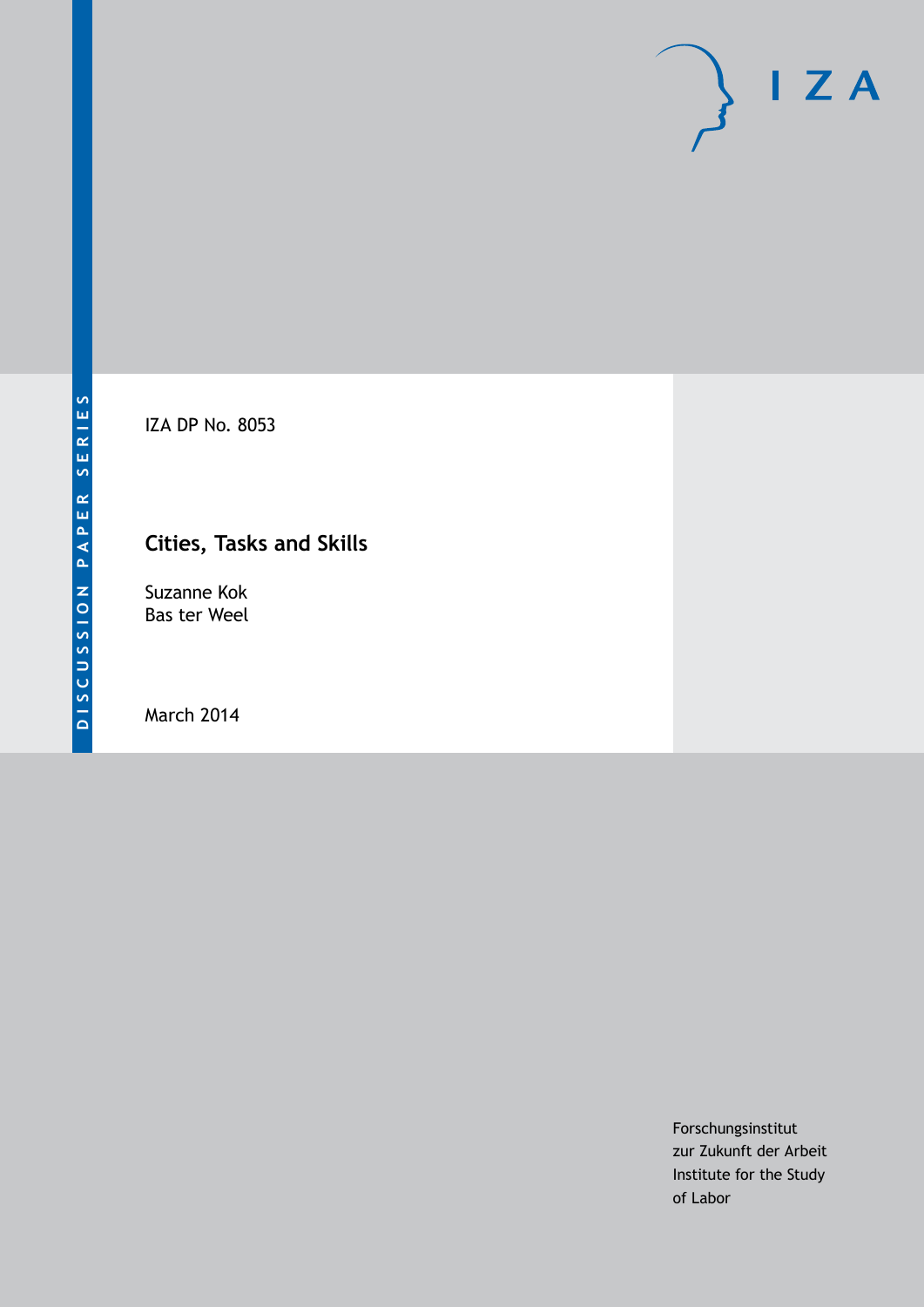# **Cities, Tasks and Skills**

## **Suzanne Kok**

*University of Groningen, CPB Netherlands Bureau for Economic Policy Analysis*

## **Bas ter Weel**

*CPB Netherlands Bureau for Economic Policy Analysis, Maastricht University and IZA*

## Discussion Paper No. 8053 March 2014

IZA

P.O. Box 7240 53072 Bonn **Germany** 

Phone: +49-228-3894-0 Fax: +49-228-3894-180 E-mail: [iza@iza.org](mailto:iza@iza.org)

Any opinions expressed here are those of the author(s) and not those of IZA. Research published in this series may include views on policy, but the institute itself takes no institutional policy positions. The IZA research network is committed to the IZA Guiding Principles of Research Integrity.

The Institute for the Study of Labor (IZA) in Bonn is a local and virtual international research center and a place of communication between science, politics and business. IZA is an independent nonprofit organization supported by Deutsche Post Foundation. The center is associated with the University of Bonn and offers a stimulating research environment through its international network, workshops and conferences, data service, project support, research visits and doctoral program. IZA engages in (i) original and internationally competitive research in all fields of labor economics, (ii) development of policy concepts, and (iii) dissemination of research results and concepts to the interested public.

<span id="page-1-0"></span>IZA Discussion Papers often represent preliminary work and are circulated to encourage discussion. Citation of such a paper should account for its provisional character. A revised version may be available directly from the author.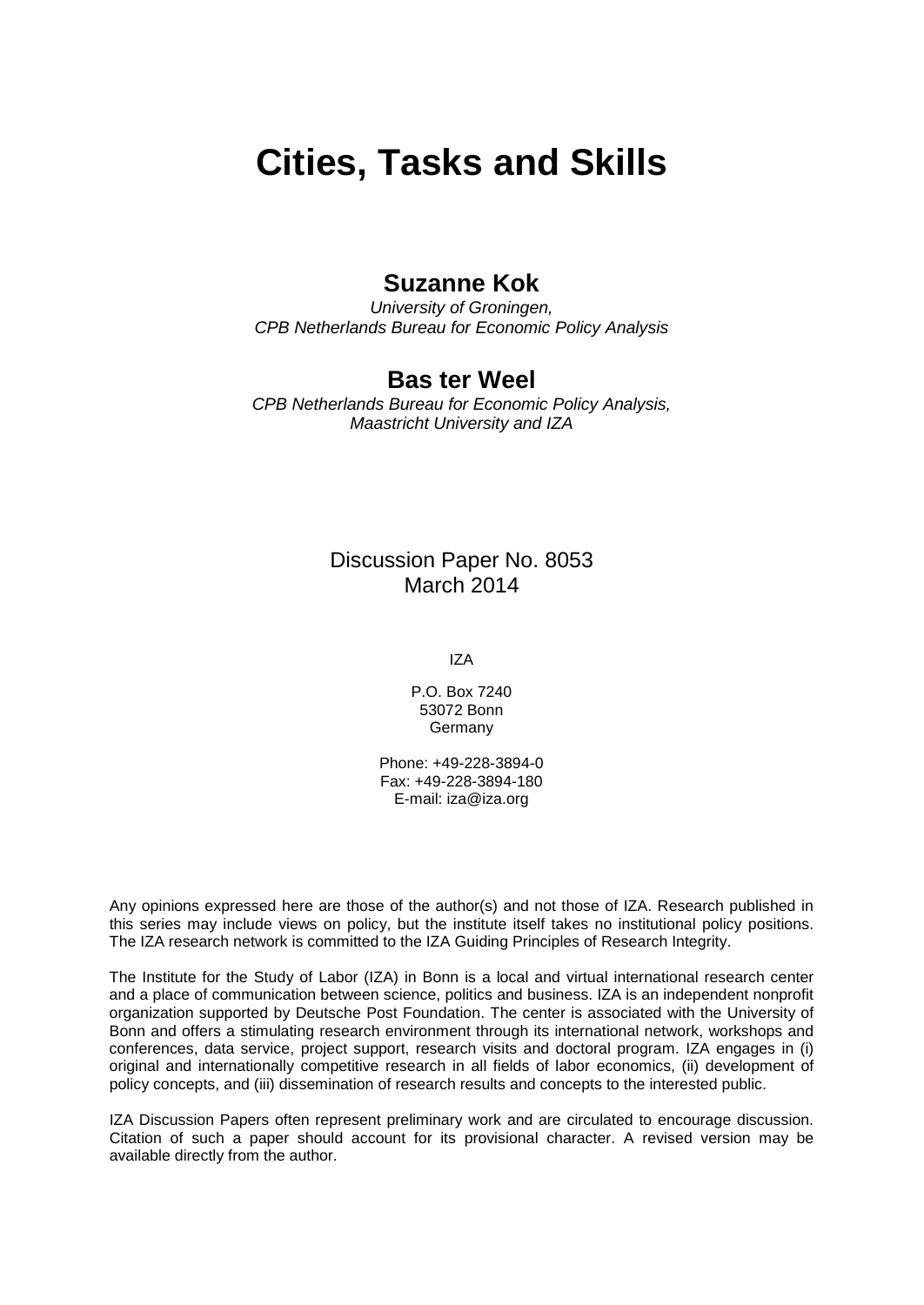IZA Discussion Paper No. 8053 March 2014

## **ABSTRACT**

## **Cities, Tasks and Skills[\\*](#page-1-0)**

This research applies a task-based approach to measure and interpret changes in the employment structure of the 168 largest US cities in the period 1990-2009. As a result of technological change some tasks can be placed at distance, while others require proximity. We construct a measure of task connectivity to investigate which tasks are more likely to require proximity relative to others. Our results suggest that cities with higher shares of connected tasks experienced higher employment growth. This result is robust to a variety of other explanations including industry composition, routinisation, and the complementarity between skills and cities.

JEL Classification: J20, J30, O30

Keywords: occupations, tasks, cities, employment

Corresponding author:

Bas ter Weel CPB Board of directors PO Box 80510 2508GM Den Haag The Netherlands E-mail: [b.ter.weel@cpb.nl](mailto:b.ter.weel@cpb.nl)

\* We would like to thank David Autor, Yannis Ioannides, Harry Garretsen, Steven Brakman, Jasper de Jong, three anonymous referees and seminar participants at the TASKS II conference, North American Regional Science Conference 2011 (NARSC), the NAKE Research Day, the Spring Meeting of Young Economist, the SOM conference and the Workshop of Current Issues in International Trade for useful feedback on an earlier version of this paper. We would like to thank David Autor and David Dorn for making available the synchronised series for occupational coding for the United States.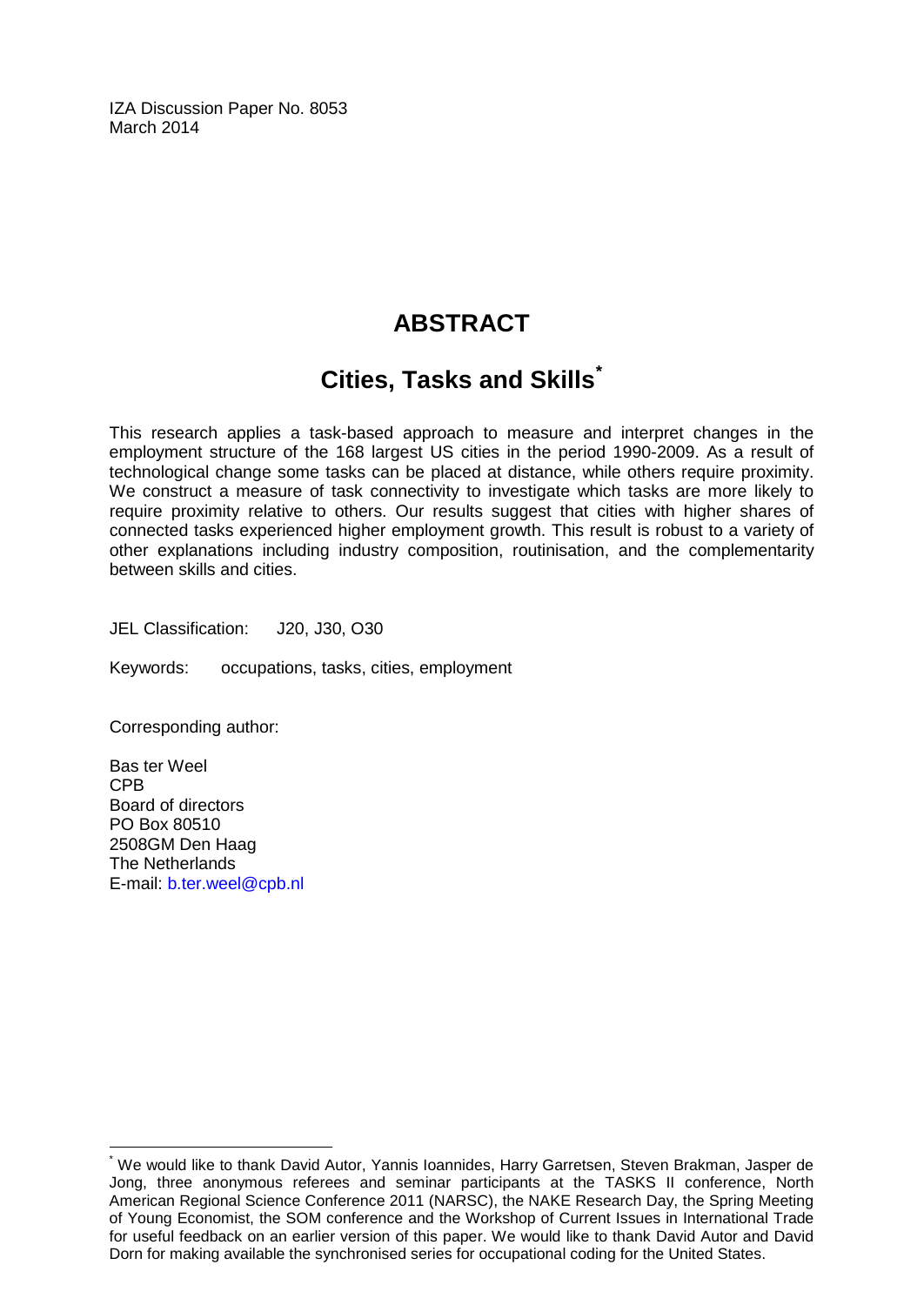## **1 INTRODUCTION**

The division of labour has changed over the past two decades. Technological change and especially rapid progress in information and communication technologies (ICT) has enabled a break-up of the production process, which has had implications for the organisation of work and the structure of employment in many countries [\(Bresnahan et al., 2002;](#page-25-0) [Autor](#page-24-0) [et al., 2003\)](#page-24-0). ICT has changed the way individual tasks can be carried out and created new possibilities for communication between workers. Not only is this observed within and between firms, but also across space. In many cases, physical distance becomes less important for production because communication at distance can be as effective as communication in person [\(Bloom et al., 2009\)](#page-24-1). At the same time cities flourish because of the increasing importance of human interactions in modern production processes [\(Glaeser and](#page-26-0) [Maré, 2001\)](#page-26-0). These trends have been accompanied by new research approaches to relax the implicit equivalence between workers' skills and the tasks that have to be carried out at work. The core feature of these approaches is that workers apply their skills to tasks in exchange for wages. This distinction between skills and tasks becomes important when the assignment of skills to tasks is evolving with time, because the set of tasks demanded in the economy is altered by technological change that changes the need for proximity. Recent evidence on the effects of ICT and new possibilities for offshoring suggest that certain tasks have been more vulnerable to computerization and offshoring than others [\(Grossman](#page-27-0) [and Rossi-Hansberg, 2008\)](#page-27-0) and that a task-based approach to study and understand these developments is worthwhile pursuing [\(Baldwin and Nicoud, 2010;](#page-24-2) [Acemoglu and Autor,](#page-24-3) [2011;](#page-24-3) [Autor, 2013\)](#page-24-4).

This paper uses a task-based approach to document and interpret recent employment trends in the 168 largest US metropolitan areas in the period 1990-2009. These cities cover about 75 percent of total US employment in 2009. Employment trends across cities are often explained by differences in industrial structure [\(Ellison and Glaeser, 1997\)](#page-26-1). [Duran](#page-25-1)[ton and Puga](#page-25-1) [\(2001\)](#page-25-1) and [Desmet and Rossi-Hansberg](#page-25-2) [\(2009\)](#page-25-2) argue that new industries clustered in expensive locations benefit from knowledge spillovers, while more mature industries relocate to less expensive places because production processes have become more standardised. The main benefit of a task-based approach is that it allows us to analyse how employment growth across cities is caused by interactions among job tasks and agglomeration forces. Understanding this mechanism is potentially important in explaining why some cities have fared well, while others have been in decline.

We first show how tasks are connected to cities. To do so, occupations are viewed as bundles of tasks. Connectivity explains to what extent tasks are benefiting from the presence of other tasks and to what extent they are clustering. Empirically, our measure of task connectivity measures the importance of proximity or co-agglomeration for 41 job tasks defined in the Occupational Information Network (ONET) database across 326 (three-digit) occupations and 142 (three-digit) industries. ONET classifies all occupations in terms of the importance of job tasks. In our empirical analysis, we present changes in employment in the period 1990-2009. We construct a database of the 168 largest US cities in which we pair representative data on job task requirements from the ONET database with samples of employed workers from the Current Population Survey and Census to form a consistent panel of industry, occupation and spatial task input. The validity and strength of our empirical analysis is addressed by presenting estimates of alternative measures of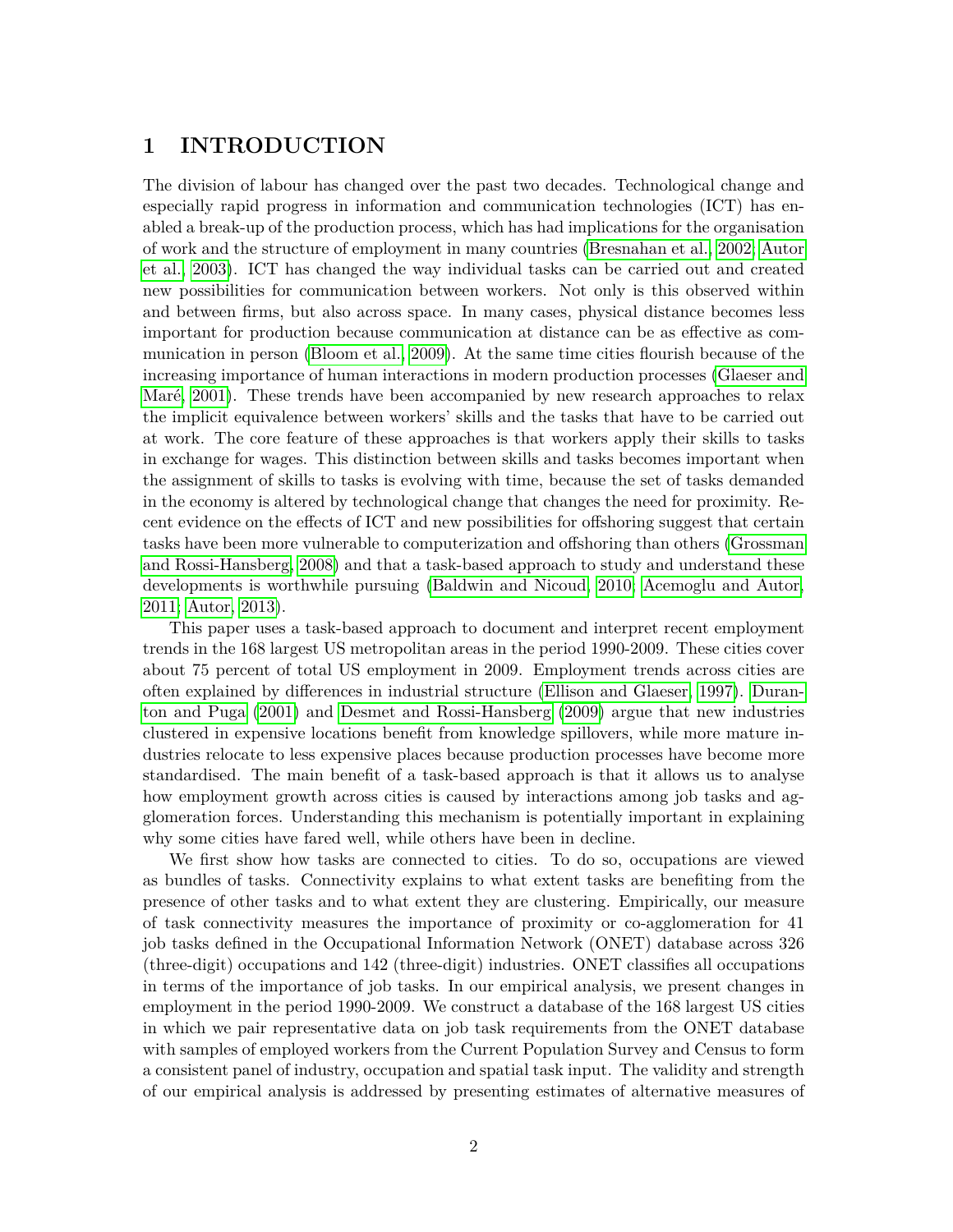task composition and alternative divisions and slices of the sample of cities, workers and occupations.

Our main results can be summarised as follows. The measure of task connectivity explains a significant part of the changes in employment in US cities over the last two decades. We document that a one standard deviation increase in task connectivity relates to an increase in employment of 30 to 45 percent of a standard deviation in our period of analysis from 1990 to 2009. Cities with a larger share of connected tasks have grown faster relative to other cities, conditional on initial employment, location characteristics and a set of other covariates. Other measures of the task composition of cities, such as the spatial concentration of tasks, do not explain changes in employment patterns in this period in the United States. The main results of our empirical analysis are robust to the inclusion of differences in the structure of employment or industries [\(Glaeser et al., 1992;](#page-26-2) [Ellison and Glaeser, 1997;](#page-26-1) [Glaeser and Kerr, 2009\)](#page-26-3), the rise in the importance of social skills [\(Bacolod et al., 2009\)](#page-24-5), and the routinisation and computerisation of some parts of employment [\(Autor et al., 2003\)](#page-24-0). In addition, the importance of connectivity between tasks in explaining changes in employment in this period is not limited to either some manufacturing or services industries or particular skill groups.

This paper is related to a relatively new and growing body of empirical research documenting and interpreting changes in the structure of employment and wages using a task-based approach in which worker skills are allocated to job tasks. Contributions to this way of analysing trends have been made by [Autor et al.](#page-24-0) [\(2003\)](#page-24-0), [Autor et al.](#page-24-6) [\(2006\)](#page-24-6), [Borghans and Ter Weel](#page-25-3) [\(2006\)](#page-25-3), [Goos and Manning](#page-27-1) [\(2007\)](#page-27-1), [Goos et al.](#page-27-2) [\(2009\)](#page-27-2), [Firpo et al.](#page-26-4) [\(2009\)](#page-26-4), [Blinder](#page-24-7) [\(2006\)](#page-24-7) and [Criscualo and Garicano](#page-25-4) [\(2010\)](#page-25-4). These papers show across a variety of data sources that certain types of occupations seem to be disappearing in terms of employment shares and/or seem to be paying lower wages over time, while others grow and obtain wage growth. [Duranton and Puga](#page-25-5) [\(2005\)](#page-25-5) focus on a related issue by distinguishing sectoral and functional specialisation of employment. [Acemoglu and Autor](#page-24-3) [\(2011\)](#page-24-3) review these international trends and argue that a task-based approach is helpful when the assignment of worker skills to job tasks is evolving with time, either because shifts in market prices command reallocation of skills to tasks or because the set of tasks demanded in the economy is changed by technological developments, trade, or offshoring. We add to these approaches a spatial dimension because reallocation of skills to tasks changes the division of tasks across space too.<sup>1</sup> This helps to understand employment developments across different types of cities in the United States.

By addressing the spatial dimension of employment our work is related to the recent contributions of [Glaeser and Maré](#page-26-0) [\(2001\)](#page-26-0), [Bacolod et al.](#page-24-5) [\(2009\)](#page-24-5), [Bacolod et al.](#page-24-8) [\(2010\)](#page-24-8), [Autor and Dorn](#page-24-9) [\(2013\)](#page-24-9) and [Florida et al.](#page-26-5) [\(2012\)](#page-26-5). They document trends in regional employment and show that the structure of employment reveals path dependence. In addition, some tasks seem to be associated with employment growth, while others predict declines. Especially human capital seems to be important for employment growth. In our empirical analysis, we also use measures of human capital and obtain estimated coefficients that suggest it to be an important determinant of employment change across cities. We add to this that the structure of employment in terms of task combinations seems to be even more important. Our arguments and findings are related to the empirical work on the division of labour across space. [Duranton and Jayet](#page-25-6) [\(2011\)](#page-25-6) show, based on occupations, that the distribution of workers across occupations in dense urban areas is different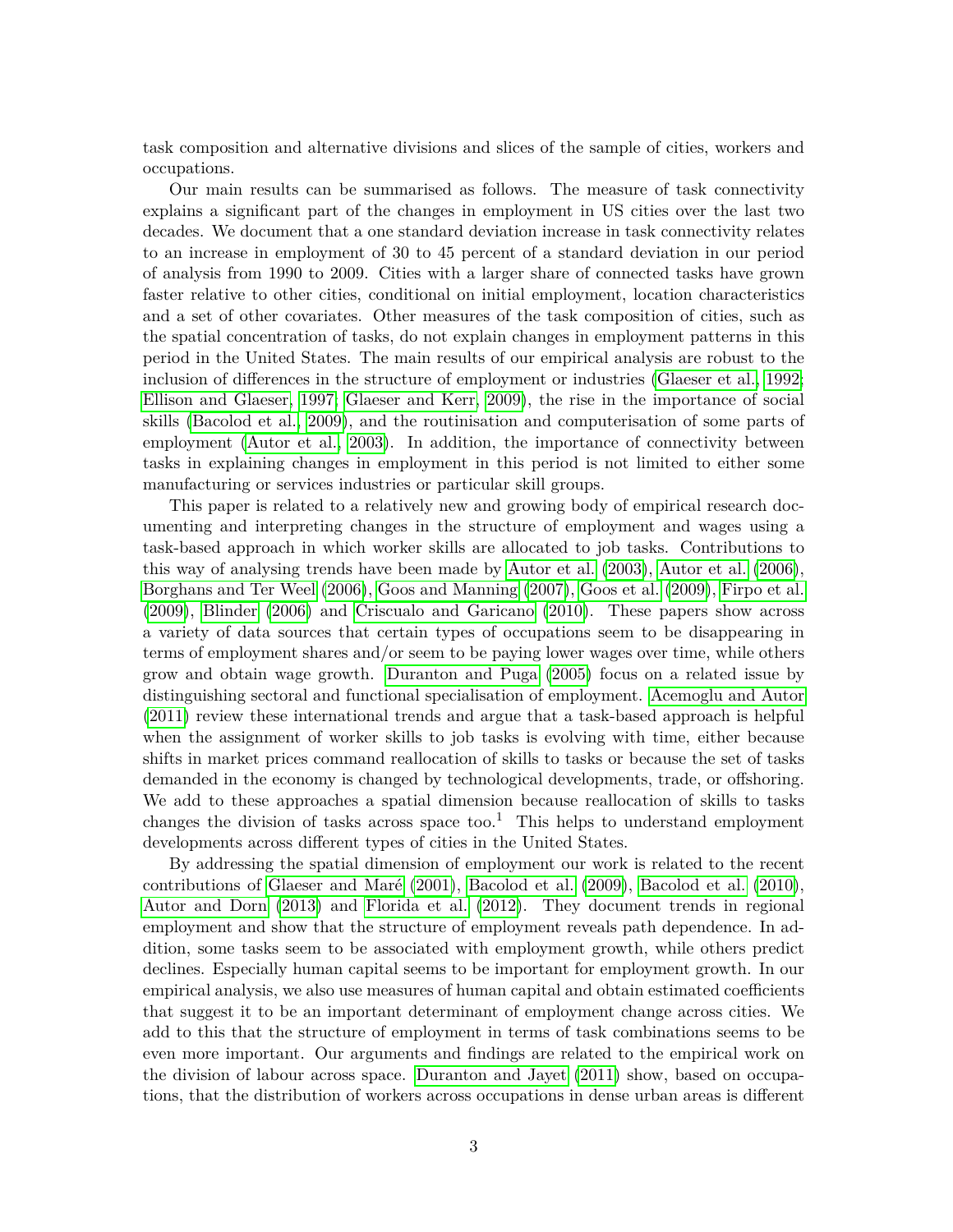relative to more rural areas. We obtain estimates that suggest that connectivity of tasks is positively correlated to employment growth.

Finally, the importance of cities in bundling tasks and occupations is also used in the approaches developed in [Jensen and Kletzer](#page-27-3) [\(2005\)](#page-27-3) and [Akcomak et al.](#page-24-10) [\(2011\)](#page-24-10). They develop and apply measures of task connectivity similar to the ones we use here. [Charlot and](#page-25-7) [Duranton](#page-25-7) [\(2004\)](#page-25-7) and [Bacolod et al.](#page-24-5) [\(2009\)](#page-24-5) emphasise the importance of communication and social skills in changes in city employment. [Michaels et al.](#page-27-4) [\(2013\)](#page-27-4) empirically show a change in the nature of agglomeration over time towards an increased emphasis on human interaction driven by ICT developments. Our measure includes this mechanism but also emphasises the combination of tasks associated with employment changes. The research by [Duranton and Puga](#page-25-1) [\(2001\)](#page-25-1), [Duranton and Puga](#page-25-5) [\(2005\)](#page-25-5) and [Desmet and Rossi-Hansberg](#page-25-2) [\(2009\)](#page-25-2) points to the complementary relationship between cities and technological change in explaining changes in employment structure. We take advantage of this argument to explain why some tasks seem to be placed at distance (i.e., outside the 168 large cities in our sample, which could be either elsewhere in the United States or abroad).

This paper proceeds as follows. In the next section both the theoretical background and the empirical strategy are presented. Section [3](#page-9-0) documents the most salient details of the data sources. In Section [4](#page-12-0) the main estimation results are shown. Section [5](#page-17-0) discusses other measures of task composition and Section [6](#page-19-0) applies the analyses to several sub-samples. Section [7](#page-22-0) concludes.

## <span id="page-5-0"></span>**2 BACKGROUND AND EMPIRICAL APPROACH**

Before documenting the impact of a city's initial task structure on changes in US employment in the period 1990-2009, this section discusses the intuition behind the empirical analysis. We first discuss the division of tasks across space and present the main idea behind this paper. Next, we translate this idea into an empirical measure will be used in the analysis to investigate changes in employment.

#### *Main Idea*

A large number of tasks are combined to produce output. These tasks are divided across workers working for a certain firm in a certain location. Worker tasks are not carried out in isolation, but bundled in the occupations of workers in the economy. Also, the output of some tasks (e.g., planning) is the input of others (e.g., production). Tasks can be carried out by a single worker, but also by different workers. A firm can choose to produce all the tasks inside the firm but it is also possible to outsource a subset of tasks. Lastly, the production process can be located in one location, but it is also possible to produce in several locations or even worldwide. The division of tasks across workers, firms and locations depends on the trade-off between coordination and production costs. A more extensive division generates advantages in production costs: each task can be produced by the most efficient worker, in the most efficient firm and at the optimal location. Costs of the coordination between tasks do however increase with the division of labour. We measure the task content along 41 worker tasks in 326 occupations and focus on the trade-off between these costs and benefits.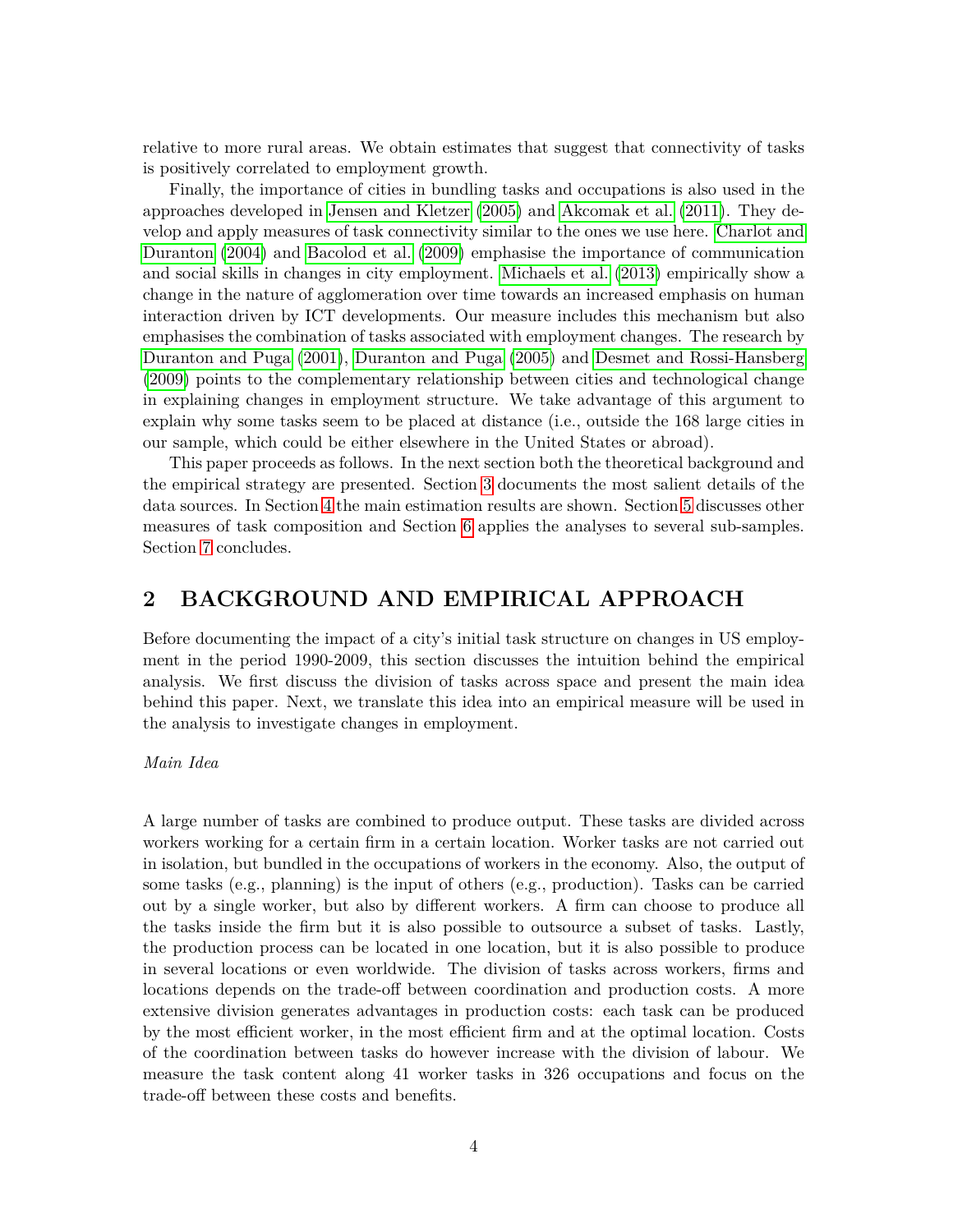The division of tasks across space is determined by a trade-off between coordination and production costs. On the one hand, carrying out tasks at one location saves on transport, communication and other coordination costs and utilizes positive agglomeration forces. Beyond the physical distribution of goods and services, production requires coordination, consultation, and planning, which are easier in close proximity. Tacit, noncodified knowledge is more easily transferred face-to-face than via other communication technologies. Face-to-face contact furthermore helps to solve incentive issues and facilitates learning and human capital externalities [\(Storper and Venables, 2004\)](#page-27-5). On the other hand, carrying out different tasks at different locations has cost advantages in the production of specific intermediate products. The resulting division of worker tasks across space depends on these economic forces.

The spatial trade-off between coordination and production costs varies across tasks. There is a tendency for some tasks to cluster with other tasks to save on coordination costs and to benefit from agglomeration advantages. This effect is counterbalanced by the possible cost advantage of placing the performance of some tasks elsewhere. It depends on the balance between proximity and cost advantages whether or not some tasks will be placed at distance. In particular, whether or not tasks will be placed at distance depends on three facets of the division of labour.

First, it depends on the time lost with the coordination of a specific task relative to the gains of the division of tasks across space. This balance has been changing over the last decades as a result of technological change. Improved communication technologies reduce the time lost communicating when placing tasks at distance [\(Duranton and Jayet,](#page-25-6) [2011\)](#page-25-6). In addition, technological change affects the organisation of work. The division of production time might change, which changes the decision on the division of tasks across workers and space [\(Borghans and Ter Weel, 2006;](#page-25-3) [Garicano and Rossi-Hansberg, 2006\)](#page-26-6). Finally, worker skills could complement or substitute for computer technology. Some tasks could be taken over by computer technology, which also changes the performance of other tasks [\(Borghans and Ter Weel, 2004\)](#page-25-8). Lower coordination costs induce a further division of tasks across space to those places in which it is most cost effective to carry out the work.

Second, it depends on the nature of the worker tasks. Some tasks are non-tradable and cannot be done at distance at reasonable costs (e.g., cleaning offices). Hence, in all cities we observe the presence of a certain number of basic tasks that have to be carried out in close vicinity. This is a similar argument as the one noted in [Autor et al.](#page-24-11) [\(1998\)](#page-24-11), who find that computerisation has a detrimental effect on the labour-market outcomes of low-skilled workers, but not at the very low end because some low-end service occupations are unaffected by this type of technological change.

Finally, tasks are connected in cities because of the existence of agglomeration forces. Coordination costs in terms of sharing inputs and transmitting information and knowledge are lower when tasks are performed closely together [\(Duranton and Puga, 2004\)](#page-25-9). Tasks for which input sharing and information and knowledge transmission are important complement other tasks and connect in space. This seems especially true for tasks that demand higher levels of skill [\(Glaeser and Ressenger, 2010\)](#page-26-7), tasks that require more coordination and face-to-face interactions [\(Gaspar and Glaeser, 1998;](#page-26-8) [Blum and Goldfarb,](#page-25-10) [2006\)](#page-25-10) and knowledge tasks [\(Von Hippel, 1994\)](#page-28-0). [Bacolod et al.](#page-24-5) [\(2009\)](#page-24-5) and [Florida et al.](#page-26-5) [\(2012\)](#page-26-5) show that urban wage premiums tend to be higher for analytical and social tasks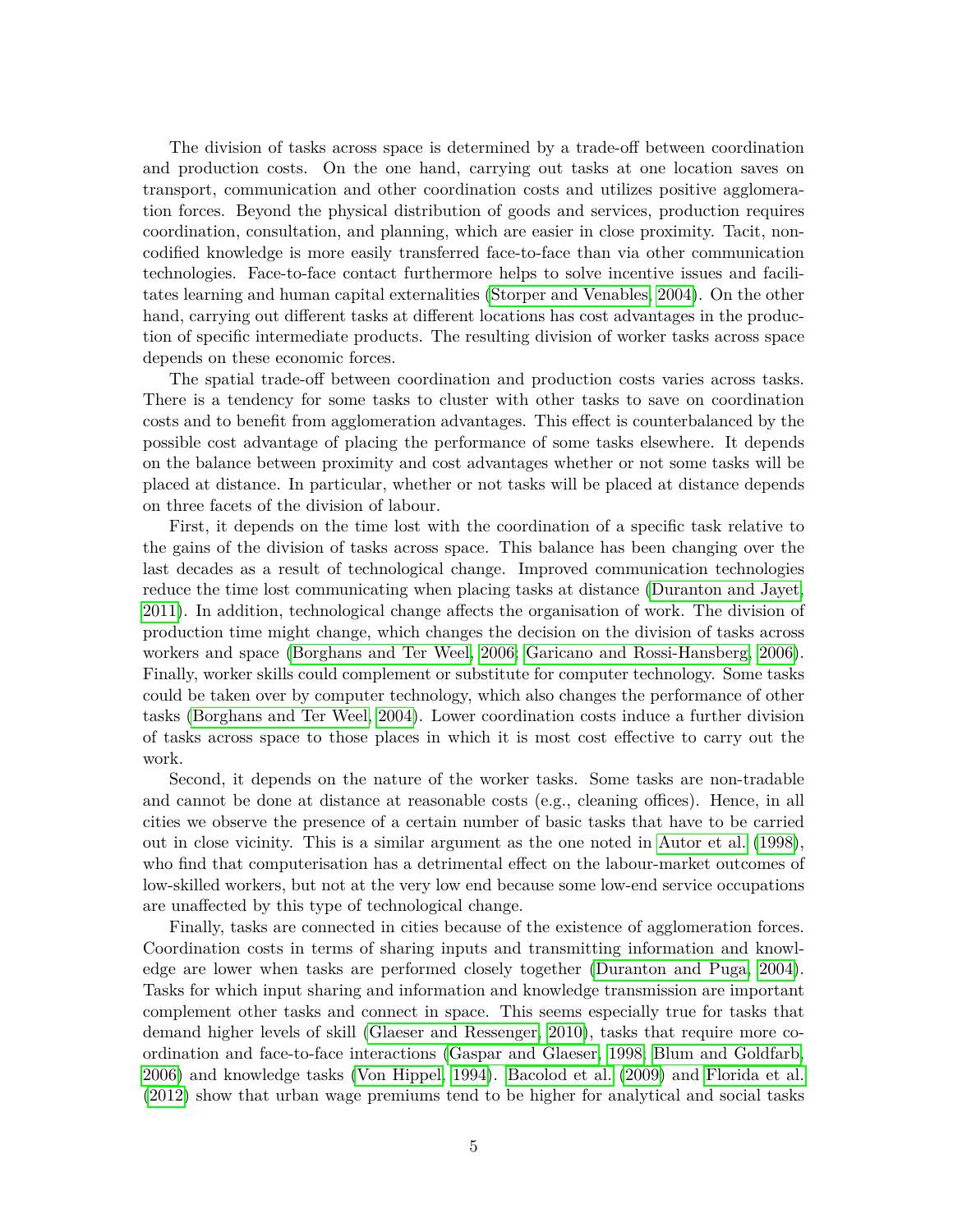and lower for physical and technical tasks. [Charlot and Duranton](#page-25-7) [\(2004\)](#page-25-7) argue that larger and more educated cities require workers to communicate more. They find support for this hypothesis in a sample of French firms and show that workers who communicate more earn higher wages. Agglomeration disadvantages such as congestion costs limit the size of the city and benefit smaller cities.

Recent technological change affected transport, coordination and production costs and through these channels the division of tasks across space. The trade-off between the proximity advantages and production costs of cities changes with these technological developments. For certain tasks this led to a move away from (US) cities (either to the countryside or abroad). Proximity advantages of cities gained however in importance in modern production processes [\(Glaeser and Maré, 2001\)](#page-26-0). Furthermore, some tasks are automated and no longer require labour input. The economic structure of cities adjusts only at a slow pace to these developments. Therefore, we expect cities that initially focused on tasks that complement recent technological developments to prosper relative to cities that did not.

#### *Measuring Connectivity*

To bring the main idea to the data, we need to measure the extent to which tasks are connected to each other. We consider the extent to which one task is performed in close vicinity of other tasks. To do so, we follow [Akcomak et al.](#page-24-10) [\(2011\)](#page-24-10) and construct a measure of task connectivity based on correlations between observed patterns of task combinations across different cities. The construction of the measure consists of two steps. First, we define a measure for the spatial pattern of task performance. This measure tells us the level of spatial connectivity for each task. Next, we employ this measure to calculate the average importance of spatial connectivity of the tasks package for each city.

To construct a measure of the spatial connectivity for each task, we proceed in three steps. First, we measure the 41 worker tasks in the economy. For all 326 occupations we observe to what extent the 41 worker tasks are carried out or not. Second, we weight the presence of a worker task with its importance. ONET contains importance weights to do so. Finally, we append this information to the composition of employment shares in terms of occupations in each of the 168 cities of our sample. Hence, we create a database with 168 rows (cities) and 41 columns (tasks). Cells represent the employment share of the task (weighted by its importance) in the overall task package of a city. The correlations between the cells in each of the rows measure the extent to which tasks are spatially connected to each other.

More formally, we measure employment shares by information about the importance of the 41 worker tasks within each of the 326 occupations. Importance of worker tasks is measured on a scale from 1 (not important at all) to 5 (extremely important).<sup>2</sup> Employment of task *t* in city *l* is measured by the sum of the score on task *t* of all workers in city *l*. Total task employment of city *l* is measured by the sum of all task scores of all workers in the city. Next, the employment share of a task in a city is defined to be equal to the share of the importance of that task in the total task score of the city  $(\tilde{E}_l)$ . Task connectivity for task *t* is constructed as follows:

<span id="page-7-0"></span>(1) 
$$
tc_{t} = \sum_{t'=1}^{t'=41} c(\tilde{E}_{t,l} | \tilde{E}_{t',l}) \quad for \quad t' \neq t.
$$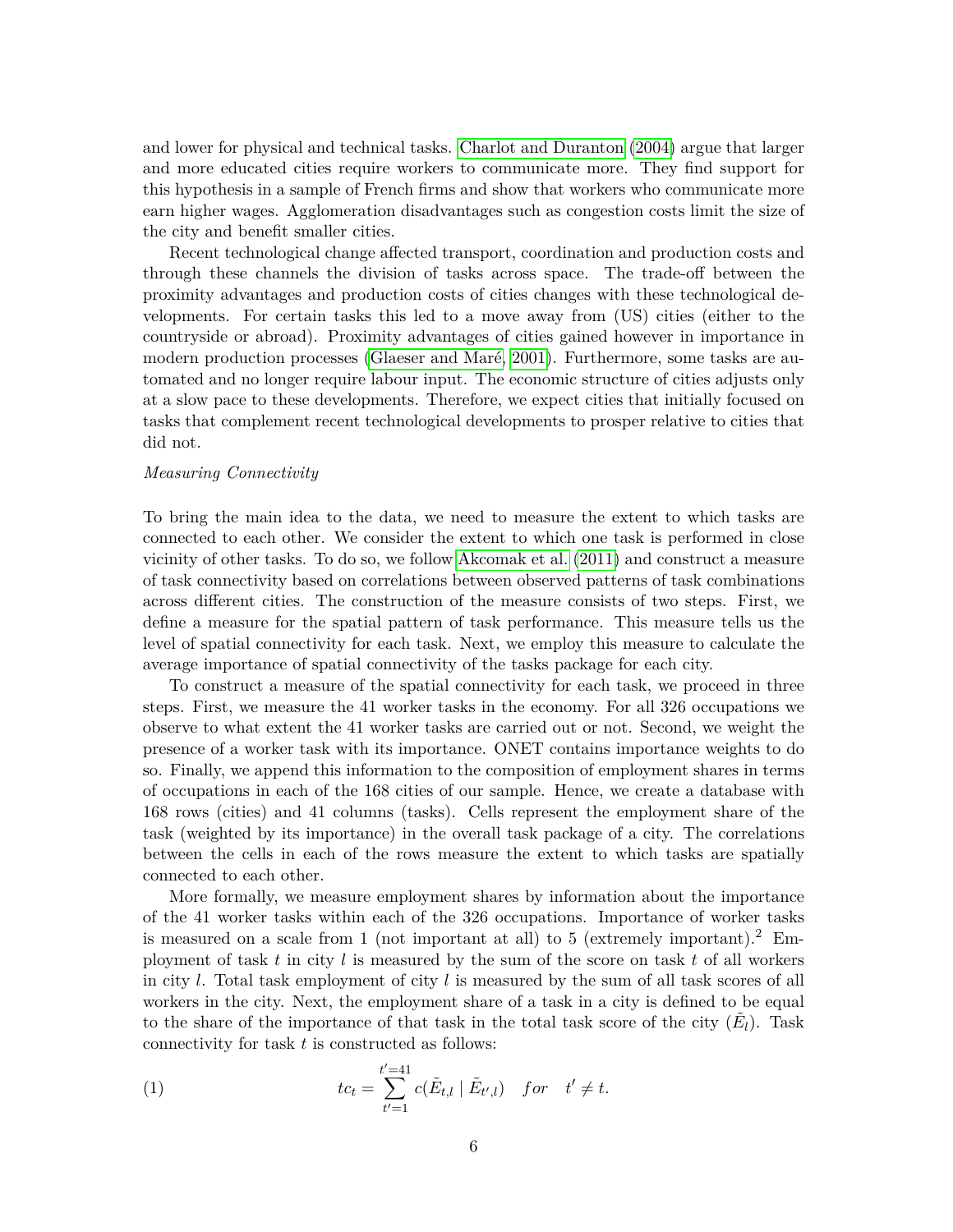The measure is a task specific indicator with a value for each of the 41 tasks.<sup>3</sup> The term  $c(\tilde{E}_{t,l} | \tilde{E}_{t',l})$  represents the correlation between the estimated employment shares of task  $t$  and task  $t'$  in city  $l$ . We use correlation coefficients across all pairs of tasks to measure the extent to which task *t* is connected with the other 40 tasks. Or, in terms of the agglomeration literature, the extent to which a task co-agglomerates with others [\(Ellison](#page-26-9) [et al., 2010\)](#page-26-9). The sum of the connectivity with all other tasks generates the measure of spatial connectivity of task *t*. The higher the value of this measure, the more task *t* is found to be performed together in space with other tasks.

Some tasks connect with many other tasks, while others only connect with a few other tasks. A high (low) value of task connectivity corresponds to a location pattern consistent with that of many (a few) other tasks. For example, the worker task of controlling machines is always carried out at the location of the relevant machines, but this task does not depend on the proximity of the performance of many other tasks. As a result, its location pattern likely matches the one of the machine operators but not the one of many other tasks. Communicating with supervisors occurs in many different environments and is more likely to co-locate with a broad spectrum of other tasks. As a result, it has a high value of task connectivity. In our dataset, the connectivity measure provides the highest levels of task connectivity for tasks such as providing consultation and advice to others and interpreting the meaning of information. Apparently, these tasks are relatively strongly correlated with other tasks in space. By contrast, tasks such as handling and moving objects and repairing and maintaining mechanical equipment have the lowest level of task connectivity according to our measure.

Table [1](#page-30-0) shows the task connectivity measure for a sample with five cities and eight tasks. Although the differences between employment shares in these tasks are rather small, there is a spatial pattern in task connectivity. Spatially, the tasks getting information, processing information, scheduling work and activities and developing and building teams co-agglomerate. The same holds for handling and moving objects together with controlling machines and processes. The higher the employment share of the first four tasks, the lower the share of the second group of tasks. Employment seems to have a pattern such that a relatively high share of information input tasks and interacting with others tasks go along as well as a relatively high share of work output tasks. The work output tasks have a negative value on our connectivity measure as they seem to be only loosely connected to the performance of the other tasks. Especially the task developing and building teams depends on the co-location of several other tasks. Table [2](#page-31-0) presents a list of the employment shares of all 41 tasks and their levels of task connectivity. We have grouped the tasks according to the four ONET categories. At the level of single tasks, most tasks of the group interacting with others have high connectivity levels on our measure, which is consistent with the analysis of [Bacolod et al.](#page-24-5) [\(2009\)](#page-24-5).

Finally, we use the task connectivity measure  $(tc_t)$  to define the spatial connectivity of the task packages for each city (l). For each task in the city, its spatial connectivity is weighted by its employment share in the city. Summing this measure for all performed tasks in the city yields an indicator for the spatial connectivity of the city's task package:

<span id="page-8-0"></span>(2) 
$$
C_l = \sum_{t=1}^{t=41} tc_t * \tilde{E}_{t,l}.
$$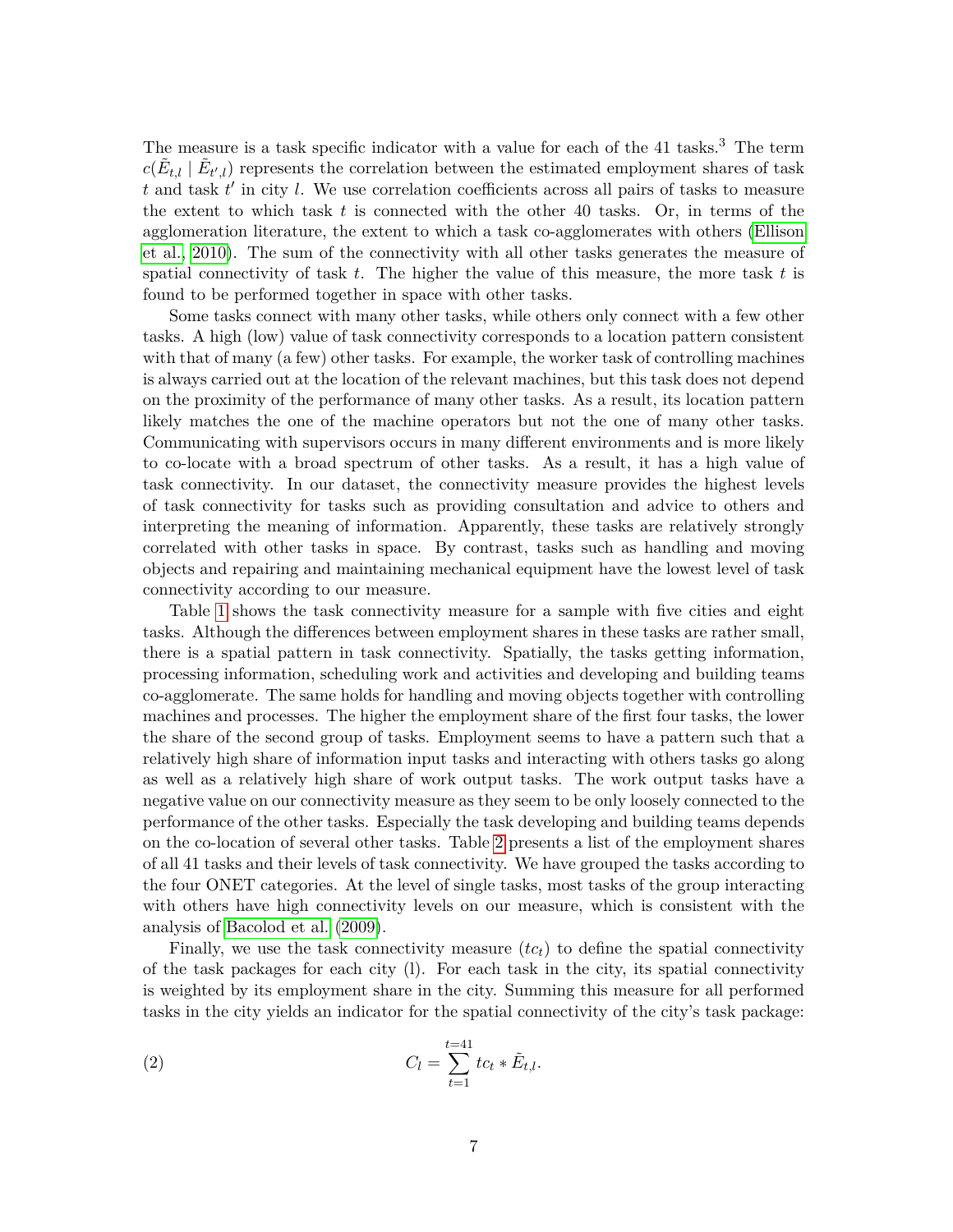In particular, *C<sup>l</sup>* measures the average connectivity of the (estimated) employment of tasks. The last column in the example of Table [1](#page-30-0) presents the connectivity of task employment of five cities for eight tasks. According to our measure of task connectivity, the performed worker tasks in Boston are the most connected, while in Los Angeles and Detroit worker tasks are relatively loosely connected.

## <span id="page-9-0"></span>**3 DATA AND DESCRIPTIVE STATISTICS**

We combine the information from several data sources to construct a database on the division of tasks in the 168 largest US cities in the period 1990-2009. The tasks in the database are broadly defined and could be performed in all occupations and industries. The construction of the database from the several sources is visualised in Figure [1.](#page-37-0)

#### *Data*

The main indicators for the division of labour are collected from the Current Population Survey (CPS). For about 140,000 individuals we obtain information about occupation, industry and city of residence (defined as Metropolitan Statistical Area (MSA)) in each year between 1990 and  $2009<sup>4</sup>$  We distinguish 326 three-digit occupations and 142 threedigit industries. Cities are defined as MSAs, as the classification of MSAs is based on the nature of their economic activity.<sup>5</sup> In 2009 MSAs were responsible for more than 85 percent of the employment, income, and production of products and services in the United States (Bureau of Economic Analysis, 2009). The MSA definitions, in terms of borders, change over time. This complicates analyses of employment developments of cities. To be able to analyse a consistent sample of cities and a sound match between several data sources, MSAs are defined as combined counties following the 1990 definition. The borders of counties are consistent over time. A dataset of 168 MSAs is obtained.

Information about job tasks is collected from the ONET Database. ONET provides information about the importance of abilities, interest, knowledge, skills, work activities, work context and work values within occupations. The work activities represent the job tasks of the worker. ONET distinguishes 41 broadly defined work activities. All tasks could be performed within all 326 occupations and are therefore not industry-related. Examples are thinking creatively, scheduling work and activities and processing information. For each occupation the importance of the 41 tasks is provided by ONET on a scale from 1 (not important at all) to 5 (extremely important). The importance of the tasks by occupation are matched to the occupations observed in the CPS. Aggregating the task information at the city level generates the division of tasks by city over time (1990-2009). Table [2](#page-31-0) lists all tasks and presents information on type, employment shares and connectivity.

ONET categorises the work activities into four groups: information input, mental processes, work output and interacting with others. The second column of Table [3](#page-32-0) presents an example of a task within each group, columns (1) to (4) show the average importance of the four task groups within four broad occupational groups that cover employment in our sample. The average task importance varies between 2.24 (work output for clerical and sale occupations) and 3.58 (information input for production and operator occupations). Information input tasks define where and how the information and data are gained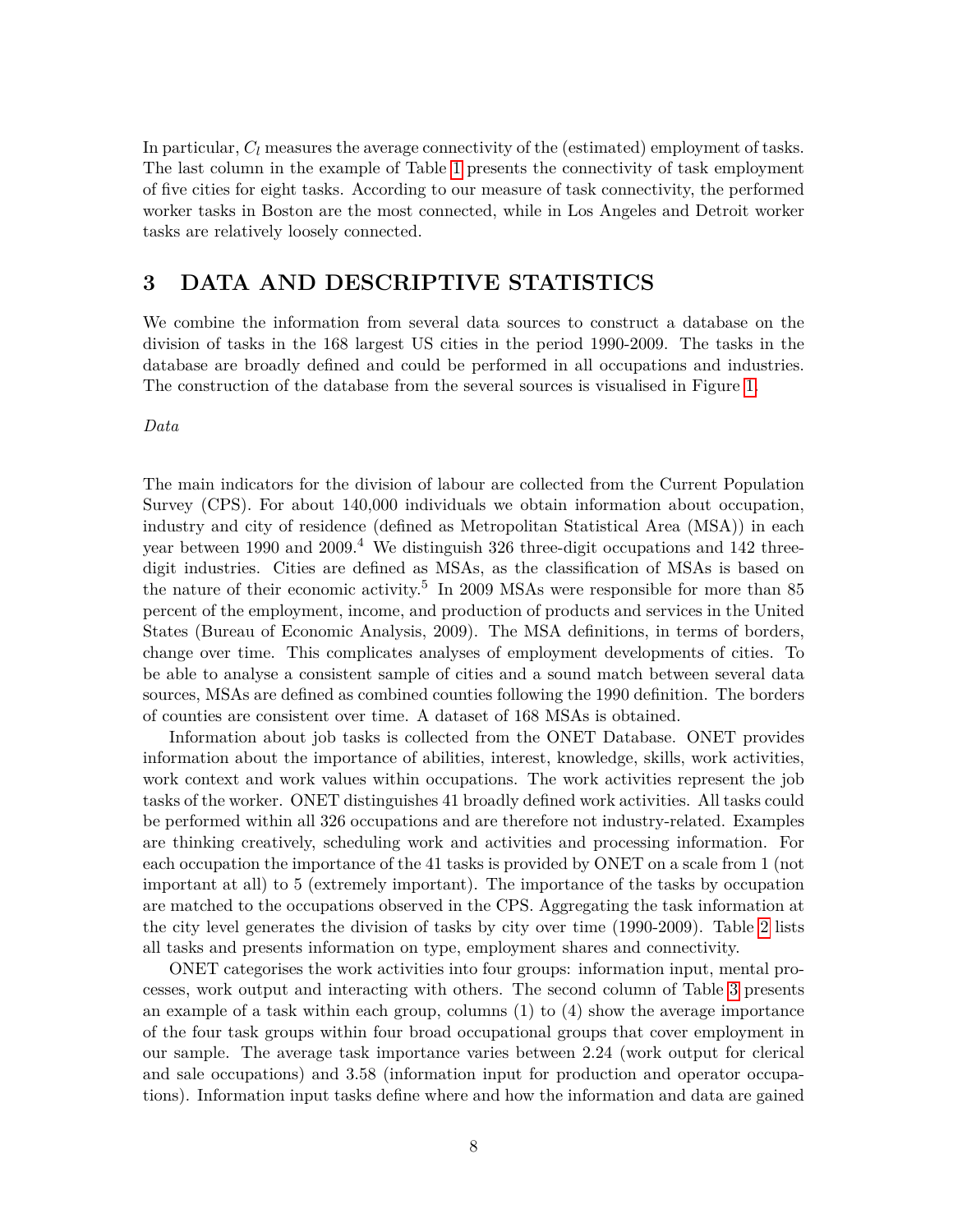that are needed to perform the job. These tasks have high importance levels in all occupational groups. Mental processes tasks indicate what processing, planning, problem-solving, decision-making and innovating activities are performed in the occupation. These tasks are especially important within professional, managerial and technical occupations. The standard errors of the importance of these tasks are low within the broad occupational groups. The work output tasks refer to 'what physical activities are performed, what equipment and vehicles are operated/controlled and what complex/technical activities are accomplished as job outputs'. For production and operators occupations these tasks are relatively. Lastly, the importance of interacting with others is relatively important within professional, managerial and technical occupations.

The last two rows of Table [3](#page-32-0) present the employment shares of the occupations in 1990 and 2009, while the last two columns present these for the task groups. Professional, managerial and technical occupations have both the highest employment share in 1990 and the highest employment growth between 1990 and 2009. Also service occupations grow in terms of employment shares, while the shares of clerical, sales, production and operators occupations seem to be in decline. These findings are consistent with the findings of [Acemoglu and Autor](#page-24-3) [\(2011\)](#page-24-3). Information input is the largest task group in terms of employment, while interacting with others and mental processes experience the largest growth. Remarkably, changes between occupational groups are larger than changes between task groups.

The division of tasks across US cities is constructed from the matching of task information to occupations. We have to assume that the task structure of jobs does not differ by city characteristics. This is a strong assumption but a necessary one because we only observe the task content of occupations once. [Bacolod et al.](#page-24-5) [\(2009\)](#page-24-5) and [Autor et al.](#page-24-0) [\(2003\)](#page-24-0) face the same problem. For example, a car mechanic in Detroit conducts the same tasks relative to a car mechanic in New York. The extent of the market might however affect the task package of workers and generate specialisation possibilities [\(Baumgardner,](#page-24-12) [1988\)](#page-24-12). If this is the case, differences are caused by the extent of the city suggesting that all the tasks are still performed within the city. This would not affect our measurement of connectivity of tasks within the city. In addition, the ONET data are based on data collected in 1998 (released in 2001). This means that we only have of a cross-section of task data at our disposal, which implies that the time variation in the division of tasks is based on the employment development of individual occupations. To deal with this issue, the task structure of cities in the initial year (1990) is used to document and interpret employment changes. This is similar to the approach taken in [Autor et al.](#page-24-0) [\(2003\)](#page-24-0), who use the Dictionary of Occupational Titles of 1977 to explain employment changes from 1963 onwards. We discuss the consequences of using this approach in Section [6,](#page-19-0) where we examine the robustness of our approach in more detail.

Next, employment figures for cities over the period 1990 to 2009 are collected from the Local Area Unemployment Statistics from the Bureau of Labor Statistics (BLS). Lastly, a city's share of high-skilled inhabitants is gathered from the Census Decennial Database. High-skilled workers are defined as those workers with at least a bachelor's degree.

The Appendix presents the features of the data sources in more detail and provides insight in the construction of the classification of cities, industries, occupations and tasks. The Appendix also includes a list of all variables, their aggregation level and their sources.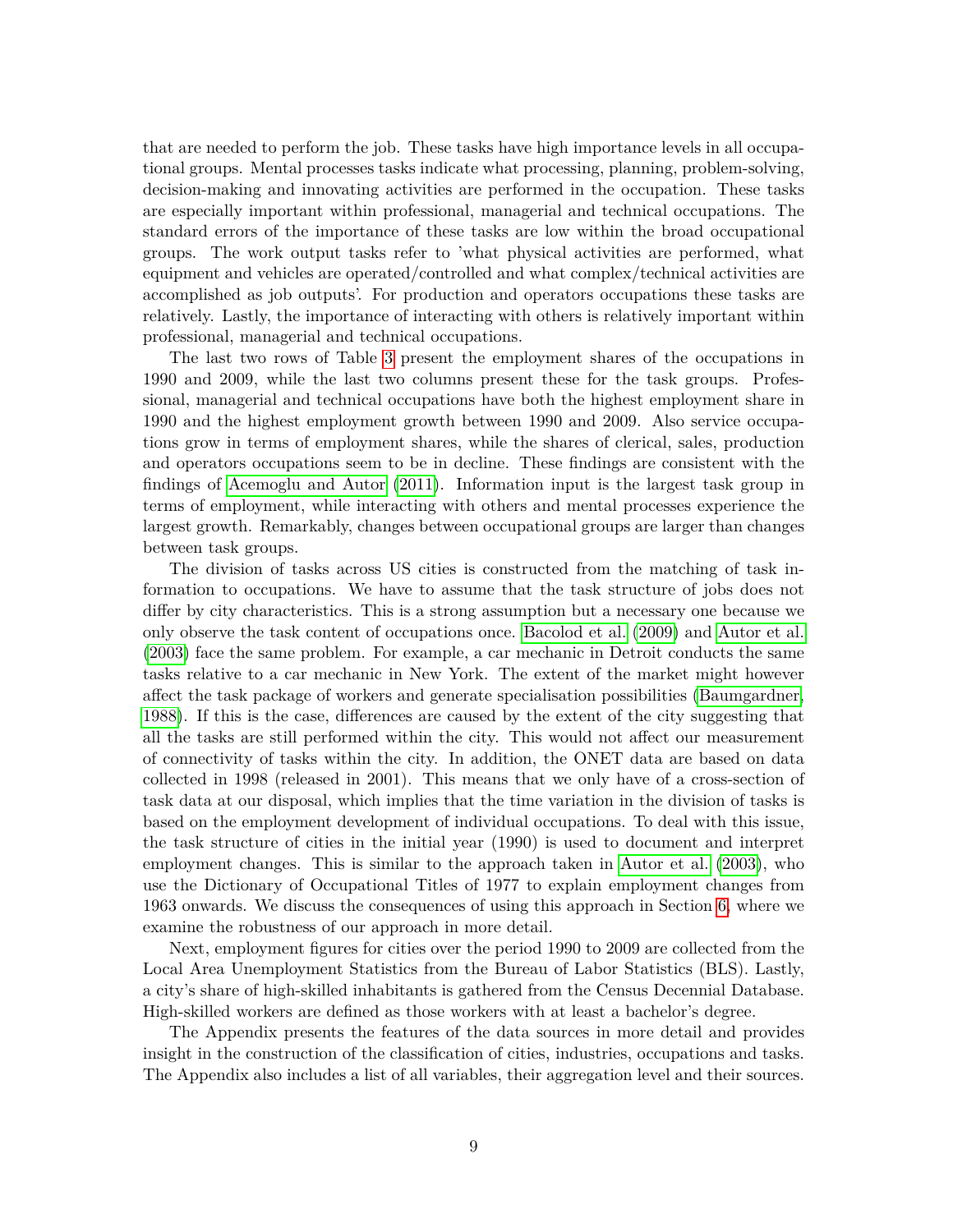#### *Descriptive statistics*

The database we use for the empirical analysis contains information on the division of labour and other characteristics of the 168 largest US cities. Table [9](#page-47-0) in the Appendix presents the raw and standardised summary statistics of the core variables used in the empirical analysis. We employ only standardised variables (with a mean of zero and a standard deviation of one) in the analyses.

Table [10](#page-48-0) in the Appendix presents correlation coefficients of the most important variables used in the empirical analysis. Cities vary in terms of characteristics such as size, skill level and economic structure. Figure [2](#page-38-0) shows the development of the division of the four task categories over time. The importance of tasks is measured as its share in the city's total task importance of all 41 tasks for all workers. We have set 1990 to zero. Relative to 1990, the employment share of mental processes and interacting with others has risen. This is consistent with the observations of [Borghans et al.](#page-25-11) [\(2014\)](#page-25-11), [Borghans et al.](#page-25-12) [\(2008\)](#page-25-12) and [Bacolod et al.](#page-24-5) [\(2009\)](#page-24-5) that interpersonal skills gain importance. Employment shares of information input tasks and especially work output tasks decreased during the period. The discontinuity in 2001 results from a change in definition in the CPS. Our definition of cities is not affected as we employ county information. Results are robust to different time periods.

Employment in our sample of cities grows. Urbanisation seems to go along with increased city size: in 1990 about 65 percent of the US population lived in one of the 168 largest cities; in 2009 this share has risen to almost 75 percent. In addition, the relatively larger cities in our sample of 168 are growing faster than the relatively smaller cities. The rank size of cities is fairly stable with Los Angeles, New York and Chicago being the top 3 (more than 4,000,000 employees in 2009). At the bottom of the distribution the same cities turn up in both 1990 and 2009. Table [4](#page-33-0) lists the five largest and five smallest cities in our list of 168 cities in 1990 and 2009. The next columns list the five fastest growing cities and the five slowest growing or shrinking cities in the period 1990-2009 both in absolute numbers of employees and in percentages. Phoenix, Atlanta, Houston, Washington D.C. and Las Vegas are the fastest growers, adding over 500,000 employees between 1990 and 2009. On the other hand, Detroit is shrinking in both absolute and percentage terms relatively fast.

The skill level of the largest US cities varies too. Boulder-Longmont, Washington D.C. and San-Francisco form the top 3 of high-skilled cities over the whole time period. In these cities more than 40 percent of the workforce is highly skilled, which holds for only 10 to 12 percent of the workforce in cities with the lowest skilled workforce. The average share of high-skilled workers in cities increases from 20 to 24 percent in the sample period. Computer use (in terms of average importance in occupations) varies across US cities as well. In 1990 computer use was valued the most in the occupations in Huntsville, San Jose and Washington D.C. (all with an average importance above 2 on a scale from 0 to 4). Since we only have cross-sectional information on the importance of computer use, changes in computer use over time are based on changes in the division of labour across occupations. The average importance of computer use increases slightly from 1.82 to 1.85, which indicates that occupations in which computer use is relatively important in 1990 increased in terms of employment shares.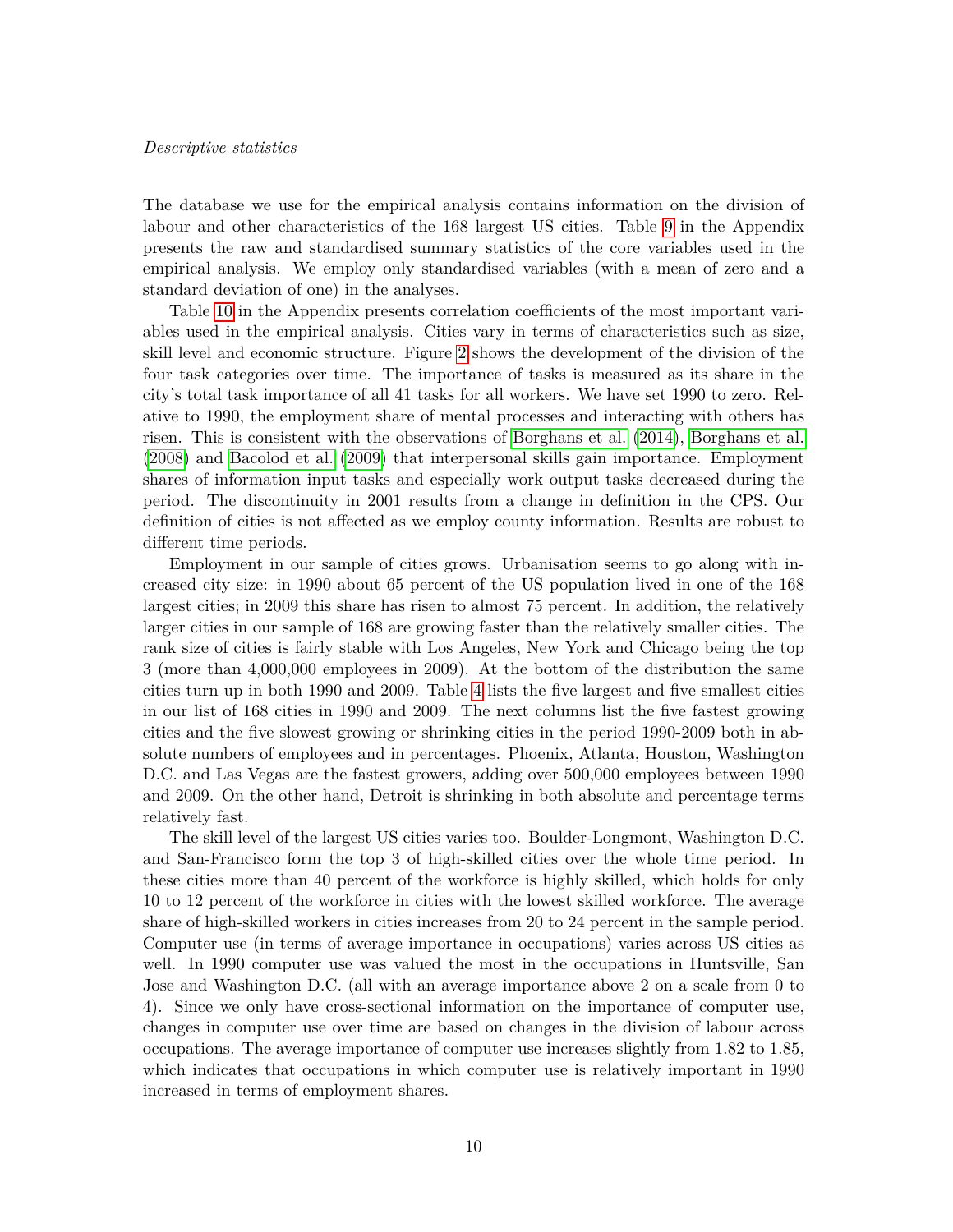Finally, Figure [3](#page-39-0) shows the division of tasks across city sizes. We define three size classes. Small cities employ less than 250,000 workers, medium-sized cities have a working population in between 250,000 and 1 million, and large cities employ over 1 million workers. In larger cities mental processes and interaction with others seem to be relatively more important, while work output and information input tasks are relatively less important.

## <span id="page-12-0"></span>**4 RESULTS**

Because our database contains only 168 observations we first display simple graphical analyses of the task connectivity of cities and several bi-variate patterns in the data. We continue by presenting regression analyses and add several co-variates to the analysis. The sensitivity of the estimated coefficients to different sets of covariates and approaches to measure agglomeration effects is addressed in Section [5](#page-17-0) which discusses various other measures of the task structure of cities. Section [6](#page-19-0) shows a set of estimated coefficients for different samples.

#### *Graphical Analysis*

Figure [4](#page-40-0) plots the (standardised) measures of task connectivity for all 41 tasks against changes in employment shares of these tasks in the period 1990-2009. Task connectivity is defined at the task level (see Equation [\(1\)](#page-7-0)). Each dot represents a task. The figure displays a positive correlation between task connectivity and subsequent employment change, which suggests that more connected tasks have gained in terms of employment shares over the last two decades. The correlation coefficient equals 0.75 and is significant at the one percent level. The different markers in Figure [4](#page-40-0) represent the four different types of tasks as defined by ONET. Task connectivity is relatively high among the different interacting with others tasks and mental processes tasks. Among most work output tasks the connectivity is relatively low, exceptions are computer use and documenting/recording information. Information input tasks reveal a more scattered pattern.

Figure [5](#page-41-0) provides information about the characteristics of cities and consists of five panels. The horizontal axis measures the standardised task connectivity in 1990 for the 168 cities in our sample and the vertical axis the standardised log of employment in 1990. Here, task connectivity is measured at the city level (see Equation [\(2\)](#page-8-0)). The dots in all five panels are cities, the markers define several city characteristics. Panel A presents a scatter plot of the correlation between task connectivity and city size. The correlation coefficient (standard error) between the two variables equals 0.88 (0.00). Florence, Visalia-Tulare-Porterville, Johnstown, Fort Wayne and Pueblo are the cities with the lowest task connectivity. Boston, New York, Chicago, Washington D.C. and Los Angeles have the highest connectivity in their task employment. In the four remaining panels we split the sample of 168 cities according to different characteristics.

Panel B splits the sample into different regions. We have defined four regions: the North-east, the Midwest, the South and the West. The figure does not return a clear pattern; cities with relatively high shares of connected tasks do not seem to be spatially concentrated in the United States.

Differences in the industrial structure of cities partly explain the development of cities [\(Glaeser et al., 1992;](#page-26-2) [Henderson et al., 1995\)](#page-27-6). A useful measure to account for such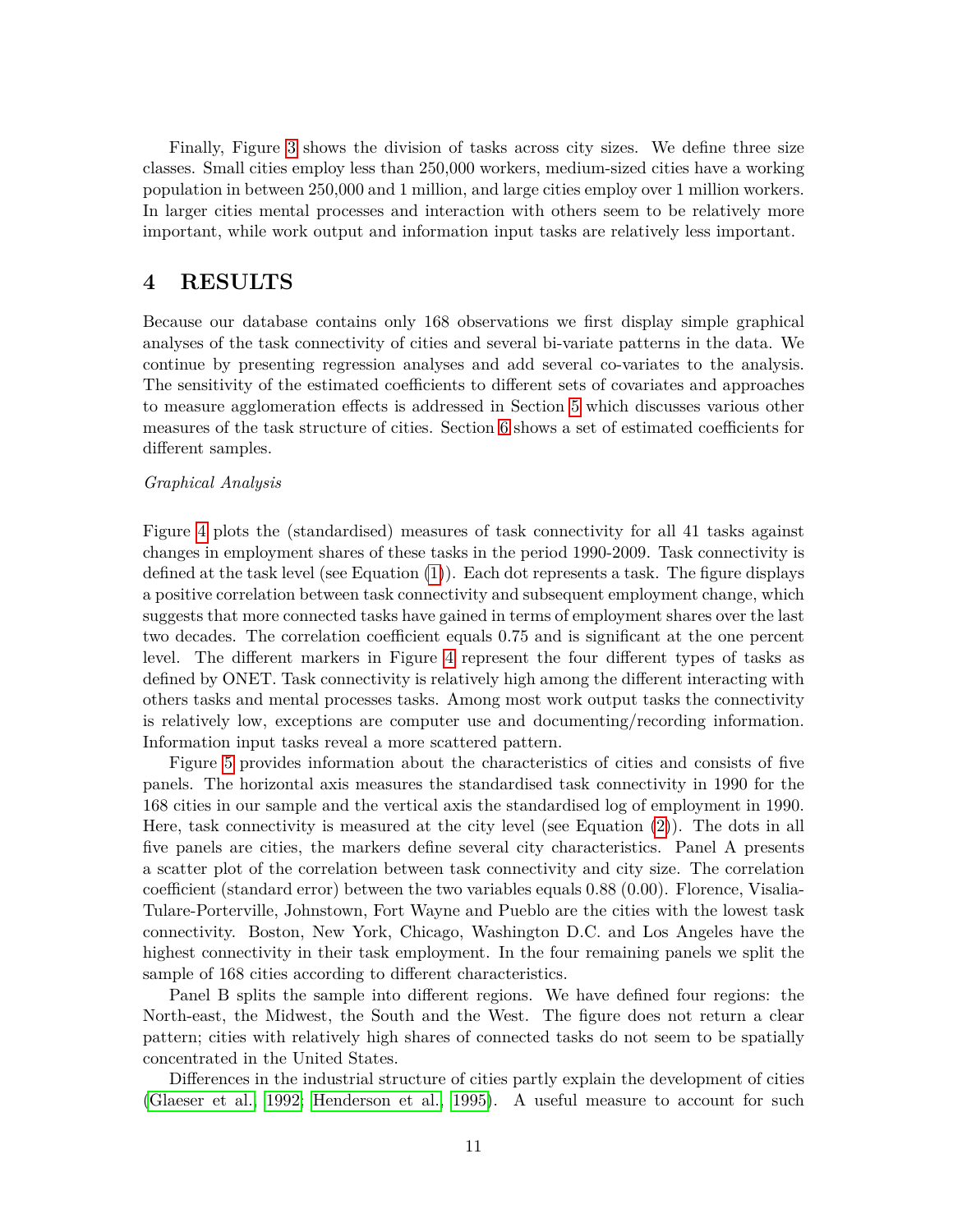differences is the relative specialisation index (RSI). The level of specialisation measures the over-representation of an industry within a city relative to other cities. We define the RSI index using the employment shares *E* for industry *j* and city *l*:

<span id="page-13-0"></span>(3) 
$$
RSI_l = max(log(E_{j,l}) - log(E_j)).
$$

 $RSI_l$  measures industry *j*'s employment share in the city  $(E_{j,l})$  relative to the share of the industry in national employment  $(E_j)$ . A high specialisation level indicates that employment is relatively concentrated in a certain industry. The correlation between task connectivity and  $RSI_l$  equals -0.59 (0.00).<sup>6</sup> In Panel C we again present the correlation between task connectivity and employment, but characterise cities by different categories of relative specialisation. We have split the sample into three categories using the standardised RSI: unspecialised cities (a negative deviation from the mean), medium specialised cities (a small positive deviation from the mean) and highly specialised cities (more than one standard deviation above the mean). The picture suggests that the highly specialised cities are the ones with the lowest level of task connectivity. This seems plausible, since specialisation means a strong division of labour with fewer tasks being carried out at home and more tasks being outsourced to other places. For the two measures of lower levels of specialisation there is no clear pattern in the data in relation to task connectivity.

The structure of human capital in cities explains another major part of the development of cities [\(Glaeser and Maré, 2001;](#page-26-0) [Glaeser and Ressenger, 2010;](#page-26-7) [Moretti, 2004;](#page-27-7) [Berry](#page-24-13) [and Glaeser, 2005;](#page-24-13) [Venables, 2011\)](#page-28-1). [Glaeser and Ressenger](#page-26-7) [\(2010\)](#page-26-7) document that particularly cities with a relatively high-skilled population benefit from agglomeration economies. Connected tasks turn out to be more likely to be performed by relatively high-skilled workers. The importance of connected tasks for performing a job ranges (on a standardised scale) from 0.018 for high-school graduates to 0.125 for workers with at least a bachelor degree. In Panel D of Figure [5](#page-41-0) we have split the sample of cities according to skill level. There are four categories defined based on the deviations from the mean: very low-skilled cities (less than 14.6 percent of the employees is skilled), low-skilled cities (between 14.6 and 20.2 percent is skilled), high-skilled cities (between 20.2 and 25.8 percent is skilled) and very high-skilled cities (more than 25.8 percent is skilled). The picture shows that cities with a more highly skilled workforce have higher levels of task connectivity. The correlation between the share of high-skilled workers and task connectivity equals 0.48 (0.00). In our regression analysis we control for the skill level of the workforce.

Finally, Panel E addresses the importance of social skills. Recent work by [Charlot](#page-25-7) [and Duranton](#page-25-7) [\(2004\)](#page-25-7), [Bacolod et al.](#page-24-5) [\(2009\)](#page-24-5) and [Florida et al.](#page-26-5) [\(2012\)](#page-26-5) suggests that people skills are important in explaining the success of cities. The existence and wealth of dense areas indicates that interaction is valuable. Social or people skills ease interaction and are therefore more valued in larger cities [\(Bacolod et al., 2009\)](#page-24-5). In terms of our analysis this could imply that our measure of connectivity picks up social skills. We define social (or people) skills by the share of the ONET social skills in city employment. The task connectivity of city employment correlates with the share of social skills (0.17 (0.03)) but much less than human capital and specialisation. Panel E of Figure [5](#page-41-0) shows no clear-cut pattern when discriminating between the importance of social skills across cities to explain the correlation between task connectivity and employment in 1990. The picture suggests that task connectivity is not only picking up the effect of social skills on employment.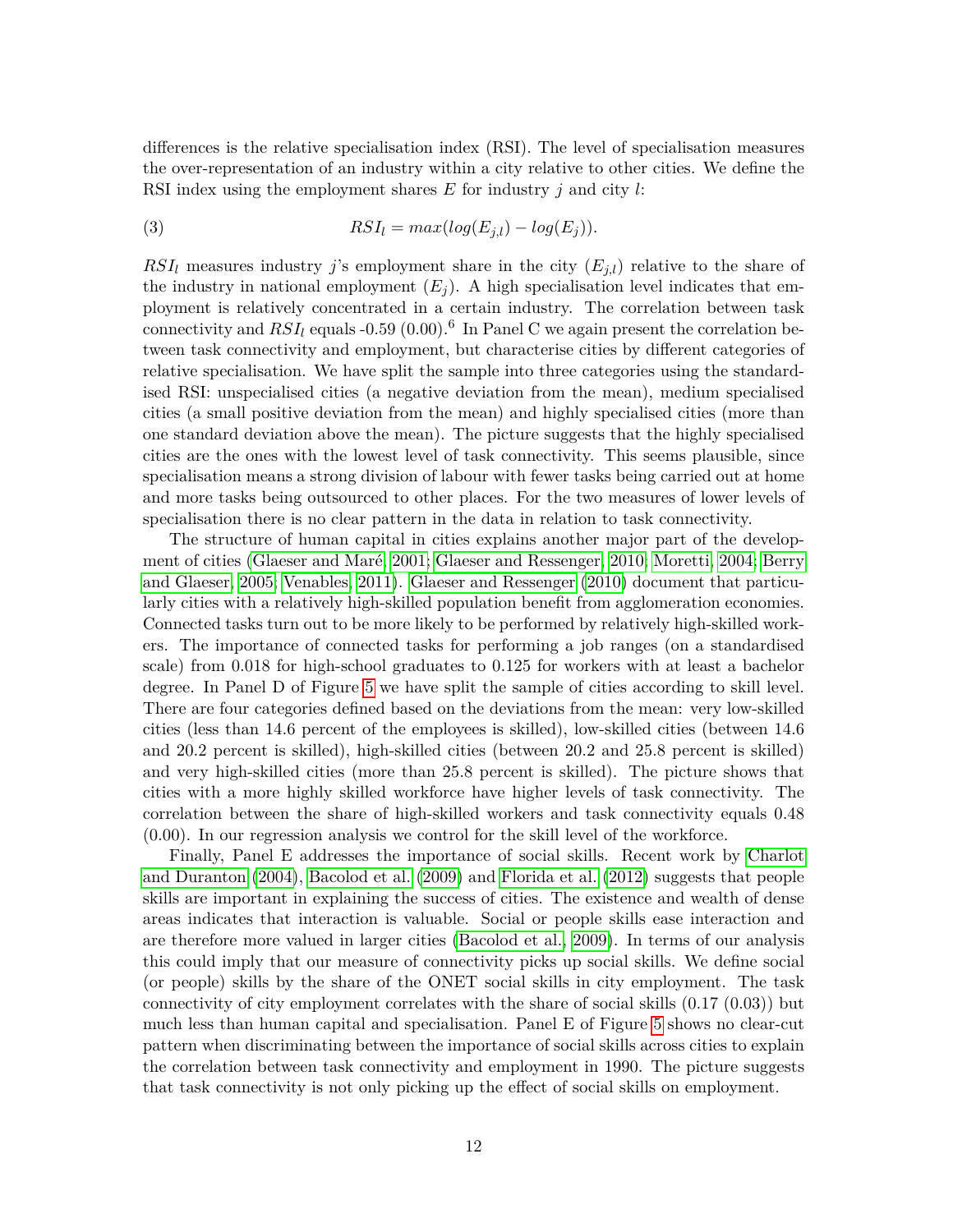We take from this graphical analysis that cities with a relatively highly connected task structure seem to be larger, less specialised and more skilled than cities with lower levels task connectivity. These cities also seem to employ workers for which social skills are relatively more important. In the next subsection we distinguish between different city characteristics and their impact on employment growth.

#### *Estimation Results*

We estimate a number of specifications in which we explain changes in employment across our sample of cities  $(\Delta E_{90-09,l})$  by our connectivity measure in the initial year  $(C_{90,l})$ , location characteristics  $(L_l)$  and a set of covariates in the initial year  $(X_{90,l})$ . The equation we estimate is:

(4) 
$$
\Delta E_{90-09,l} = \alpha_0 + \alpha_1 E_{90,l} + \alpha_2 C_{90,l} + \alpha_3 L_l + \alpha_4 X_{90,l} + \epsilon_l,
$$

where *l* is an index for cities,  $\alpha_0$  is a constant term,  $E_{90,l}$  is the initial employment and  $\epsilon_l$  an error term with the usual assumptions. The summary statistics of the variables are shown in Table [9.](#page-47-0)

Table [5](#page-34-0) presents the results of estimating a number of straightforward regression models. We estimate the determinants of the employment growth (in logs) of cities between 1990 and 2009. It should be noted that all the presented results are not sensitive to the choice of the end year, e.g. employment effects of the crisis of 2008, and our measure of employment growth. We standardise the dependent variable for convenience of interpretation. The impact of several factors in terms of standard deviations employment growth seems to be more easily to grasp than the impact on log employment change. By doing so, the coefficients show the impact of a one standard deviation change in independent variables on employment growth (measured in standard deviations).

We find that a one standard deviation increase in task connectivity relates to an increase in employment of 30 to 45 percent of a standard deviation, that is between 1990 and 2009 (after 20 years). We include initial employment (in logs) in all models. This always returns negative and significant coefficients, which suggests a tendency towards convergence in city size in our sample. In the estimates presented in column (1) of Table [5](#page-34-0) we show the effect of task connectivity on employment growth. The coefficient is positive and significant. The interpretation of the coefficient is that a one standard deviation increase in connectivity increases the growth of the employment by about 43 percent of a standard deviation or about 144,000 employees.

The second column of Table [5](#page-34-0) includes common controls for location characteristics. Three main trends determined the growth of cities the last decades. First, cities with a high level of human capital grew faster than relatively low-skilled cities [\(Glaeser and](#page-26-7) [Ressenger, 2010;](#page-26-7) [Eeckhout et al., 2010\)](#page-26-10). Second, workers were attracted to the warmer, drier places in the US. The rise of the 'Sunbelt' is associated with capital accumulation [\(Caselli and Coleman, 2001\)](#page-25-13), improvements in the political institutions and local policies [\(Besley et al., 2010\)](#page-24-14) and consumption amenities [\(Mueser and Graves, 1995;](#page-27-8) [Rappaport,](#page-27-9) [2007\)](#page-27-9). And lastly, public transport routes became less important for city development [\(Glaeser and Shapiro, 2003\)](#page-26-11). As a counterforce, density in cities often results in congestion and higher costs of living and especially housing [\(Moretti, 2013\)](#page-27-10). To capture these main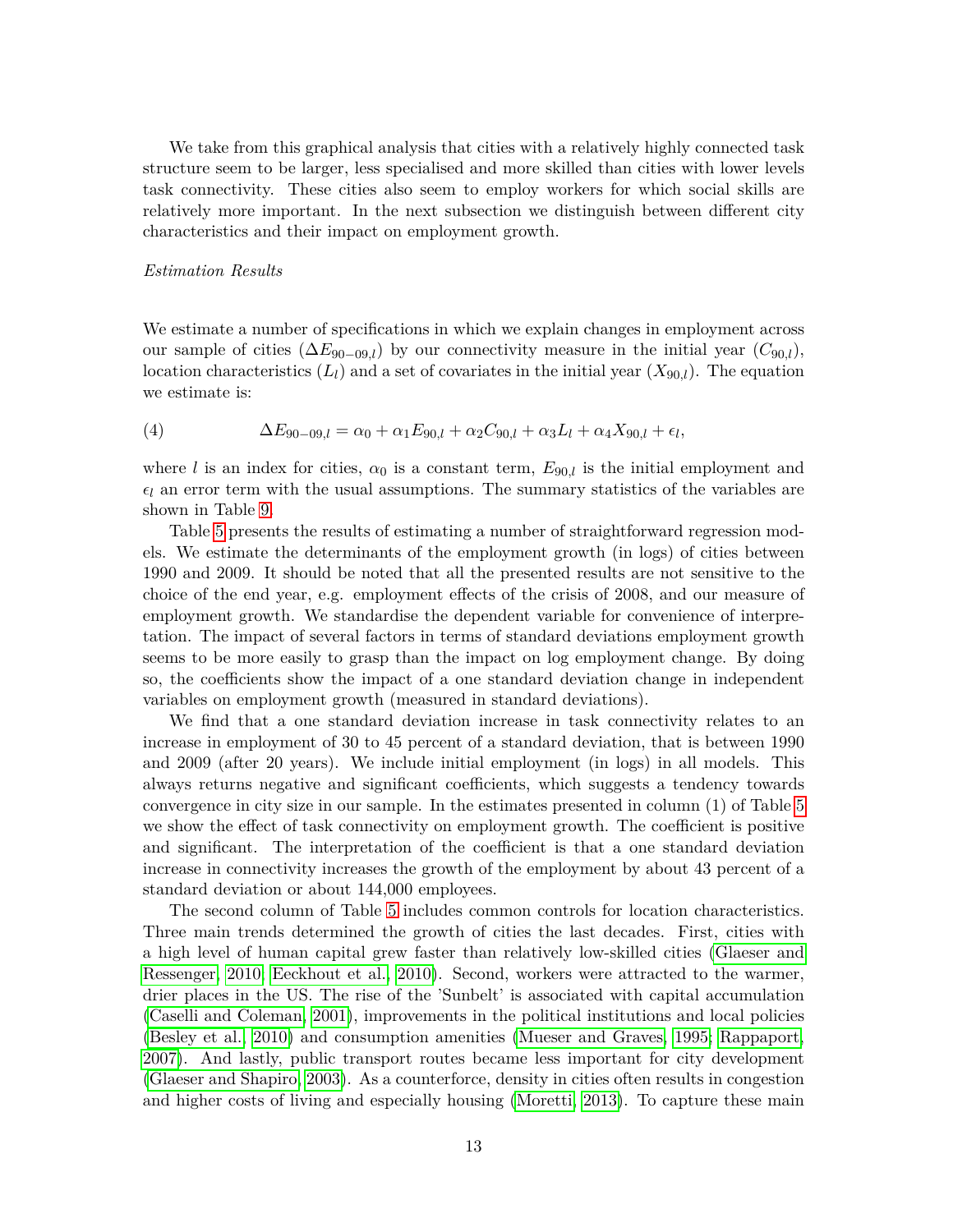trends we add the city's share of high-skilled workers, housing prices, January and July temperature and regional dummies to the regression equation of which the results can be found in column (2). Consistent with the results obtained by [Glaeser and Ressenger](#page-26-7) [\(2010\)](#page-26-7) and [Eeckhout et al.](#page-26-10) [\(2010\)](#page-26-10), cities with a one standard deviation higher share of highskilled workers grow about 18 percent of a standard deviation faster. The cost of housing decreases the growth of cities: a one standard deviation higher housing price results in about 45 percent of a standard deviation lower employment growth. The coefficient of July temperature is significant and positive, while January temperature does not seem to affect employment growth. Given temperature, the western part of the US experienced the highest growth. Adding our measure of task connectivity to the equation with only the location variables increases the adjusted R-square from 0.418 to 0.432. The task connectivity of the employment in the city seems to have an additional and sizeable impact in explaining employment growth during this period.

#### *Other City-structure Indicators*

Next, we add various other city-structure indicators to the analyses. Columns (3) to (8) in Table [5](#page-34-0) present the results and the relations between these indicators and task connectivity and employment growth. We also visualise these relationships in Figures [6](#page-42-0) and [7.](#page-43-0)

First, our results could potentially be driven by differences in industrial structure of the city (e.g., [Glaeser et al.](#page-26-2) [\(1992\)](#page-26-2), [Henderson et al.](#page-27-6) [\(1995\)](#page-27-6)). Besides the previously used relative specialisation index we define the local industrial structure by labour pool suitability as in [Glaeser and Kerr](#page-26-3) [\(2009\)](#page-26-3). The labour pool suitability index measures the quality of the city's employment in terms of its industrial structure. The Glaeser-Kerr index for city *l* is defined as follows:

<span id="page-15-0"></span>(5) 
$$
GK_l = -\sum_j E_j \left( \sum_o |E_{j,o} - (\sum_j E_{j,l} E_{j,o})| \right).
$$

The index measures the occupational relatedness of industries in the city or labour pool suitability. The availability of employment by occupation is measured by the industry structure of the city  $(\sum_j E_{j,l}E_{j,o})$ . This measure is compared with the national employment share of the occupation in the industry. Hence,  $E_{j,o} - (\sum_j E_{j,l} E_{j,o})$  defines the absolute difference between the national employment share of an occupation in an industry and the local availability of employment given the industrial structure. Aggregated at the city-industry level this measure shows the suitability of the overall city employment for a certain industry. This is calculated for all industries and weighted by the importance of the industry in city employment  $(\sum E_i)$ .

Panels A and B in Figure [6](#page-42-0) show that the connectivity of employment correlates with the industrial specialisation level (-0.59, significant at the 1 percent level) and with our measure of labour pool suitability (0.89, significant at the 1 percent level). It could be the case that our measure picks up the impact of spatial variation in industrial structure on employment growth. The correlation between the indicators for industrial structure do not correlate with employment growth (see Panels A and B in Figure [7\)](#page-43-0). In column (3) we show the effect of adding the city's industrial specialisation level to our baseline regression, while in column (4) we include labour pool suitability. The coefficient for industrial specialisation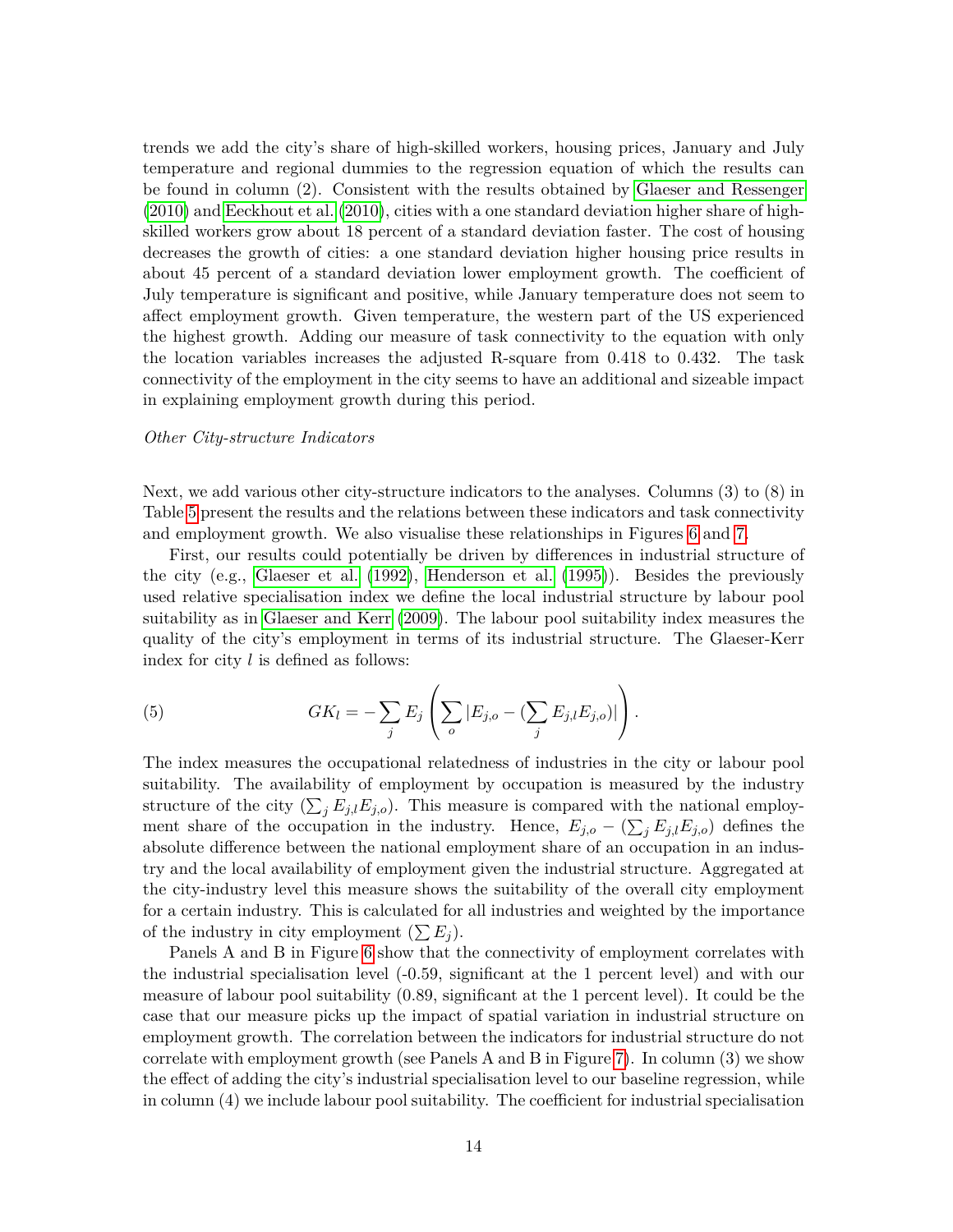is negative and statistically significant, while labour pool suitability does not seem to have a significant impact on employment growth. Both measures do not affect the significance or size of the connectivity coefficient. The decrease of the adjusted R-square indicates that these measures do not seem to add explanatory value in explaining employment growth in this period.<sup>7</sup>

Column (5) in Table [5](#page-34-0) shows the effect of adding the importance of social skills. [Ba](#page-24-5)[colod et al.](#page-24-5) [\(2009\)](#page-24-5) show that the presence of social skills positively influences employment. In terms of our analysis this could imply that our measure of connectivity indirectly measures social skills. Indeed, there is a positive and significant correlation between the relative importance of social skills and task connectivity (see Panel C in Figure [6,](#page-42-0) 0.17  $(0.03)$ . Panel C in Figure [7](#page-43-0) shows a positive correlation  $(0.20 (0.01))$  between employment growth and social skills. When we control for size and local characteristics, the coefficient of social skills becomes insignificant. This suggests that task connectivity does not seem to be picking up the effect of social skills on employment growth.

Finally, we address the importance of routine and non-routine job tasks and the use of computers. Tasks that are connected seem to require more interactions. Communication technologies make these interactions easier and less costly (e.g., [Gaspar and Glaeser](#page-26-8) [\(1998\)](#page-26-8), [Blum and Goldfarb](#page-25-10) [\(2006\)](#page-25-10)). [Autor et al.](#page-24-0) [\(2003\)](#page-24-0) have carefully introduced the notion of routine and non-routine job tasks. Their analysis focuses on changes in the importance of job tasks to explain changes in wages and employment in the United States. The definitions of routine and non-routine tasks used in the analysis are based on the complementarity and substitutability of job tasks and computer technology. Routine tasks are substituted and likely to lose in terms of employment and wages, while non-routine tasks are complemented by computers. The latter set of tasks gains in terms of labour-market prospects. [Autor and](#page-24-9) [Dorn](#page-24-9) [\(2013\)](#page-24-9) add a spatial dimension and show that cities with employment specialisation in routine-intensive occupations in the 1960s experience employment and wage polarization after 1980. A possible concern with our results could be that non-routine tasks and tasks that require more computer use are more connected relative to routine tasks. We define the importance of routiness and the importance of computer use in cities. The routiness variable is defined as the ratio of the importance of routine tasks relative to the importance of non-routine tasks in city employment. Routine and non-routine tasks are defined as in [Autor et al.](#page-24-0) [\(2003\)](#page-24-0). Task importance by occupation from the DOT 1977 is matched to the CPS data in the same way the task data from ONET are matched. The importance of routine tasks (*r*) and non-routine tasks (*nr*) in US cities is defined by their average importance measured via occupation distributions, see [Autor et al.](#page-24-0) [\(2003\)](#page-24-0) for a detailed description. As in the connectivity measure, we employ the importance scores to proxy the employment shares of tasks in cities:

(6) 
$$
Routines_{l} = \frac{\tilde{E}_{r,l}}{\tilde{E}_{nr,l}}.
$$

Computer use is defined as the ONET task 'using computers and computer systems (including hardware and software) to program, write software, set up functions, enter data, or process information.' This way of using computers does not reflect all types of uses, but forms a relatively good approximation for the analysis of clustering tasks together or placing some of them at distance (for a discussion of computer measures in analyses such as ours, see [Katz](#page-27-11) [\(2000\)](#page-27-11)). Indeed, Figure [6](#page-42-0) shows that the share of connected tasks cor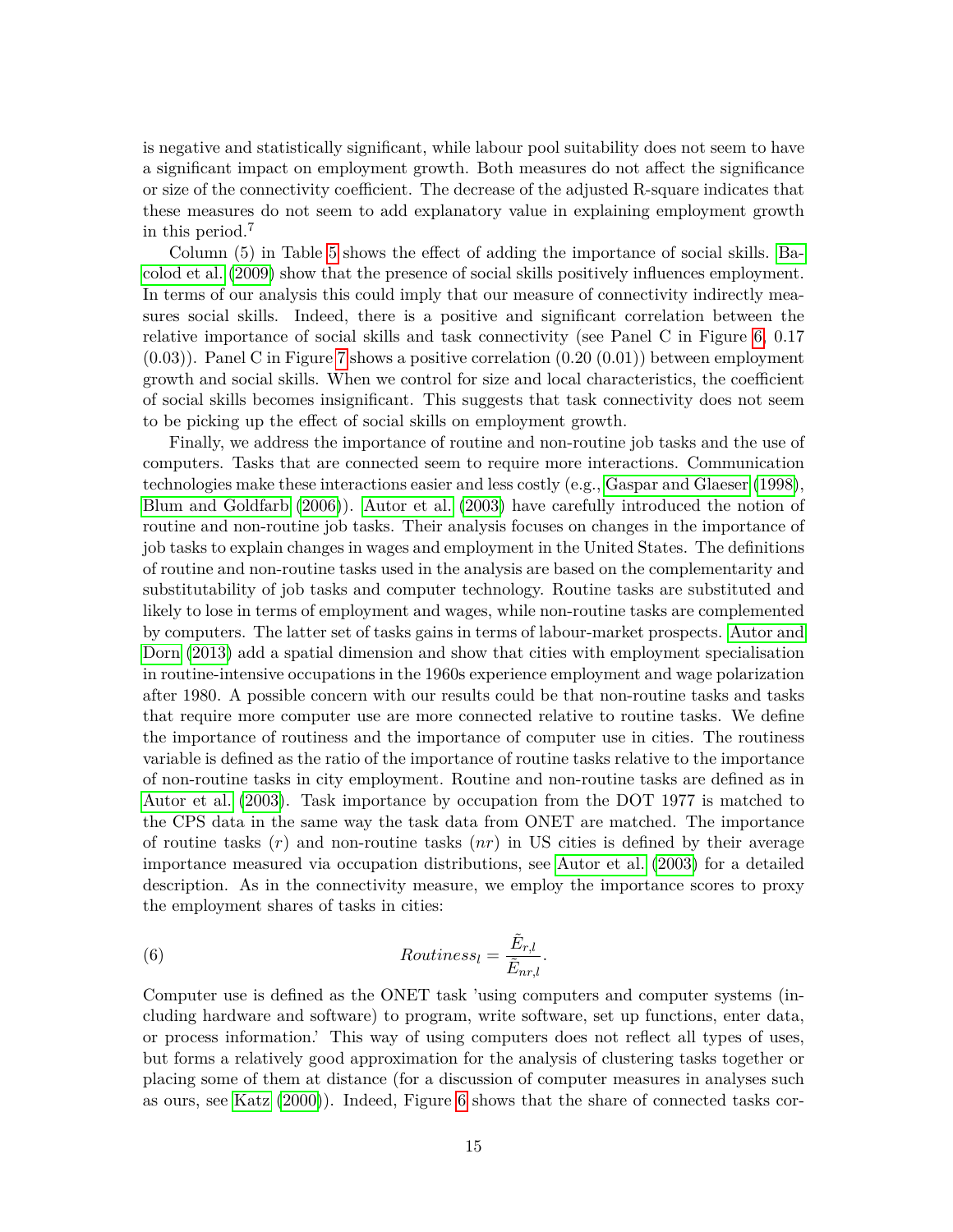relates with both the share of routine tasks  $(0.31, (0.00))$  and the importance of computer use  $(0.61, (0.00))$ . Columns  $(6)$  and  $(7)$  of Table [5](#page-34-0) present the results of a regression model in which we explain changes in employment between 1990 and 2009 by the importance of routiness and computer use. The insignificant coefficients of both indicators suggest that this measure of routineness does not add explanatory power to our estimates. The effect of task connectivity remains significant.

Lastly, column (8) includes all covariates in one regression. Both the significance and the point estimate of the connectivity coefficient remains similar, the size of the point estimate even increases a bit.

### <span id="page-17-0"></span>**5 ALTERNATIVE MEASURES Of TASK COMPOSITION**

The estimates documented in Table [5](#page-34-0) suggest that task connectivity is correlated with employment growth across our sample of cities. We now analyse whether the connectivity between tasks is the appropriate measure for analysis of the task composition of cities. First, this Section defines two alternative measures of task connectivity. Second, we present estimates with the employment shares of the task groups and defines three other indicators that could capture task connectivity: the labour pool suitability of tasks and the specialisation and diversity level of the task structure.

#### *Measures Of Task Connectivity*

Table [6](#page-35-0) presents the results. Column (1) displays the baseline results with our measure of task connectivity, which is copied from Table [5,](#page-34-0) column (2). We first construct spatial connectivity between required job skills. ONET defines skills as 'Developed capacities that facilitate learning or the more rapid acquisition of knowledge'. Examples are speaking, writing, programming and repairing. 46 separate skills are distinguished. We measure connectivity between these 46 skills in the same way as our task connectivity measure. Connectivity between skills refers to the importance of human capital in cities [\(Glaeser](#page-26-7) [and Ressenger, 2010\)](#page-26-7). Column (2) presents the results of an analysis with this indicator of skill connectivity instead of our preferred indicator. The coefficient of connectivity between worker skills is insignificant. The connectivity between worker skills does not explain employment growth of cities. If we include both the connectivity between tasks and the connectivity between skills the coefficient of task connectivity is not affected. This suggests that worker tasks seem to capture the concept of task connectivity better than required skills.

[Ellison and Glaeser](#page-26-1) [\(1997\)](#page-26-1) and [Ellison et al.](#page-26-9) [\(2010\)](#page-26-9) use an indicator to define the co-agglomeration of industries. Here, we apply their indicator at the task level. The co-agglomeration index for city *l* is defined as:

<span id="page-17-1"></span>(7) 
$$
CA_{l} = \sum_{t=1}^{t=41} \tilde{E}_{t,l} \left( \frac{\sum_{l=1}^{l=168} (\tilde{E}_{t,l} - \bar{E}_{l})(\tilde{E}_{t',l} - \bar{E}_{l})}{1 - \sum_{l=1}^{l=168} \bar{E}_{l}^{2}} \right).
$$

 $\tilde{E}_{t,l}$  refers to the estimated employment share of task *t* in city *l*.  $\bar{E}_l$  refers to the average employment share of tasks in city *l*. The fraction on the right-hand side calculates the coagglomeration of task *t*. The numerator in the fraction calculates the over-representation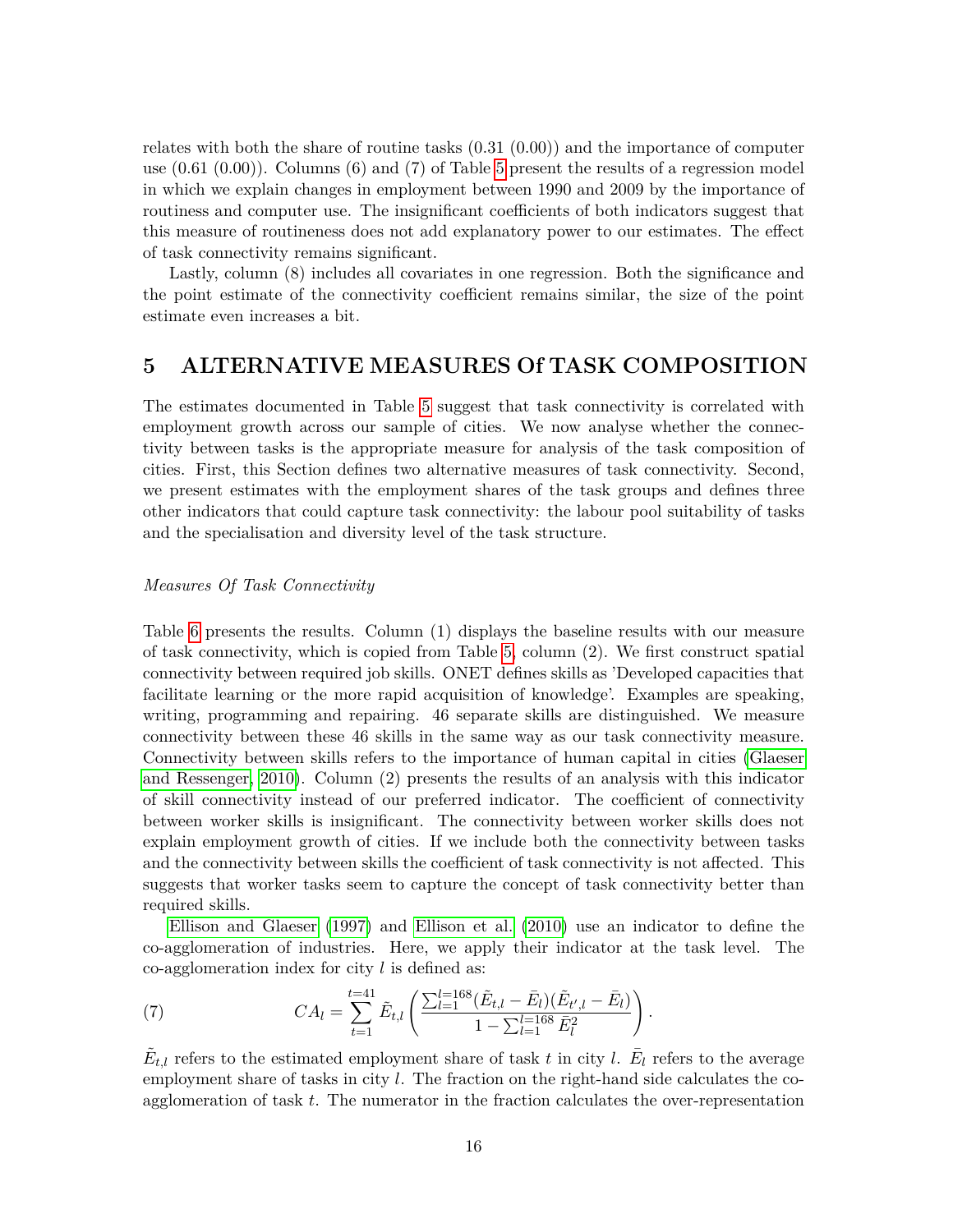of task  $t$  in city  $l$  relative to the over-representation of task  $t'$ . The denominator controls for city size. The left part of the right-hand side generates the average co-agglomeration of the city by multiplying task employment by task co-agglomeration. In contrast with our connectivity measure, the co-agglomeration index includes information about the diversity of the city's employment. Task connectivity and co-agglomeration strongly correlate (0.63 (0.00)). However, when co-agglomeration is included in the analysis instead of task connectivity the task composition has no significant impact on employment growth. Including both measures does not change the results. The co-agglomeration index is originally used to measure the co-agglomeration of industries. The insignificant coefficient of this index suggests that spatial concentration seem to be less important at the task level.

#### *Measures Of Task Composition*

We next consider the effect of the four task groups separately to investigate whether employment growth is driven by one particular set of tasks. First, we define the city's task composition by the employment share of the four task groups. Columns (4) to (7) of Table [6](#page-35-0) present the estimates in which the employment shares of the four tasks groups are included instead of the city's task connectivity. The city's employment share of information input returns a negative coefficient (significant at the 10 percent level). A one standard deviation larger employment share of one of these task groups relates to about 14 percent of a standard deviation lower employment growth. The coefficients of the share of work output and mental processes tasks are insignificant (column  $(5)$  and  $(6)$ ). Lastly, the employment share of interacting with others has a positive impact on employment growth. The coefficient is smaller than the one of task connectivity and is significant at the 10 percent level only. Table [11](#page-49-0) in the appendix shows the estimates of regressions in which cross-terms between task groups are included. None of the cross-terms between task groups is statistically significant.

Next, we define the task structure of the city by constructing the relative specialisation index, the Hirschman-Herfindahl index and the Glaeser-Kerr index at the task level. [Duranton and Puga](#page-25-9) [\(2004\)](#page-25-9) indicate three microfoundations for the efficiency mechanism of cities; increasing the possibilities to share, match and learn. Spatial concentration of industries enhances possibilities to share facilities and suppliers, match employees to employers and learn from similar workers and firms. Empirical evidence in favour of these mechanisms is substantial (for an overview of the literature, see [Glaeser and Gottlieb](#page-26-12) [\(2009\)](#page-26-12)). Here, we test whether these mechanisms also exist at the task level using indirect measures for the benefits of sharing, matching and learning.

First, the spatial concentration of tasks could ease the possibilities to share facilities and suppliers for these tasks. Column (8) in Table [6](#page-35-0) presents the results of an analysis including the regional specialisation index at the task level. The index measures the overrepresentation of a task within the city relative to the importance of the task in national employment. The coefficient is insignificant and the point estimate is low. The spatial concentration of our 41 tasks does not seem to explain employment growth.

As [Jacobs](#page-27-12) [\(1969\)](#page-27-12) suggested, learning might be especially beneficial under cross-fertilisation with workers with different task packages. The idea is that the combination of workers with different experiences and skills results into radical new ideas. To apply this idea at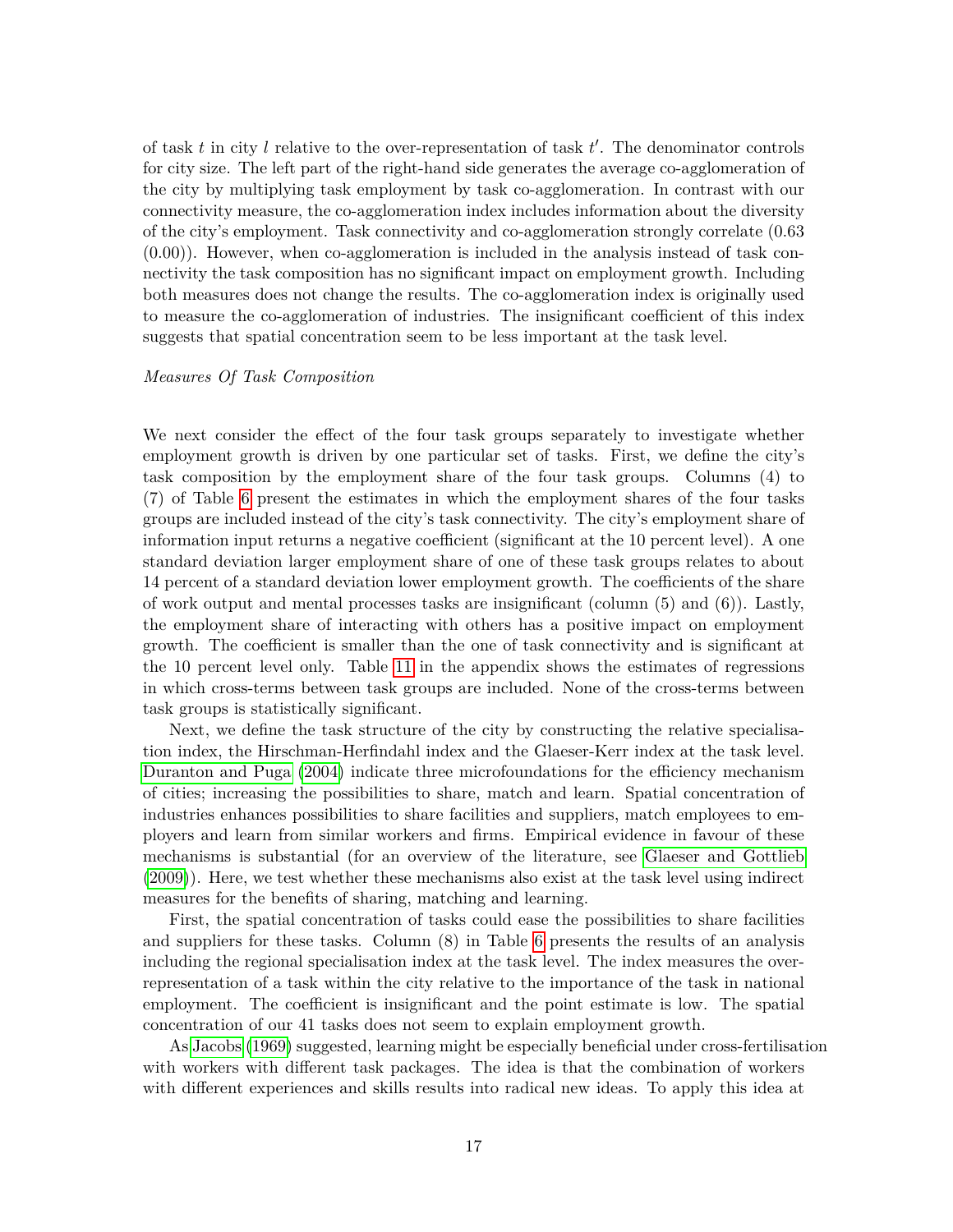the task level, we also consider the impact of a diverse task composition. The inverse Hirschman-Herfindahl index measures the diversity of tasks in the city employment:

<span id="page-19-1"></span>(8) 
$$
HHI_l = \frac{1}{\sum_t \tilde{E}_{t,l}^2} ,
$$

where  $\tilde{E}_{t,l}$  represents the estimated employment share of task t in city l. The lower the index, the more dominant a certain task is in city employment. A high value indicates a diverse composition of employment in tasks. The results of including the inverse Hirschman-Herfindahl index is reported in column (9). The coefficient is small and shows an insignificant effect of the index on employment growth.

Lastly, the matching possibilities of workers with similar task packages is measured using the labour pool suitability measure of Glaeser and Kerr. Instead of measuring occupational suitability of industries, the index (defined in Equation [\(5\)](#page-15-0)) now measures the task suitability of occupations. Hence, the index values the quality of the task packages of workers given the occupational structure of the city. The estimated coefficient for this index is shown in column (10). It is insignificant and small.

The three alternative indicators for task connectivity do not seem to explain employment growth. Including the measures together with our measure of task connectivity does not change the results: the coefficient of task connectivity remains positive and significant. We conclude that the spatial connectivity between tasks correlates more strongly with city growth than the level of specialisation, diversity and labour pool suitability of tasks.

## <span id="page-19-0"></span>**6 ALTERNATIVE SAMPLES OF OCCUPATIONS, WORK-ERS AND CITIES**

We continue by testing whether our findings are robust across different samples of occupations, workers and cities. First, our estimates result from spatial variation in employment shares; they are not based on variation in the importance of tasks within occupations. We test the impact of this static measure of task importance and construct a sample which only considers the most important tasks within occupations. The analysis focuses on the main tasks within occupations, assuming that the main job tasks do not vary across space. Another possible concern is that the division of labour has changed because of the introduction of ICT. This technology has created new communication possibilities, which could have changed task connectivity. Second, we present estimates of our connectivity measure using two separate samples of computer intensive and computer extensive occupations. Third, we address the issue of the possible differences in tasks performance between cities that are relatively manufacturing and services intensive. Fourth, we deal with the question whether our results are driven by the importance of interactions between high-skilled workers or other subsamples of workers. Finally, we deal with possible biases in our results caused by a few successful metropolitan areas such as New York City and Los Angeles. These cities belong to the largest, most connected and fastest growing cities in our sample. Lastly, we present estimates in which we exclude these cities from the sample. Table [7](#page-36-0) shows the regression results of these analyses.

*Spatial Variation Within Occupations*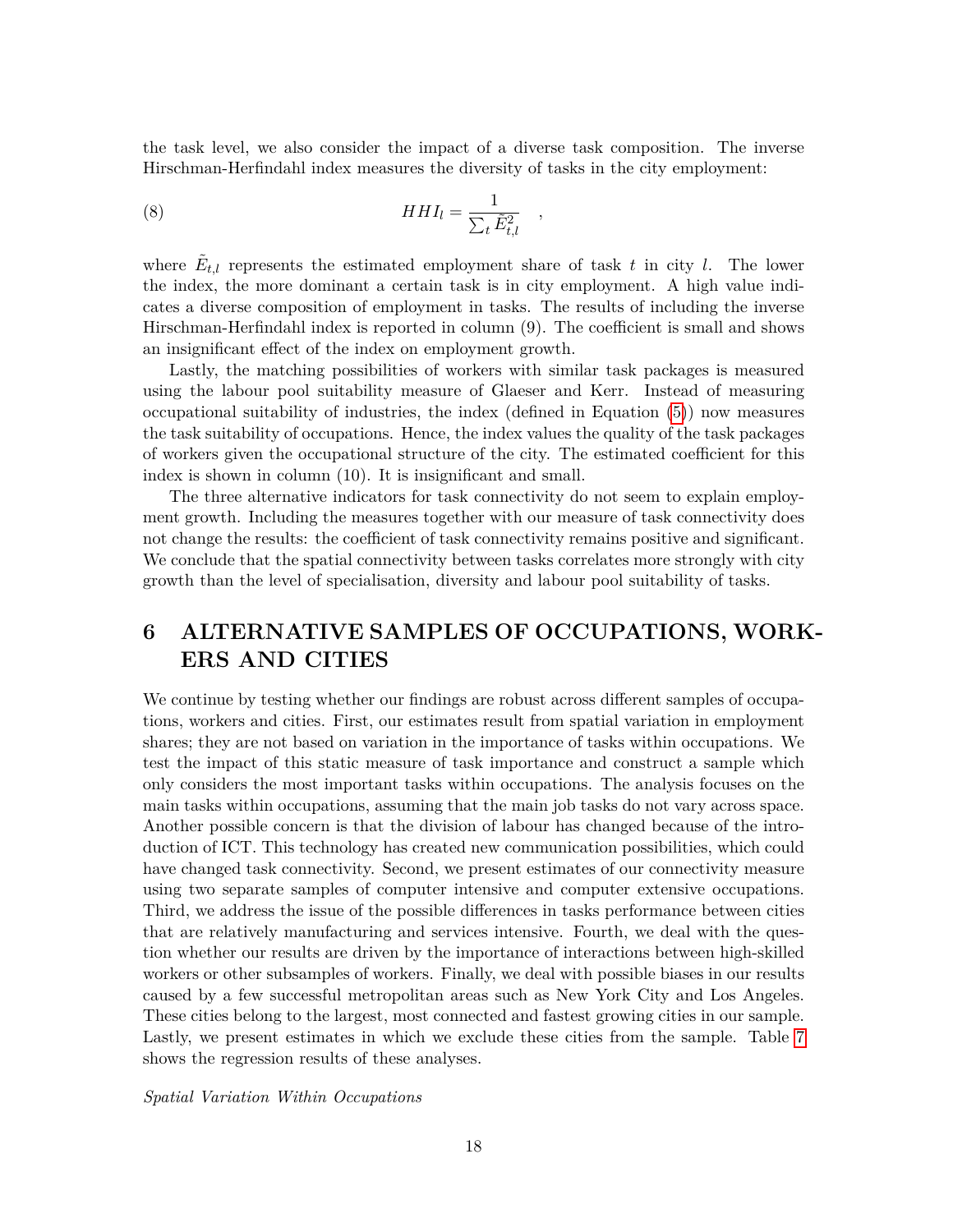Our analysis exploits spatial variation in occupational composition to measure variation in task input. The reason is that we only observe national task inputs. This approach suffers from the problem that it assumes that tasks carried out within occupations are static. [Baumgardner](#page-24-12) [\(1988\)](#page-24-12) and [Duranton and Jayet](#page-25-6) [\(2011\)](#page-25-6) suggest that this is unlikely to be true. A car mechanic in New York might carry out a different task package than a car mechanic in Detroit. [Bacolod et al.](#page-24-5) [\(2009\)](#page-24-5) also point at this caveat in their analysis.

To deal with this issue, we conduct an additional analysis using only the 'core' tasks of an occupation. Task connectivity is calculated across the most important tasks. The assumption is that the task composition of occupations varies across space but that the 'core' tasks do not vary. For example, the task packages of a car mechanic vary between cities but the task 'repairing' will be an important task in all car mechanic jobs. The distribution of tasks across US cities is now defined by the tasks within occupations with an importance above the mean of all 41 tasks in that same occupation. Column (1) of Table [7](#page-36-0) shows the results of a regression analysis with task connectivity defined for the most important tasks only (instead of all 41 tasks). The coefficient of task connectivity in explaining changes in employment growth drops, but the coefficient remains significant at the 10 percent level.

#### *Computer Intensity*

Job tasks that need to be performed in close vicinity are likely to require more face-to-face interactions. These interactions are affected by computers. The use of computers either complements or substitutes face-to-face interactions [\(Ioannides et al., 2008\)](#page-27-13). [Acemoglu](#page-24-3) [and Autor](#page-24-3) [\(2011\)](#page-24-3) indicate a crucial distinction between the employment development of computer intensive and computer extensive occupations. In Section [4](#page-12-0) we have shown that the importance of computer use and routine tasks is unlikely to explain the impact of task connectivity on employment growth. Here, we extend this analysis and focus on the role of computer intensive occupations. Column (2) shows estimates for the correlation between the connectivity of a city's computer intensive occupations and employment growth. For computer intensive occupations the importance of computer use is at least one standard deviation larger than the average importance. The task connectivity between tasks of computer intensive occupations has a positive and significant impact on employment growth. Column (3) presents the estimates for all other occupations. The coefficient is positive and insignificant. The size of the coefficient is comparable to the one for computer intensive occupations, but it is estimated with less precision. The coefficients of both samples are smaller than the one of the baseline sample. This suggests that the connectivity between computer intensive occupations and all other occupations relates to employment growth as well.

#### *Idea-producing Versus Product-producing Cities*

The changing economy and especially the de-industrialisation of the US economy has been beneficial to cities, such as New York, but detrimental to others, such as Detroit. [Glaeser](#page-26-13) [and Ponzetto](#page-26-13) [\(2010\)](#page-26-13) show that improvements in transport and communication technologies increased the returns to ideas. Idea-producing cities, such as New York and Boston, are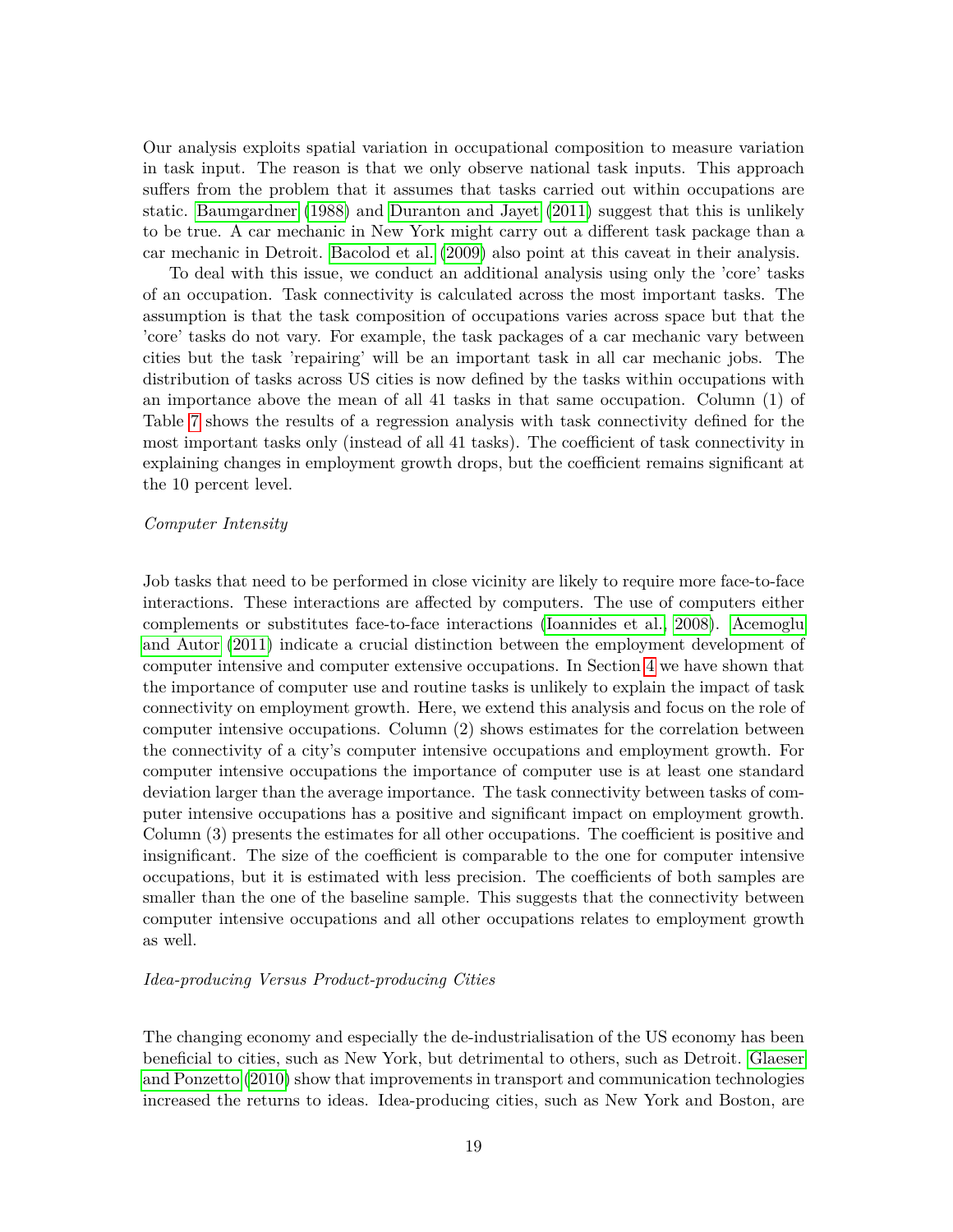favoured by this trend while product-producing places, such as Detroit, are hurt. Here, we test whether task connectivity is beneficial for idea-producing cities, product-producing places or both.

Column (4) of Table [7](#page-36-0) shows estimates for a sample of manufacturing sectors only. The correlation between task connectivity and employment growth is somewhat smaller for these sectors, relative to the estimate for connectivity in Table [5,](#page-34-0) but substantial and statically significant. Next, column (5) presents the estimates for a sample of service sectors. For service sectors, the impact of task connectivity is stronger than for manufacturing sectors. Hence, changes in the employment of both product-producing and idea-producing cities seem to be partly explained by our measure of task connectivity.

#### *Worker Skills*

We continue by addressing the importance of the complementary between skills and cities. High-skilled workers tend to sort into larger cities and this sorting explains spatial wage and employment differences [\(Combes et al., 2008;](#page-25-14) [Glaeser et al., 2012\)](#page-26-14). The relation between skills and cities seems to be complementary [\(Glaeser and Ressenger, 2010;](#page-26-7) [Elvery, 2010\)](#page-26-15). Urban density particularly stimulates human capital spillovers [Rosenthal and Strange](#page-27-14) [\(2008\)](#page-27-14) and human capital accumulates more quickly in urban areas [Glaeser and Maré](#page-26-0) [\(2001\)](#page-26-0). Large cities are however characterised by relatively fat tails and their inhabitants are more likely to be high and low-skilled workers, while medium-skilled workers seem to sort into smaller cities [\(Eeckhout et al., 2010\)](#page-26-10). New York and Detroit seem to employ both the best workers of the country, with degrees from the best universities, and the lowest-skilled of the nation. A possible concern with our results is that they might be driven by the strong connectivity between the tasks of high-skilled workers.

We analyse whether our findings hold for several groups of workers. Column (6) in Table [7](#page-36-0) shows the estimates for a sample of high-skilled workers who obtained at least a bachelor degree. Second, columns (7) and (8) show the estimates for samples of mediumand low-skilled workers. In all three samples the coefficient for task connectivity is positive and significant. As expected, task connectivity of high-skilled workers has a stronger impact on employment growth than task connectivity of low-skilled workers. An increase of one standard deviation in connectivity relates to a rise in employment of about 50 percent of a standard deviation in the sample of high-skilled workers and of 36 percent of a standard deviation in the sample of low-skilled workers. In line with the work of [Eeckhout](#page-26-10) [et al.](#page-26-10) [\(2010\)](#page-26-10), the connectivity between tasks of medium-skilled workers is only moderately correlated with employment growth. This finding is also consistent with the estimates presented by [\(Autor and Dorn, 2013\)](#page-24-9). They obtain a picture suggesting complementarity between low- and high-skilled workers in US cities together with a decline in labour-market opportunities of medium-skilled workers.

As often shown in the literature [\(Borghans et al., 2014;](#page-25-11) [Bacolod et al., 2009\)](#page-24-5) different demographic groups tend to perform different worker tasks. The content of jobs substantially varies between females and males and older and younger workers. Likely, the spatial connectivity of job tasks varies as well between these demographic groups. In columns (9) to (12) we test whether our results hold for samples of demographic groups. Columns (9) and (10) in Table [7](#page-36-0) show the estimates for a sample of males and females. The coefficient of task connectivity is similar for both samples. Second, columns (11) and (12) present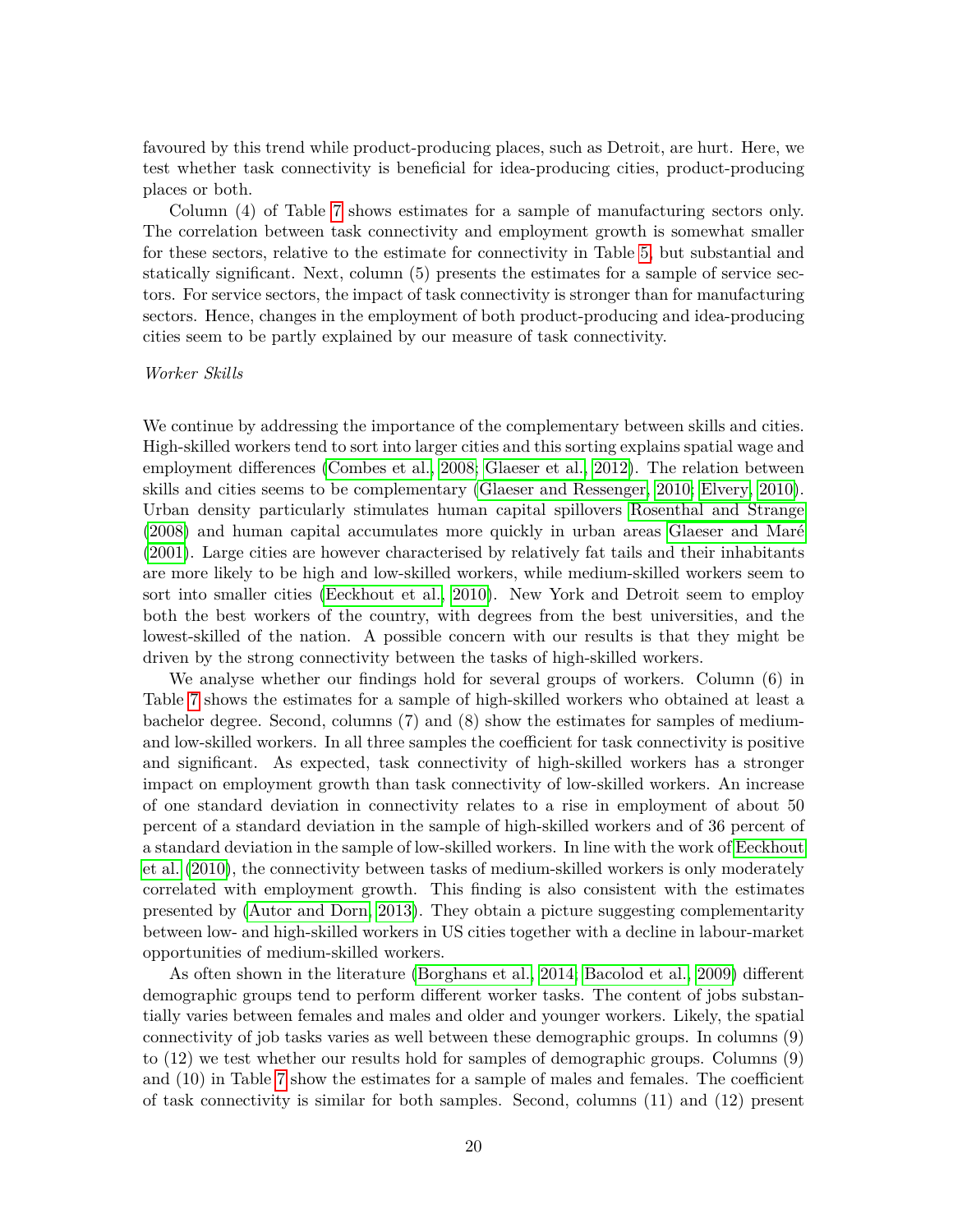the estimates for workers below and above the age of 45, i.e. 'young' and 'old' workers. The connectivity of job tasks of young workers has a stronger impact on employment growth than the connectivity of job tasks of older workers. This is in line with the findings that older workers perform more 'declining' job tasks [\(Autor and Dorn, 2009;](#page-24-15) [Bosch and](#page-25-15) [Ter Weel, 2013\)](#page-25-15). We conclude that the estimated effects of connectivity on employment growth seem to hold for different sub-samples of workers.

#### *Excluding large metropolitan cities*

Finally, we test whether some large metropolitan cities dominate our results. The largest cities in our sample of 168 cities are the cities with the highest shares of high-skilled people, the strongest connectivity between the performed tasks and the highest employment growth. The estimates shown in column (13) are from a model in which we exclude cities with levels of employment that are more than two standard deviations above the mean. These cities are Detroit, Philadelphia, Washington D.C., Chicago, New York and Los Angeles. The coefficient of task connectivity hardly decreases and remains statistically significant. The adjusted R-square increases a bit, which seems to be caused by a stronger impact of location characteristics, such as rents and July temperature in this sample.

## <span id="page-22-0"></span>**7 CONCLUSION**

This paper is concerned with measuring and interpreting changes in employment across 168 US cities in the period 1990-2009. Within this period (characterised by rapid technological change) not only the division of labour between and within occupation has changed, but also the division across space. Our analysis provides a task-based approach, which allows us to investigate the relationship between task connectivity and employment growth.

Our framework relies upon the idea that employment grows when job tasks need to be performed in close vicinity and human interactions are important. The importance of vicinity and human interactions for tasks could lead to clustering of tasks or spreading to other places, which we measure by task connectivity. The extent to which tasks are spatially connected indicates whether they require face-to-face contacts or could be carried out at distance at reasonable costs. To analyse employment effects of changes in the division of tasks, we apply an empirical measure of task connectivity based on the correlation between several tasks in cities.

Our estimates suggest that differences in task connectivity contribute to explaining changes in employment growth across US cities. In particular we show that changes in employment across US cities can partially be explained by our measure of task connectivity. Higher task connectivity at the city level implies less room for placing tasks at distance. When tasks are more connected to the location (and to other tasks) cities are more likely to grow relative to cities with lower levels of task connectivity. We find that a one standard deviation increase in task connectivity relates to an increase in employment of 30 to 45 percent of a standard deviation in the periode 1900-2009.

The coefficient of task connectivity is not affected by the inclusion of several other city characteristics. Furthermore, spatial connectivity between tasks seems to be more effective than spatial concentration of certain tasks and labour pool suitability to explain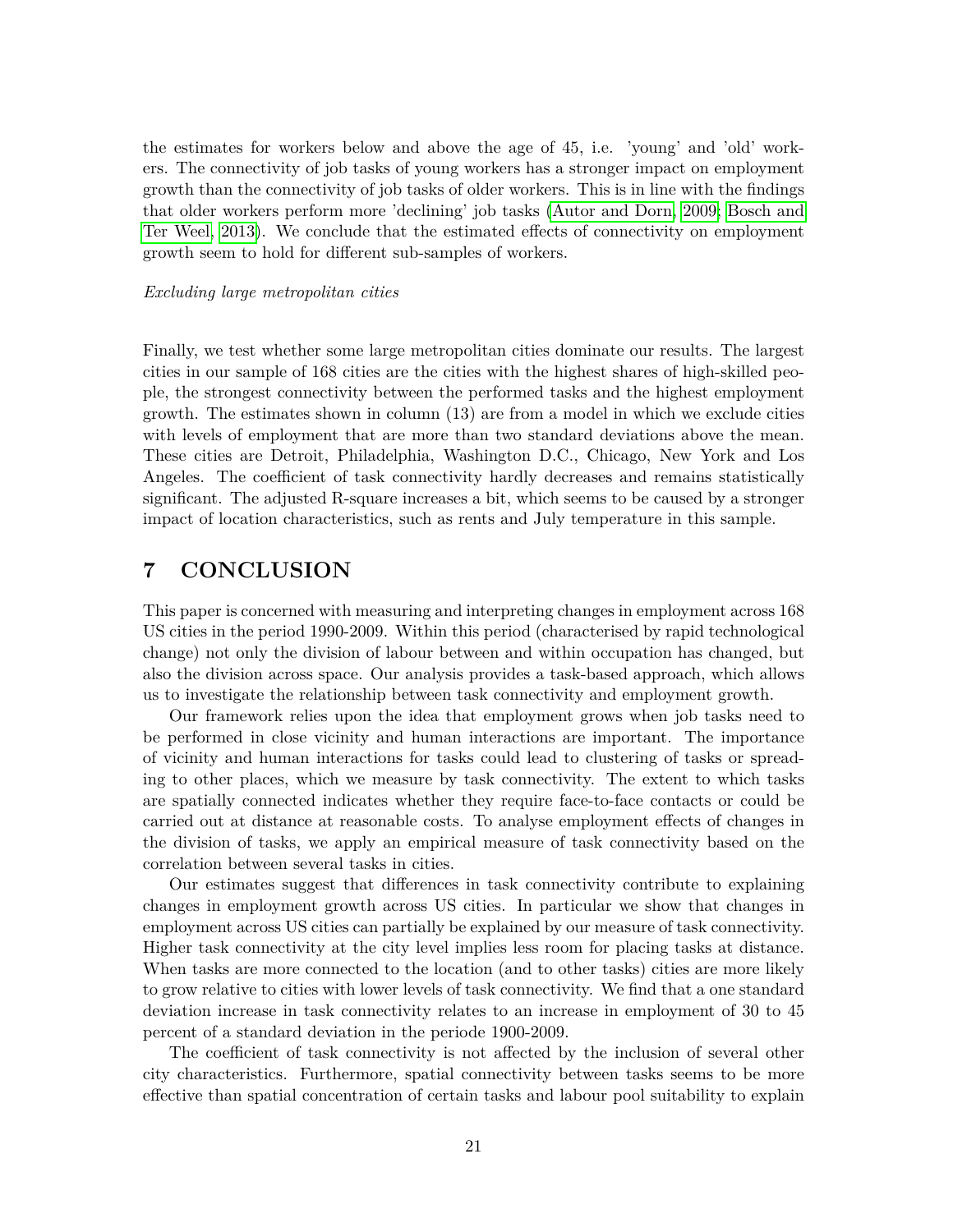employment growth in this period. We investigate the sensitivity of our estimates by considering the effects of computerisation of work, de-industrialisation, sorting of workers and the impact of excluding large cities. We also investigate the limitations of our crosssection of task data. We find that our results do not seem to be driven by other trends and they do also not seem to be influenced by measures of spatial concentration.

This paper adds to the literature in labour economics and urban economics by offering a measure to explain employment changes across space. This complements the literature in labour economics focusing on changes in the task composition of work, see [Acemoglu](#page-24-3) [and Autor](#page-24-3) [\(2011\)](#page-24-3) for a review, and to the literature in urban economics explaining changes in employment in cities, see [Glaeser and Gottlieb](#page-26-12) [\(2009\)](#page-26-12) for a review. Future work should consider deepening of the exact anatomy of task connectivity for explaining the success and decline of cities.

### **Notes**

<sup>1</sup>[Rosenthal and Strange](#page-27-15) [\(2004\)](#page-27-15) and [Glaeser and Ressenger](#page-26-7) [\(2010\)](#page-26-7) extensively review the literature in urban economics. This literature mostly analyses employment changes at the level of occupations.

<sup>2</sup>This is the original ONET scaling.

<sup>3</sup>It should be noted that tasks and occupations show similar location patterns. As different occupations possess similar tasks, the connectivity measure of tasks provides additional insight in the co-location of tasks relative to a similar measure at the occupational level.

<sup>4</sup>We apply the Current Population Survey because this dataset provides us with information that allows for the possibility to distinguish trends of several demographic groups.

 ${}^{5}$ The CPS contains information about the person's location of living, not on the location of work. Therefore, our data exclude workers who work within a MSA but live outside the MSA. We assume that the task-package of the workers who live in the MSA is a representative sample of all the workers in the MSA.

<sup>6</sup>This RSI measure defines the local level of *industrial* specialisation, while the connectivity measure defines the local level connectivity between *tasks*. Therefore, the correlation does not result from the construction of the variables. The industrial and task structure of cities likely interfere. However, as [Duranton and Puga](#page-25-1) [\(2001\)](#page-25-1) note, recent changes in city structures seem to be related to occupations and functions more than to industries.

<sup>7</sup>When we exclude task connectivity from the regressions the coefficient of labour pool suitability becomes statistically significant.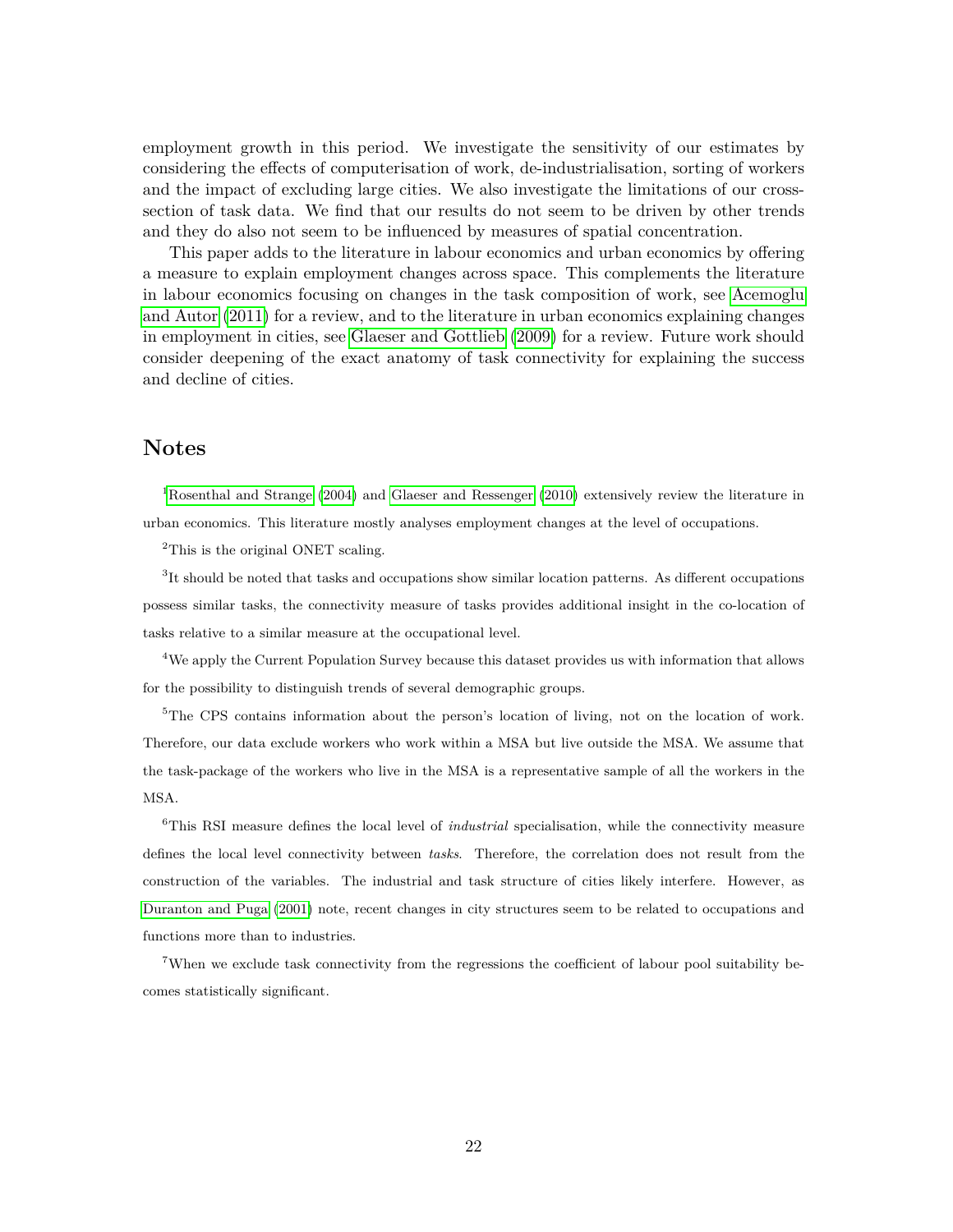## **References**

- <span id="page-24-3"></span>Acemoglu, D. and Autor, D. 2011. 'Skills, tasks and technologies: Implications for employment and earnings'. *In Handbook for Labour Economics Volume 4, Part B (Amsterdam: Elsevier)* pp. 1043–1171.
- <span id="page-24-10"></span>Akcomak, I.S., Borghans, L. and Ter Weel, B. 2011. 'Measuring and interpreting trends in the division of labour in the Netherlands'. *De Economist* 159 (4), 435–482.
- <span id="page-24-4"></span>Autor, D. 2013. 'The 'task approach' to labor markets: An overview'. *NBER Working Paper* No. 18711.
- <span id="page-24-15"></span>Autor, D and Dorn, D. 2009. 'This job is 'getting old': Measuring changes in job opportunities using occupational age structure'. *American Economic Review Papers and Proceedings* 99 (2), 45–51.
- <span id="page-24-9"></span>Autor, D. and Dorn, D. 2013. 'The growth of low-skill service jobs and the polarization of the U.S. labor market'. *American Economic Review* 103 (5), 1553–1597.
- <span id="page-24-6"></span>Autor, D., Katz, L. and Kearney, M. 2006. 'The polarization of the U.S. labor market'. *American Economic Review* 96 (2), 189–194.
- <span id="page-24-11"></span>Autor, D., Katz, L. and Krueger, A. 1998. 'Computing inequality: Have computers changed the labor market?'. *Quarterly Journal of Economics* 113 (4), 1169–1214.
- <span id="page-24-0"></span>Autor, D, Levy, F. and Murnane, R. 2003. 'The skill content of recent technological change: An empirical exploration'. *Quarterly Journal of Economics* 118 (4), 1279–1334.
- <span id="page-24-5"></span>Bacolod, M., Blum, B. and Strange, W. 2009. 'Skills in the city'. *Journal of Urban Economics* 65 (2), 136–153.
- <span id="page-24-8"></span>Bacolod, M., Blum, B. and Strange, W. 2010. 'Elements of skill: Traits, intelligences, education, and agglomeration'. *Journal of Regional Science* 50 (1), 245–280.
- <span id="page-24-2"></span>Baldwin, R. and Nicoud, F. 2010. 'Trade-in-goods and trade-in-tasks: An integrating framework'. *NBER Working Paper* No. 15882.
- <span id="page-24-12"></span>Baumgardner, J. 1988. 'The division of labor, local markets, and worker organization'. *Journal of Political Economy* 96, 509–527.
- <span id="page-24-13"></span>Berry, C. and Glaeser, E. 2005. 'The divergence of human capital levels across cities'. *Papers in Regional Science* 84 (3), 407–444.
- <span id="page-24-14"></span>Besley, T., Persson, T. and Sturm, D. 2010. 'Political competition, policy and growth: Theory and evidence from the US'. *Review of Economic Studies* 77 (4), 1329–1352.
- <span id="page-24-7"></span>Blinder, A. 2006. 'Offshoring: The next industrial revolution'. *Foreign Affairs* 85, 113–128.
- <span id="page-24-1"></span>Bloom, N, Garicano, L., Sadun, R. and Van Reenen, J. 2009. 'The distinct effects of information technology and communication technology on firm organization'. *NBER working paper* No. 14975.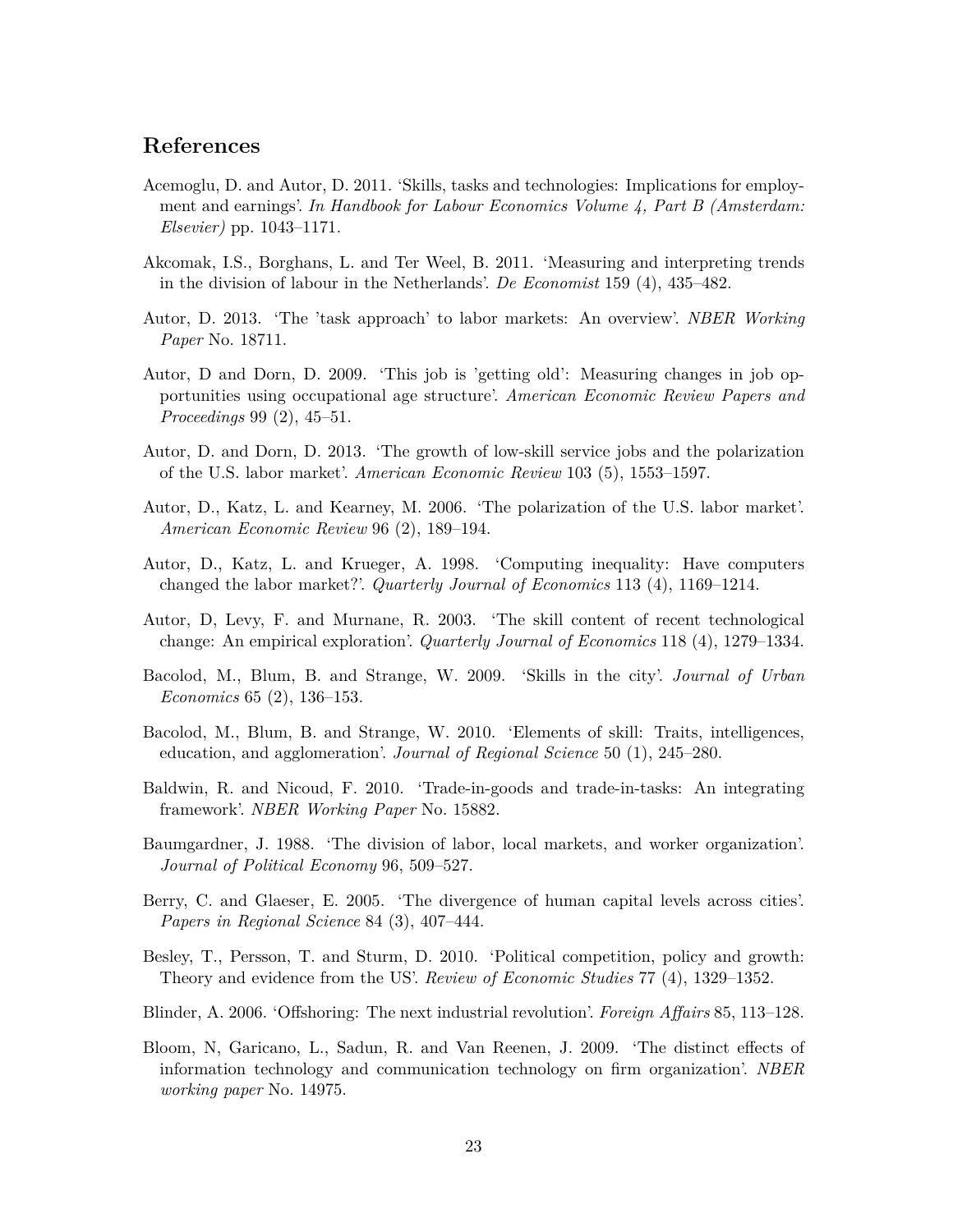- <span id="page-25-10"></span>Blum, B. and Goldfarb, A. 2006. 'Does the internet defy the law of gravity?'. *Journal of International Economics* 70 (2), 384–405.
- <span id="page-25-8"></span>Borghans, L. and Ter Weel, B. 2004. 'What happens when agent T gets a computer? The labor market impact of cost efficient computer adoption'. *Journal of Economic Behavior & Organization* 54 (2), 137–151.
- <span id="page-25-3"></span>Borghans, L. and Ter Weel, B. 2006. 'The division of labour, worker organisation, and technological change'. *Economic Journal* 116 (509), F45–F72.
- <span id="page-25-12"></span>Borghans, L., Ter Weel, B. and Weinberg, B. 2008. 'Interpersonal styles and labor market outcomes'. *Journal of Human Resources* 43 (4), 815–858.
- <span id="page-25-11"></span>Borghans, L., Ter Weel, B. and Weinberg, B. 2014. 'People skills and the labor-market outcomes of underrepresented groups'. *Industrial and labor relations review* 67 (2), 287– 334.
- <span id="page-25-15"></span>Bosch, N. and Ter Weel, B. 2013. 'Labour-market outcomes of older workers in the Netherlands: Measuring job prospects using the occupational age structure'. *De Economist* 161 (2), 199–2018.
- <span id="page-25-0"></span>Bresnahan, T., Brynjolfsson, E. and Hitt, L. 2002. 'Information technology, workplace organization and the demand for skilled labor: Firm-level evidence'. *Quarterly Journal of Economics* 117 (1), 339–376.
- <span id="page-25-13"></span>Caselli, F. and Coleman, W. 2001. 'Cross-country technology diffusion: The case of computers'. *American Economic Review* 91 (2), 328–335.
- <span id="page-25-7"></span>Charlot, S. and Duranton, G. 2004. 'Communication externalities in cities'. *Journal of Urban Economics* 56 (3), 581–613.
- <span id="page-25-14"></span>Combes, P., Duranton, G. and Gobillon, L. 2008. 'Spatial wage disparities: Sorting matters!'. *Journal of Urban Economics* 63 (2), 723–742.
- <span id="page-25-4"></span>Criscualo, C. and Garicano, L. 2010. 'Offshoring and wage inequality: Using occupational licensing as a shifter of offshoring costs'. *American Economic Review* 100 (2), 439–443.
- <span id="page-25-2"></span>Desmet, K. and Rossi-Hansberg, E. 2009. 'Spatial growth and industrial age'. *Journal of Economic Theory* 144 (6), 2477–2502.
- <span id="page-25-6"></span>Duranton, G. and Jayet, H. 2011. 'Is the division of labour limited by the extent of the market? Evidence from French cities'. *Journal of Urban Economics* 69 (1), 56–71.
- <span id="page-25-1"></span>Duranton, G. and Puga, D. 2001. 'Nursery cities: Urban diversity, process innovation, and the life cycle of products'. *American Economic Review* 91 (5), 1454–1477.
- <span id="page-25-9"></span>Duranton, G. and Puga, D. 2004. 'Micro-foundations of urban agglomeration economies'. *In Handbook of Regional and Urban Economics, Volume 4 (Amsterdam: Elsevier)* pp. 2063–2117.
- <span id="page-25-5"></span>Duranton, G. and Puga, D. 2005. 'From sectoral to functional urban specialisation'. *Journal of Urban Economics* 57 (2), 343–370.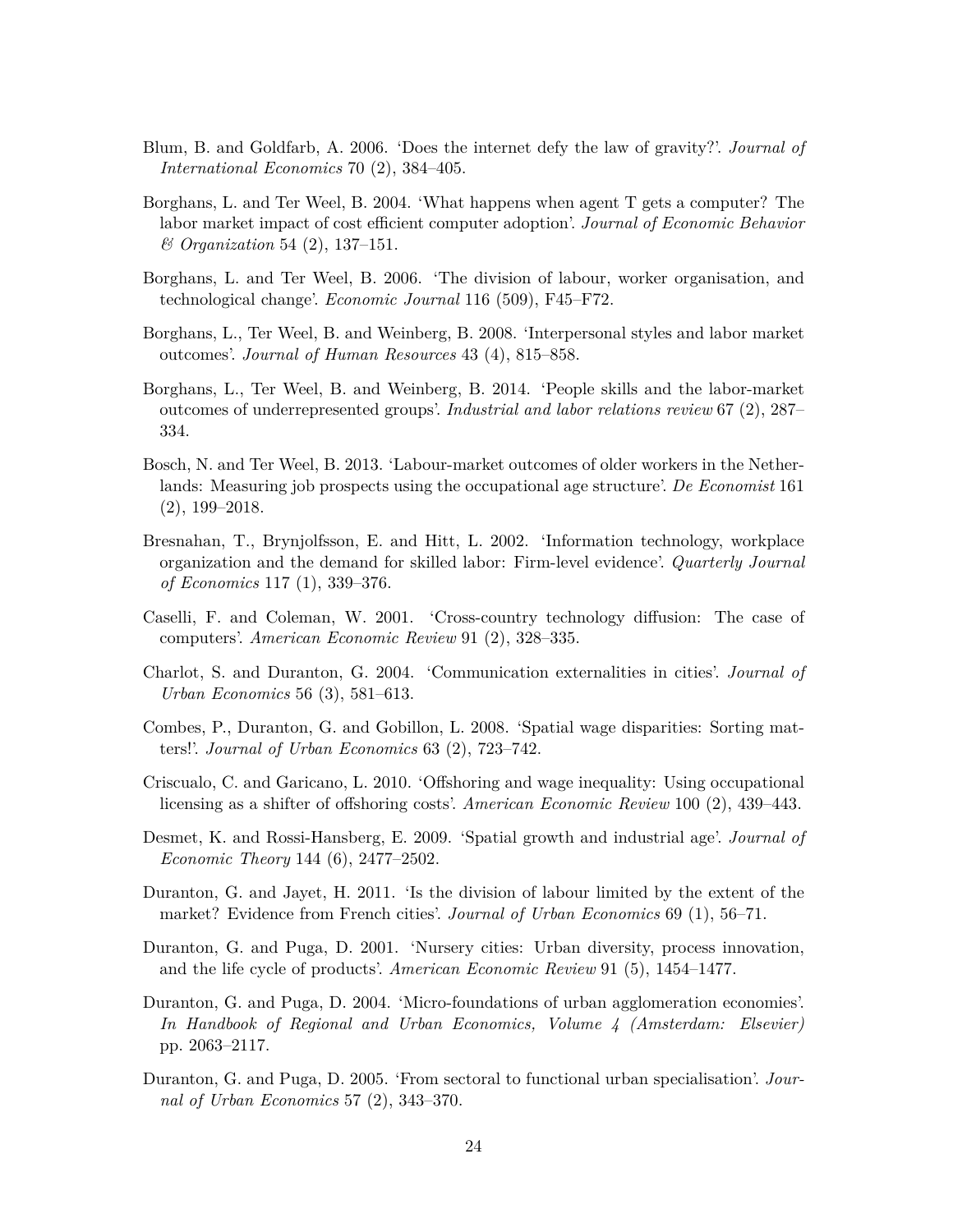- <span id="page-26-10"></span>Eeckhout, J., Pinheiro, R. and Schmidheiny, K. 2010. 'Spatial Sorting: Why New York, Los Angeles and Detroit attract the greatest minds as well as the unskilled'. *CEPR Discussion Paper* No. 8151.
- <span id="page-26-1"></span>Ellison, G. and Glaeser, E. 1997. 'Geographic concentration in US manufacturing industries: A dartboard approach'. *Journal of Political Economy* 105 (5), 889–927.
- <span id="page-26-9"></span>Ellison, G., Glaeser, E. and Kerr, W. 2010. 'What causes industry agglomeration? Evidence of coagglomeration patterns'. *American Economic Review* 100 (3), 1195–1213.
- <span id="page-26-15"></span>Elvery, J. 2010. 'City size and skill intensity'. *Regional Science and Urban Economics* 40, 367–379.
- <span id="page-26-4"></span>Firpo, S., Fortin, N. and Lemieux, T. 2009. 'Occupational Tasks and Changes in the Wage Structure'. *IZA Discussion Paper, University of British Columbia* No. 5542.
- <span id="page-26-5"></span>Florida, R., Mellander, C., Stolarick, K. and Ross, A. 2012. 'Cities, skills and wages'. *Journal of Economic Geography* 12 (2), 355–377.
- <span id="page-26-6"></span>Garicano, L. and Rossi-Hansberg, E. 2006. 'Organization and inequality in a knowledge economy'. *Quarterly Journal of Economics* 121 (4), 1383–1435.
- <span id="page-26-8"></span>Gaspar, J. and Glaeser, E. 1998. 'Information technology and the future of cities'. *Journal of Urban Economics* 43 (1), 136–156.
- <span id="page-26-2"></span>Glaeser, E., Kallal, H., Scheinkman, J. and Shleifer, A. 1992. 'Growth in cities'. *Journal of Political Economy* 100 (6), 1126–1152.
- <span id="page-26-3"></span>Glaeser, E. and Kerr, W. 2009. 'Local industrial conditions and entrepreneurship: How much of the spatial distribution can we explain?'. *Journal of Economics and Management Strategy* 18 (3), 623–663.
- <span id="page-26-0"></span>Glaeser, E. and Maré, D. 2001. 'Cities and skills'. *Journal of Labor Economics* 19 (2), 316– 342.
- <span id="page-26-13"></span>Glaeser, E. and Ponzetto, A. 2010. *Agglomeration economics*. The University of Chicago Press. chapter Did the death of distance hurt Detroit and help New York?, pp. 303 – 337.
- <span id="page-26-14"></span>Glaeser, E., Ponzetto, A. and Tobio, K. 2012. 'Cities, Skills and Regional Change'. *Regional Studies* Forthcoming.
- <span id="page-26-7"></span>Glaeser, E. and Ressenger, M. 2010. 'The complementarity between cities and skills'. *Journal of Regional Science* 50 (1), 221–244.
- <span id="page-26-11"></span>Glaeser, E. and Shapiro, J. 2003. 'Urban growth in the 1990s: Is city living back?'. *Journal of Regional Science* 43 (1), 139–165.
- <span id="page-26-12"></span>Glaeser, E.L. and Gottlieb, J.D. 2009. 'The wealth of cities: Agglomeration economies and spatial equilibrium in the United States'. *Journal of Economic Literature* 47 (4), 983– 1028.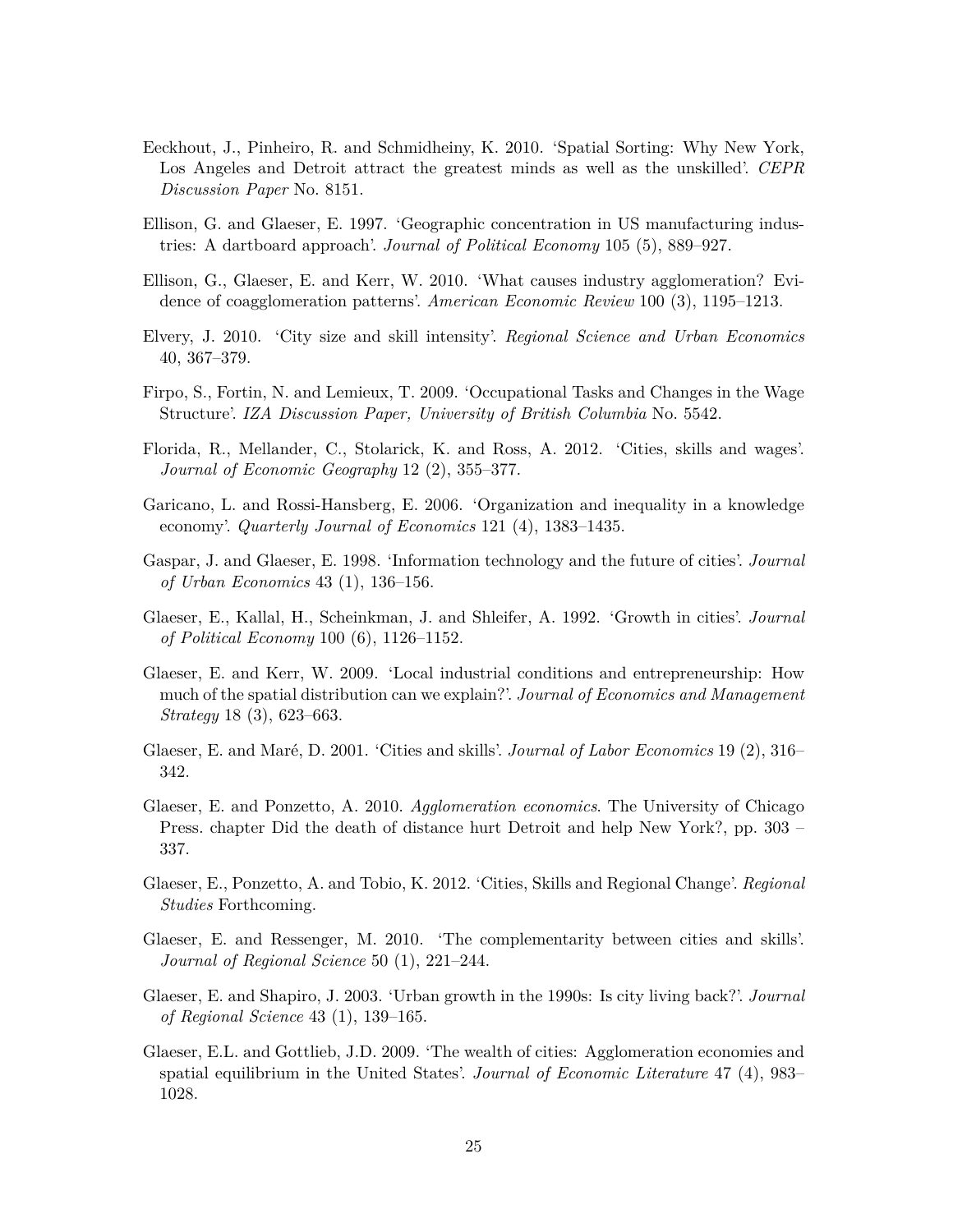- <span id="page-27-1"></span>Goos, M. and Manning, A. 2007. 'Lousy and lovely jobs: The rising polarization of work in Britain'. *Review of Economics and Statistics* 89 (1), 118–133.
- <span id="page-27-2"></span>Goos, M., Manning, A. and Salomons, A. 2009. 'Job polarization in Europe'. *American Economic Review: Papers and Proceedings* 99 (2), 58–63.
- <span id="page-27-0"></span>Grossman, G.M and Rossi-Hansberg, E. 2008. 'Trading tasks: A simple theory of offshoring'. *American Economic Review* 98 (5), 1978–1997.
- <span id="page-27-6"></span>Henderson, J., Kuncoro, A. and Turner, M. 1995. 'Industrial development in cities'. *Journal of Political Economy* 103 (5), 1067–1090.
- <span id="page-27-13"></span>Ioannides, Y.M., Overman, H.G., E., Rossi-Hansberg and Schmidheiny, K. 2008. 'The effect of information and communication technologies on urban structure'. *Economic Policy* 23 (54), 201–242.
- <span id="page-27-12"></span>Jacobs, J. 1969. *The economy of cities*. Random house, New York.
- <span id="page-27-3"></span>Jensen, B. and Kletzer, L. 2005. 'Tradable services: Understanding the scope and impact of services offshoring'. *Institute for International Economics Working Paper* No. 05-9.
- <span id="page-27-11"></span>Katz, L. 2000. *Understanding the digital economy: Data, tools and research*. MIT Press, Cambridge Mass. chapter Technological change, computerization and the wage structure, pp. 217–244.
- <span id="page-27-4"></span>Michaels, G., Rauch, F. and Redding, S. 2013. 'Task Specialization in U.S. cities from 1880-2000'. *NBER Working Paper* No. 18715.
- <span id="page-27-7"></span>Moretti, E. 2004. 'Workers' education, spillovers and productivity : Evidence from plantlevel production functions'. *American Economic Review* 94 (3), 656–691.
- <span id="page-27-10"></span>Moretti, E. 2013. 'Real wage inequality'. *American Economic Journal: Applied Economics*  $5(1), 65-103.$
- <span id="page-27-8"></span>Mueser, P. and Graves, P. 1995. 'Examining the role of economic opportunity and amenities in explaining population redistribution'. *Journal of Urban Economics* 37 (2), 176– 200.
- <span id="page-27-9"></span>Rappaport, J. 2007. 'Moving to nice weather'. *Regional Science and Urban Economics* 37, 375–398.
- <span id="page-27-15"></span>Rosenthal, S. and Strange, W. 2004. 'Evidence on the nature and sources of agglomeration economies'. *In Handbook of Urban and Regional Economics, Volume 4 (Amsterdam: Elsevier)* pp. 2119–2172.
- <span id="page-27-14"></span>Rosenthal, S. and Strange, W. 2008. 'The attunuation of human capital spillovers'. *Journal of Urban Economics* 64, 373–389.
- <span id="page-27-5"></span>Storper, M. and Venables, A. 2004. 'Buzz: Face-to-face contact and the urban economy'. *Journal of Economic Geography* 4 (4), 351–370.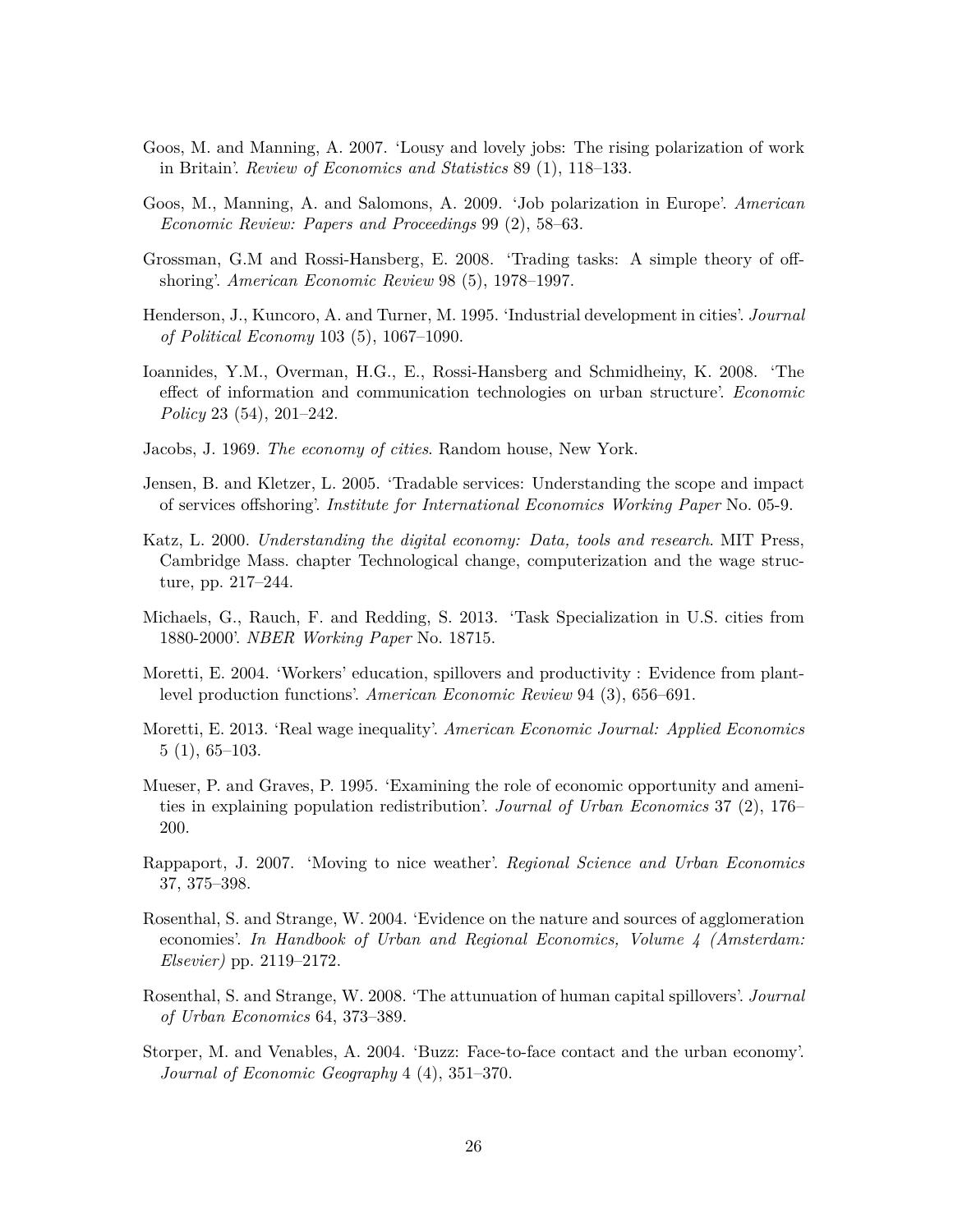- <span id="page-28-1"></span>Venables, A. 2011. 'Productivity in cities: Self-selection and sorting'. *Journal of Economic Geography* 11, 241–252.
- <span id="page-28-0"></span>Von Hippel, E. 1994. 'Sticky information and the locus of problem solving: Implications for innovation'. *Mangement Science* 40 (4), 429–439.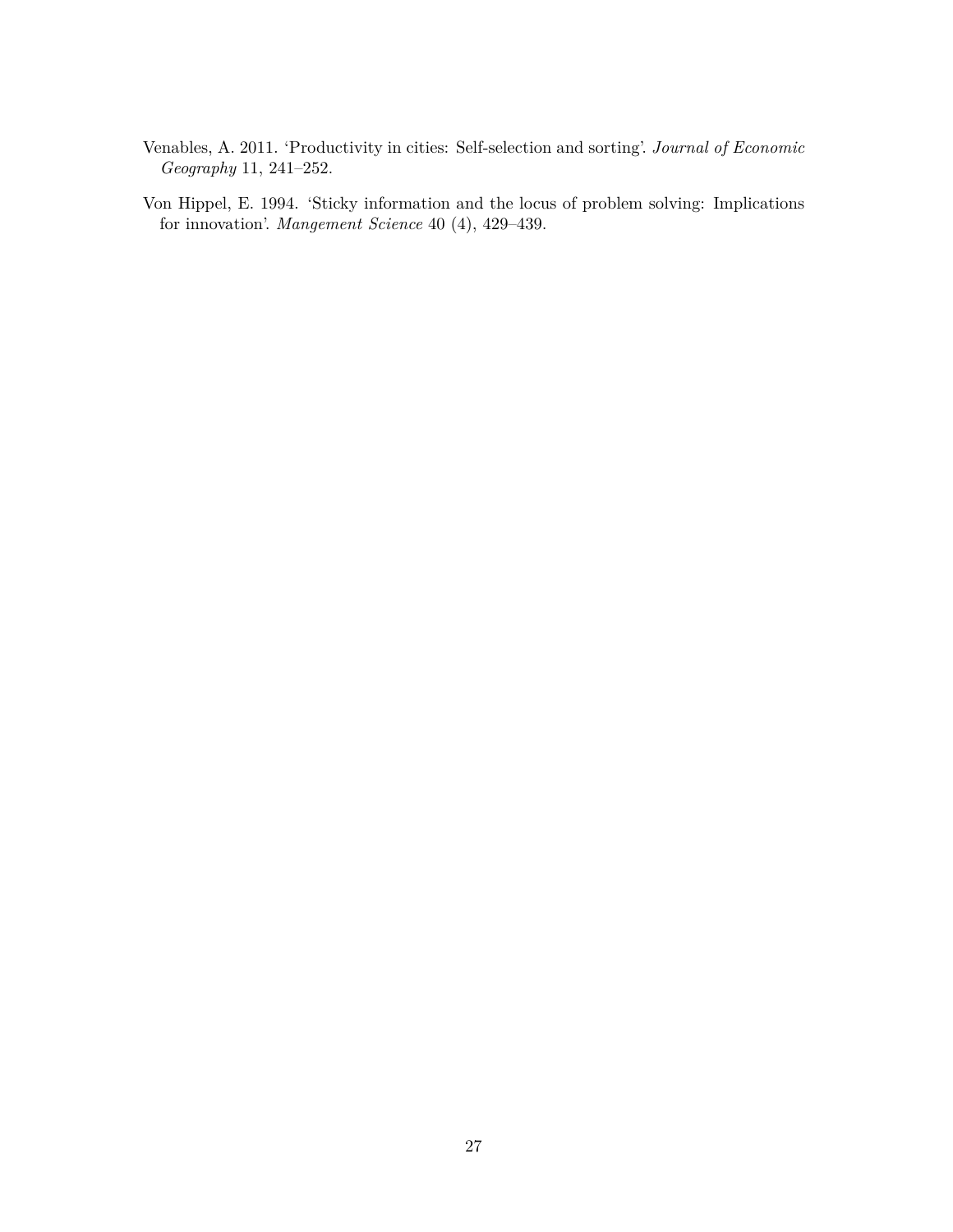## **8 TABLES**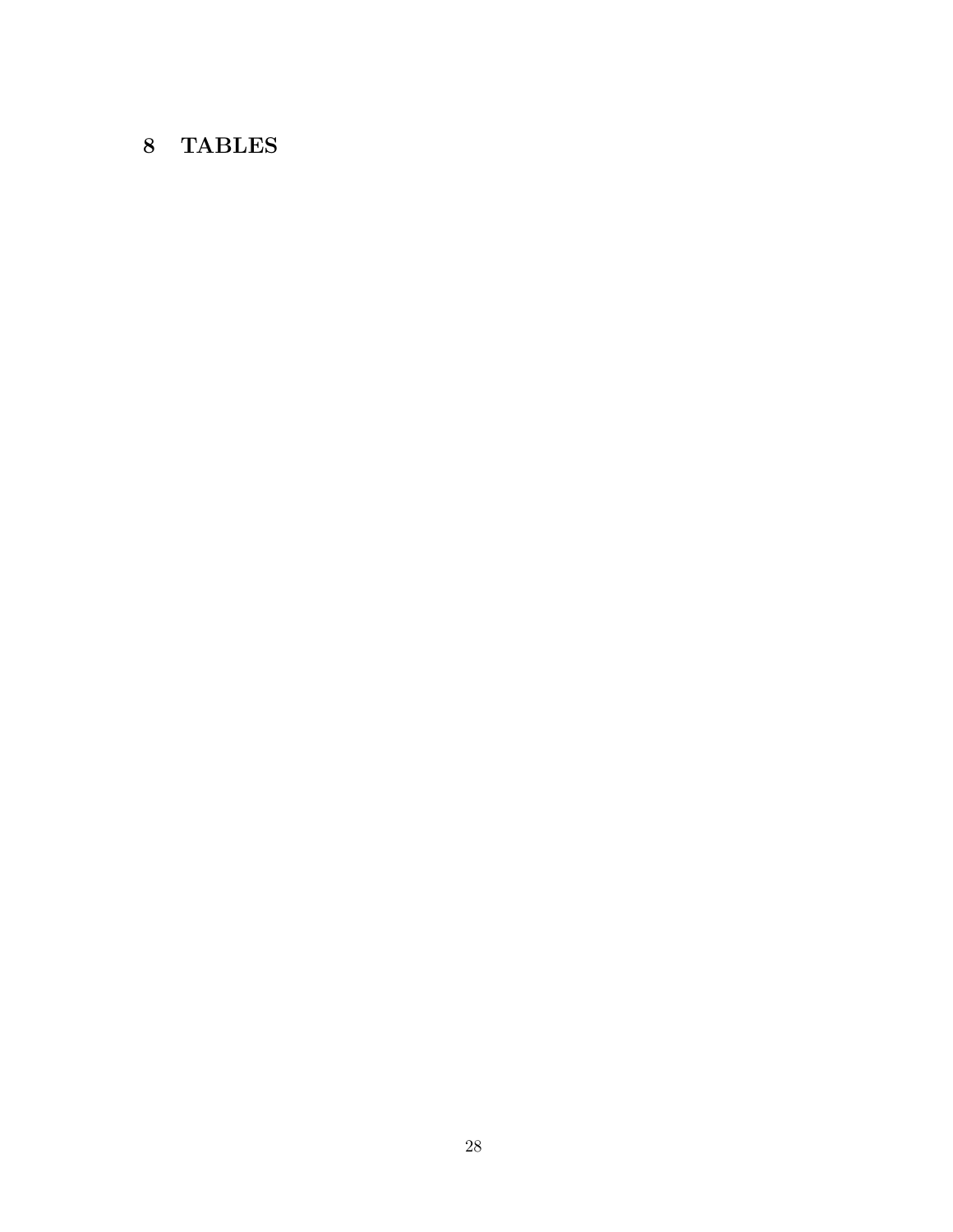<span id="page-30-0"></span>

|                   |                  | Information input                                                  |                          | Mental processes                  |                                  | Work output                           |                   | Interacting with others                        | Connectivit |
|-------------------|------------------|--------------------------------------------------------------------|--------------------------|-----------------------------------|----------------------------------|---------------------------------------|-------------------|------------------------------------------------|-------------|
|                   | Getting          | undings<br>Monitor, processes,<br>information materials, or surror | nformation<br>Processing | Scheduling work<br>and activities | Handling and (<br>moving objects | Controlling machines<br>and processes | caring for others | Assisting and Developing and<br>building teams |             |
|                   | 18.88            | 15.17                                                              | 15.48                    | 13.67                             | 12.65                            | 137                                   | 12.78             | 13.27                                          | 0.72        |
|                   | 18.87            | 15.14                                                              | 15.37                    | 13.68                             | 12.72                            | 1.51                                  | 12.71             | 13.25                                          | 0.43        |
|                   | 18.58            | 15.15                                                              | 14.98                    | 13.21                             | 13.37                            | 12.05                                 | 12.65             | 13.05                                          | 1.56        |
| Los Angeles       | $\frac{8.80}{5}$ | 15.15                                                              | 15.19                    | 13.50                             | 13.01                            | 11.75                                 | 12.60             | 13.16                                          | 0.42        |
| New York          | 18.95            | 15.08                                                              | 15.35                    | 13.72                             | 12.65                            | 11.23                                 | 13.01             | 13.21                                          | 0.83        |
| fask connectivity | 2.06             | 0.04                                                               | 2.33                     | 2.16                              | .2.23                            | $-2.02$                               | 0.94              | 2.33                                           |             |

| I<br>ı                                                                                 |
|----------------------------------------------------------------------------------------|
| j<br>l<br>¢                                                                            |
| S<br>S<br>֧֧֧ׅ֧ׅ֧ׅ֧֧ׅ֧ׅ֧֛ׅ֧֧ׅ֧ׅ֧ׅ֧ׅ֧ׅ֧֧֧֧֚֚֚֚֚֚֚֚֚֚֚֚֚֚֚֚֚֚֚֬֝֝֬֜֜֓֝֬֜֜֓֜֓֝֬֜֜֜֜֝֬֝֬֝֬ |
| .<br>גו<br>l<br>j                                                                      |
| Î<br>)<br>ı                                                                            |
| l<br>l<br>۱<br>د م<br> <br> <br> <br>l                                                 |
| l<br>j<br>Ì<br>l                                                                       |
| ı                                                                                      |
| l<br>ł<br>ı<br>ŗ                                                                       |
| 1                                                                                      |
| ī                                                                                      |
| $\frac{1}{2}$<br>l<br>I<br>I                                                           |

Note: Cells represent task-city employment shares (defined in Section 2). Task connectivity is measured as in Equation (1) for these eight groups in these five cities. Connectivity measures the connectivity of city employ five cities. Connectivity measures the connectivity of city employment as defined in Equation [\(2\)](#page-8-0). Both measures are standardised with a mean of zero and

a standard deviation of one.

29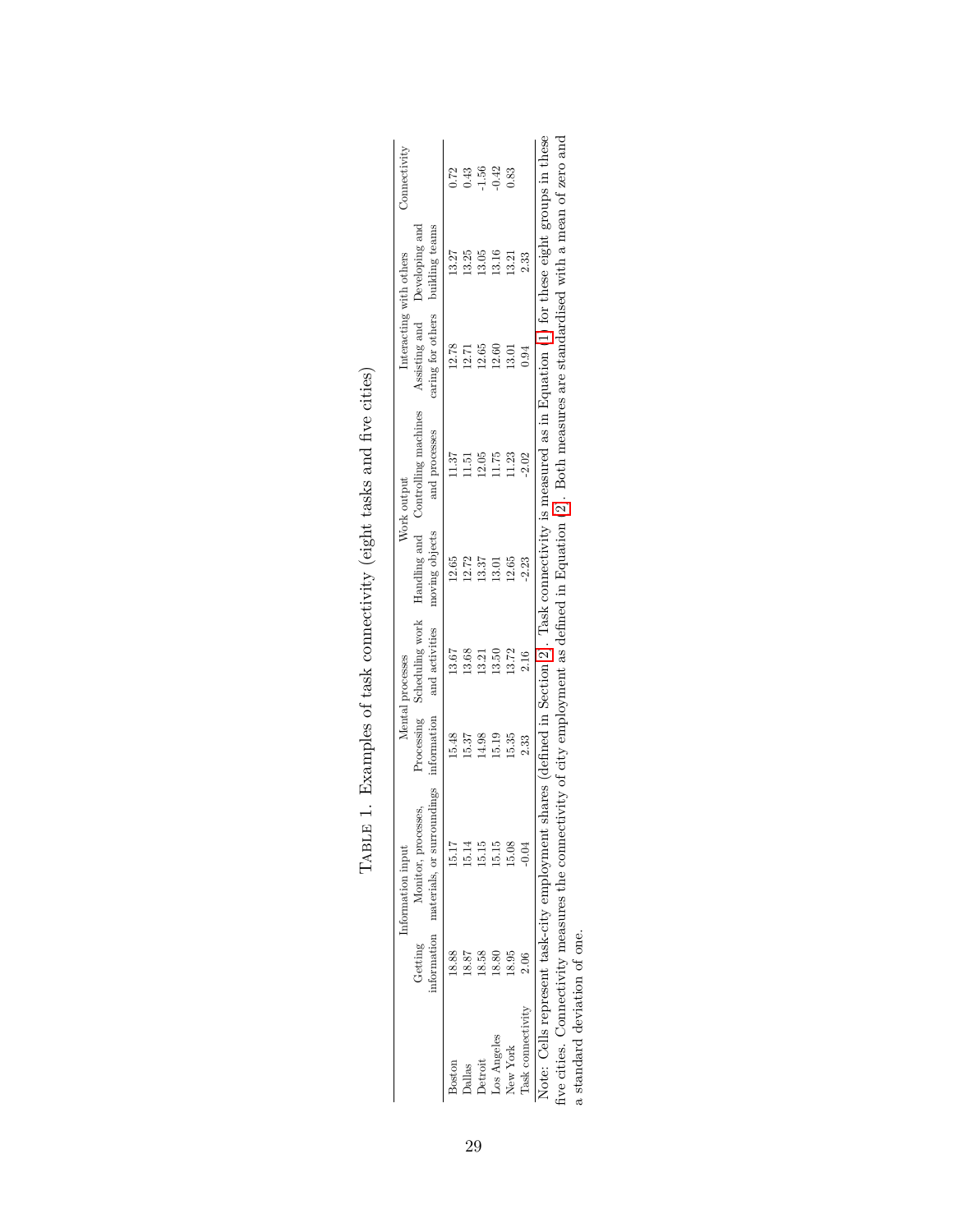### <span id="page-31-0"></span>TABLE 2. Descriptive information about the tasks used in the empirical analysis (employment and connectivity)

|                                                                                 |          | Employment share | Task         |
|---------------------------------------------------------------------------------|----------|------------------|--------------|
| Task                                                                            | 1990     | 2009             | Connectivity |
| ONET task group 'Information input tasks'                                       |          |                  |              |
| Getting Information                                                             | $3.40\,$ | 3.38             | 0.30         |
| Monitor Processes, Materials, or Surroundings                                   | 2.74     | 2.71             | $-1.39$      |
| Identifying Objects, Actions, and Events                                        | 2.99     | 2.96             | $-0.97$      |
| Inspecting Equipment, Structures, or Material                                   | 2.46     | 2.38             | $-1.65$      |
| Estimating the Quantifiable Characteristics of Products, Events, or Information | 2.31     | 2.29             | $-0.84$      |
| ONET task group 'Mental processes'                                              |          |                  |              |
| Judging the Qualities of Things, Services, or People                            | 2.59     | 2.61             | $-0.50$      |
| Processing Information                                                          | 2.76     | 2.74             | 0.84         |
| Evaluating Information to Determine Compliance with Standards                   | 2.69     | 2.70             | 0.19         |
| Analysing Data or Information                                                   | 2.48     | 2.51             | 0.97         |
| Making Decisions and Solving Problems                                           | 3.00     | 3.02             | 0.86         |
| Thinking Creatively                                                             | 2.53     | 2.56             | 0.92         |
| Updating and Using Relevant Knowledge                                           | 2.84     | 2.85             | 0.86         |
| Developing Objectives and Strategies                                            | 2.26     | 2.32             | 0.98         |
| Scheduling Work and Activities                                                  | 2.45     | 2.46             | 0.89         |
| Organizing, Planning, and Prioritizing Work                                     | 2.90     | 2.92             | 0.86         |
| ONET task group 'Work output'                                                   |          |                  |              |
| Performing General Physical Activities                                          | 2.32     | 2.26             | $-1.69$      |
| Handling and Moving Objects                                                     | 2.36     | 2.25             | $-1.71$      |
| Controlling Machines and Processes                                              | 2.12     | 1.99             | $-1.68$      |
| Operating Vehicles, Mechanized Devices, or Equipment                            | 1.86     | 1.80             | $-1.68$      |
| Interacting With Computers                                                      | 2.73     | 2.69             | 0.96         |
| Drafting, Laying Out, and Specifying Technical Devices. Parts. and Equipment    | 1.51     | 1.44             | $-1.00$      |
| Repairing and Maintaining Mechanical Equipment                                  | 1.63     | 1.55             | $-1.70$      |
| Repairing and Maintaining Electronic Equipment                                  | 1.54     | 1.47             | $-1.48$      |
| Documenting or Recording Information                                            | 2.72     | 2.72             | 0.77         |
| ONET task group 'Interacting with others'                                       |          |                  |              |
| Interpreting the Meaning of Information for Others                              | 2.45     | 2.49             | 1.01         |
| Communicating with Supervisors, Peers, or Subordinates                          | 3.21     | 3.20             | 0.29         |
| Communicating with Persons Outside Organization                                 | 2.68     | 2.74             | 0.82         |
| Establishing and Maintaining Interpersonal Relationships                        | 3.00     | 3.03             | 0.84         |
| Assisting and Caring for Others                                                 | 2.31     | 2.34             | $-0.80$      |
| Selling or Influencing Others                                                   | 2.08     | 2.14             | 0.31         |
| Resolving Conflicts and Negotiating with Others                                 | 2.49     | 2.56             | 0.70         |
| Performing for or Working Directly with the Public                              | 2.56     | 2.63             | 0.00         |
| Coordinating the Work and Activities of Others                                  | 2.46     | 2.49             | 0.60         |
| Developing and Building Teams                                                   | 2.39     | 2.43             | 0.41         |
| Training and Teaching Others                                                    | 2.50     | 2.51             | $-0.81$      |
| Guiding, Directing, and Motivating Subordinates                                 | $2.20\,$ | 2.26             | 0.44         |
| Coaching and Developing Others                                                  | 2.32     | 2.37             | $-0.21$      |
| Provide Consultation and Advice to Others                                       | 2.13     | 2.16             | 1.02         |
| Performing Administrative Activities                                            | 2.33     | 2.31             | 0.87         |
| Staffing Organizational Units                                                   | 1.67     | 1.70             | 0.77         |
| Monitoring and Controlling Resources                                            | 2.04     | 2.06             | 0.62         |

Note: Summary statistics based on the task values across 326 occupations following the classification as defined in the Appendix. ONET Groups refer to the work activities groups as defined by ONET. Employment share is the average employment share in city employment as defined in Section [2.](#page-5-0) Task connectivity is defined in Equation [\(1\)](#page-7-0).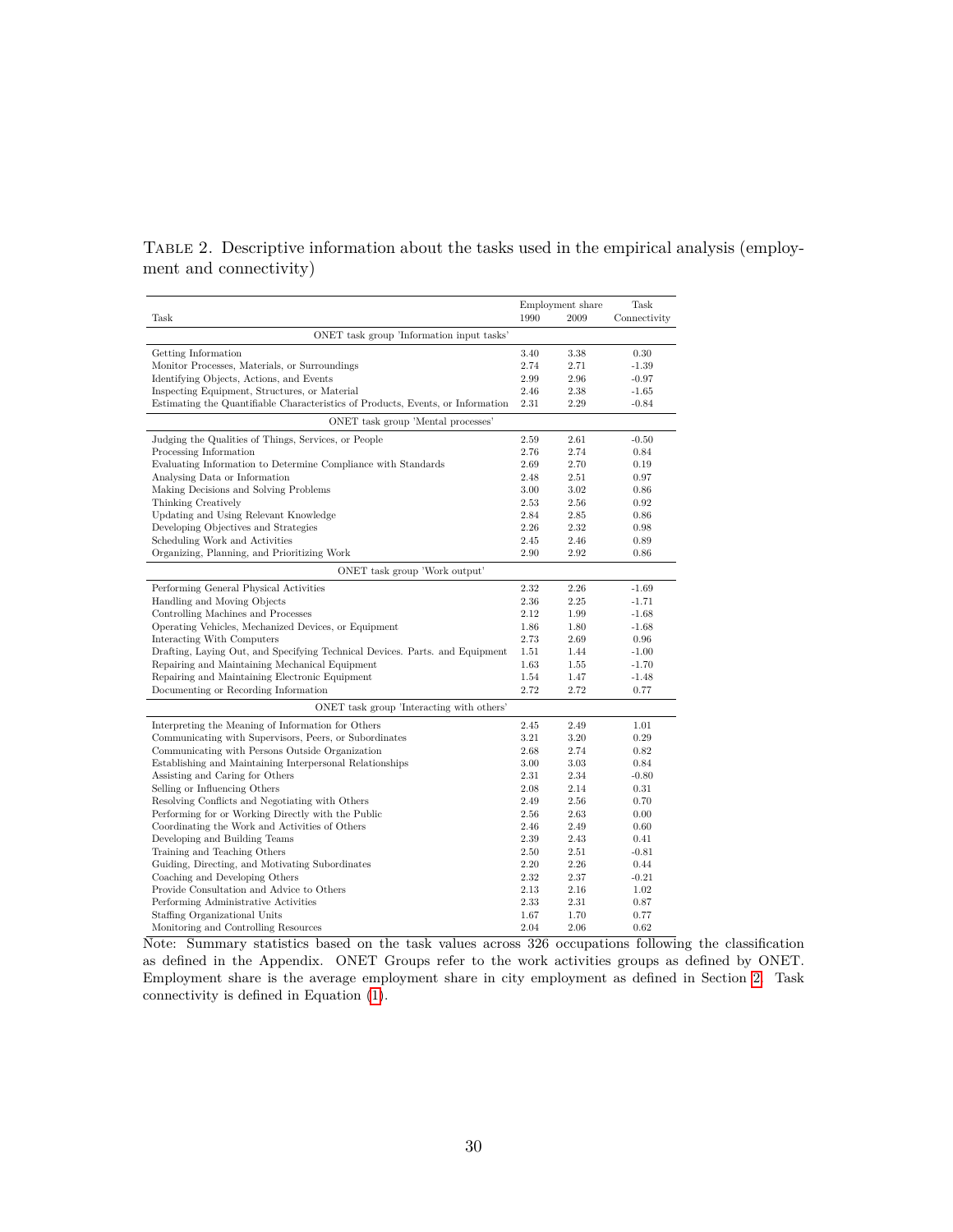|                       |                                                         |                                          |                                               | Occupational groups                             |               |       | Employment share  |
|-----------------------|---------------------------------------------------------|------------------------------------------|-----------------------------------------------|-------------------------------------------------|---------------|-------|-------------------|
|                       |                                                         | Professional.<br>managerial<br>technical | sales                                         | Clerical, Production, Service 1990<br>operators |               |       | 2009              |
| Task group            | Task example                                            | Ê                                        | $\widehat{\mathbb{C}}$                        | ව                                               | $\widehat{E}$ | ම     | $\widehat{\circ}$ |
| Information input     | Getting information                                     | 3.52                                     | 3.09                                          | 8.58                                            | 3.37          | 28.02 | 27.89             |
|                       |                                                         | (63)                                     | (0.73)                                        | (0.34)                                          | (11)          |       |                   |
| Mental processes      | Processing information                                  | 3.64                                     | 3.13                                          | 3.03                                            | 2.99          | 26.73 | 27.05             |
|                       |                                                         | (62.0)                                   |                                               | (0.30)                                          | 0.33          |       |                   |
| Work output           | Handling and moving objects                             | 2.44                                     | $\begin{array}{c} (0.36) \\ 2.24 \end{array}$ | 3.04                                            | 2.51          | 21.04 | 20.46             |
|                       |                                                         | (0.85)                                   | (0.89)                                        | (0.57)                                          | (0.61)        |       |                   |
|                       | Interaction with others Assisting and caring for others | 3.12                                     | 2.80                                          | 2.60                                            | 2.88          | 24.21 | 24.69             |
|                       |                                                         | (0.46)                                   | (0.56)                                        | (0.43)                                          | (44)          |       |                   |
| Employment share 1990 |                                                         | 29.73                                    | 30.31                                         | 24.55                                           | 15.42         |       |                   |
| Employment share 2009 |                                                         | 36.18                                    | 25.52                                         | 20.95                                           | 18.15         |       |                   |

<span id="page-32-0"></span>TABLE 3. Task importance by broad occupational groups Table 3. Task importance by broad occupational groups

 $\frac{1}{2}$  $\frac{1}{100}$  and  $\frac{1}{100}$  are defined as in Acemoglu and Autor (2011). groups are defined as in [Acemoglu](#page-24-3) and Autor [\(2011\)](#page-24-3).

31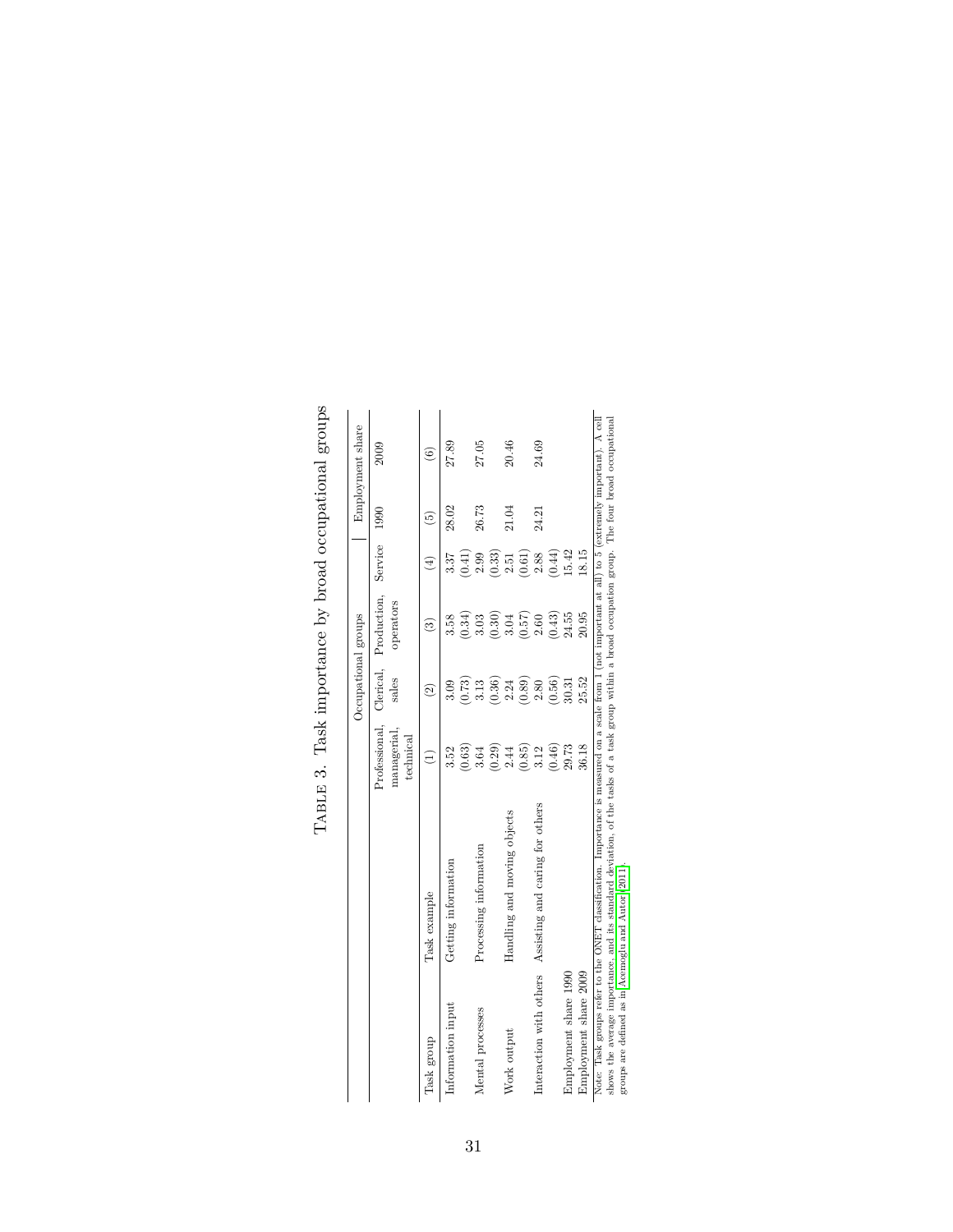<span id="page-33-0"></span>

| Size (number of workers) |               |                     | Growth                         |
|--------------------------|---------------|---------------------|--------------------------------|
| 1990                     | 2009          | Employment          | Percentage                     |
|                          |               | (number of workers) |                                |
| Largest MSAs             |               |                     | Fastest growers                |
| Los Angeles              | Los Angeles   | Phoenix-Mesa        | Las Vegas                      |
| (4,259,705)              | (4,328,589)   | (814, 075)          | (11.42)                        |
| New York                 | New York      | Atlanta             | McAllen-Edinburg-Mission       |
| (3,745,220)              | (4, 256, 376) | (792, 870)          | (107.07)                       |
| Chicago                  | Chicago       | Houston             | Provo-Orem                     |
| (3,645,767)              | (4,000,905)   | (630, 134)          | (85.66)                        |
| <b>Boston</b>            | Boston,       | Washington D.C.     | Fayetteville-Springdale-Rogers |
| (2,910,471)              | (3, 101, 796) | (606, 593)          | (85.38)                        |
| Philadelphia             | Philadelphia  | Las Vegas           | Austin-San Marcos              |
| (2,355,639)              | (2,454,509)   | (524, 178)          | (81.99)                        |
| Smallest MSAs            |               |                     | Slowest growers                |
| Pueblo                   | Florence      | Detroit             | Hickory-Morgantown             |
| (48, 728)                | (60, 580)     | $(-178,313)$        | $(-12.19)$                     |
| Florence                 | Monroe        | New Orleans         | Benton Harbor                  |
| (58,064)                 | (66, 048)     | $(-50,632)$         | $(-10.52)$                     |
| Waterloo-Cedar Falls     | Jackson       | San Jose            | Binghamton                     |
| (58, 862)                | (66, 162)     | $(-37, 472)$        | $(-9.37)$                      |
| Fort Walton Beach        | Pueblo        | Dayton-Springfield  | Detroit                        |
| (62, 143)                | (67, 660)     | $(-28,604)$         | $(-9.15)$                      |
| Monroe                   | Benton Harbor | Newark              | New Orleans                    |
| (62, 704)                | (67, 730)     | $(-21,371)$         | $(-9.08)$                      |

Table 4. The largest, smallest, fastest growing and shrinking MSAs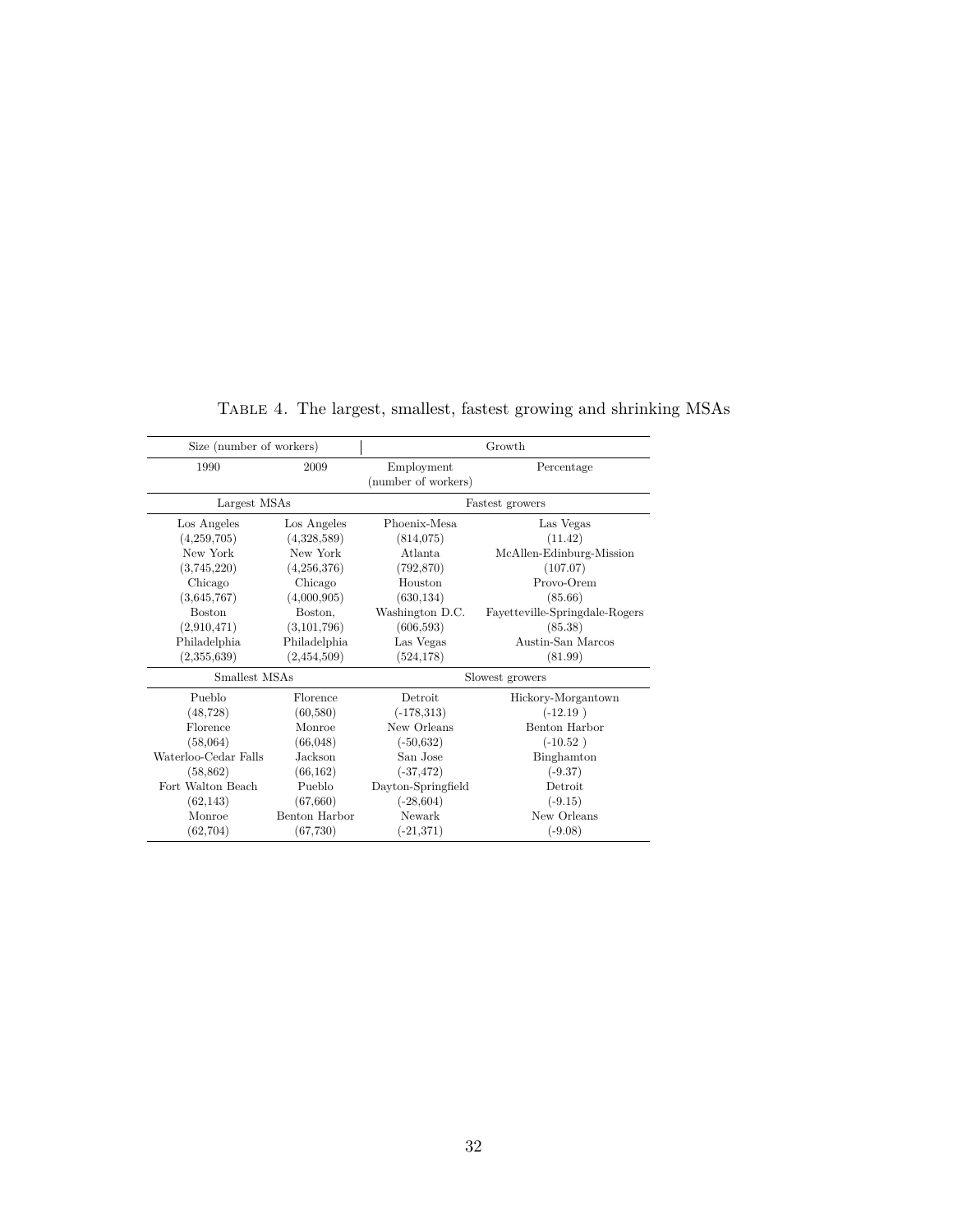|                                                                                                                                                |             |             |             |             | Employment growth 1990-2009 |             |             |             |
|------------------------------------------------------------------------------------------------------------------------------------------------|-------------|-------------|-------------|-------------|-----------------------------|-------------|-------------|-------------|
|                                                                                                                                                | (1)         | (2)         | (3)         | (4)         | (5)                         | (6)         | (7)         | (8)         |
| Employment                                                                                                                                     | $-0.464***$ | $-0.286**$  | $-0.339**$  | $-0.284*$   | $-0.264*$                   | $-0.257*$   | $-0.297**$  | $-0.332**$  |
|                                                                                                                                                | [0.147]     | [0.143]     | [0.146]     | [0.149]     | [0.144]                     | [0.143]     | [0.145]     | [0.150]     |
| Connectivity                                                                                                                                   | $0.425***$  | $0.375**$   | $0.318**$   | $0.387**$   | $0.344**$                   | $0.384**$   | $0.400**$   | $0.440**$   |
|                                                                                                                                                | [0.143]     | [0.158]     | [0.146]     | [0.193]     | [0.156]                     | [0.156]     | [0.172]     | [0.213]     |
| Industrial specialisation                                                                                                                      |             |             | $-0.194**$  |             |                             |             |             | $-0.219***$ |
|                                                                                                                                                |             |             | [0.076]     |             |                             |             |             | [0.076]     |
| Labour suitability                                                                                                                             |             |             |             | $-0.014$    |                             |             |             | $-0.037$    |
|                                                                                                                                                |             |             |             | [0.148]     |                             |             |             | [0.155]     |
| Social skills                                                                                                                                  |             |             |             |             | 0.046                       |             |             | $-0.017$    |
|                                                                                                                                                |             |             |             |             | [0.065]                     |             |             | [0.070]     |
| Routine tasks                                                                                                                                  |             |             |             |             |                             | $-0.077$    |             | $-0.121$    |
|                                                                                                                                                |             |             |             |             |                             | [0.069]     |             | [0.079]     |
| Computer use                                                                                                                                   |             |             |             |             |                             |             | $-0.042$    | $-0.116$    |
|                                                                                                                                                |             |             |             |             |                             |             | [0.082]     | [0.088]     |
| High skilled                                                                                                                                   |             | $0.179*$    | 0.162       | $0.177*$    | $0.184*$                    | 0.163       | $0.200*$    | $0.185*$    |
|                                                                                                                                                |             | [0.103]     | [0.099]     | [0.104]     | [0.101]                     | [0.103]     | [0.107]     | [0.102]     |
| Rent                                                                                                                                           |             | $-0.450***$ | $-0.465***$ | $-0.451***$ | $-0.449***$                 | $-0.464***$ | $-0.452***$ | $-0.500***$ |
|                                                                                                                                                |             | [0.087]     | [0.086]     | [0.088]     | [0.087]                     | [0.090]     | [0.087]     | [0.089]     |
| January temperature                                                                                                                            |             | $-0.117$    | $-0.191$    | $-0.117$    | $-0.121$                    | $-0.108$    | $-0.119$    | $-0.190$    |
|                                                                                                                                                |             | [0.146]     | [0.145]     | [0.147]     | [0.147]                     | [0.147]     | [0.147]     | [0.147]     |
| July temperature                                                                                                                               |             | $0.391***$  | $0.440***$  | $0.391***$  | $0.389***$                  | $0.369***$  | $0.392***$  | $0.413***$  |
|                                                                                                                                                |             | [0.128]     | [0.131]     | [0.129]     | [0.127]                     | [0.127]     | [0.129]     | [0.130]     |
| North-east                                                                                                                                     |             | $-0.295$    | $-0.293$    | $-0.296$    | $-0.270$                    | $-0.284$    | $-0.290$    | $-0.278$    |
|                                                                                                                                                |             | [0.230]     | [0.239]     | [0.231]     | [0.237]                     | [0.233]     | [0.229]     | [0.241]     |
| Midwest                                                                                                                                        |             | $-0.535**$  | $-0.546***$ | $-0.537**$  | $-0.533**$                  | $-0.565***$ | $-0.532**$  | $-0.592***$ |
|                                                                                                                                                |             | [0.208]     | [0.207]     | [0.208]     | [0.208]                     | [0.208]     | [0.207]     | [0.206]     |
| West                                                                                                                                           |             | $1.439***$  | $1.518***$  | $1.441***$  | $1.433***$                  | $1.402***$  | $1.441***$  | $1.481***$  |
|                                                                                                                                                |             | [0.252]     | [0.249]     | [0.253]     | [0.247]                     | [0.253]     | [0.252]     | [0.249]     |
| Constant                                                                                                                                       | $-0.000$    | $-0.193$    | $-0.209$    | $-0.192$    | $-0.174$                    | $-0.179$    | $-0.194$    | $-0.201$    |
|                                                                                                                                                | [0.076]     | [0.130]     | [0.127]     | [0.130]     | [0.129]                     | [0.130]     | [0.130]     | [0.126]     |
| Observations                                                                                                                                   | 168         | 168         | 168         | 168         | 168                         | 168         | 168         | 168         |
| Adjusted R-squared                                                                                                                             | 0.039       | 0.432       | 0.451       | 0.428       | 0.430                       | 0.433       | 0.429       | 0.449       |
| Neto: Verighles are for 1000 and defined as in Table 8 in the Annendix. Table 9 in the Annendix displays summary statistics of these variables |             |             |             |             |                             |             |             |             |

<span id="page-34-0"></span>Table 5. The estimated effect of task connectivity on employment growth, 1990-2009

Note: Variables are for 1990 and defined as in Table [8](#page-46-0) in the Appendix, Table [9](#page-47-0) in the Appendix displays summary statistics of these variables. All<br>variables are standardised with a mean of zero and a standard deviation of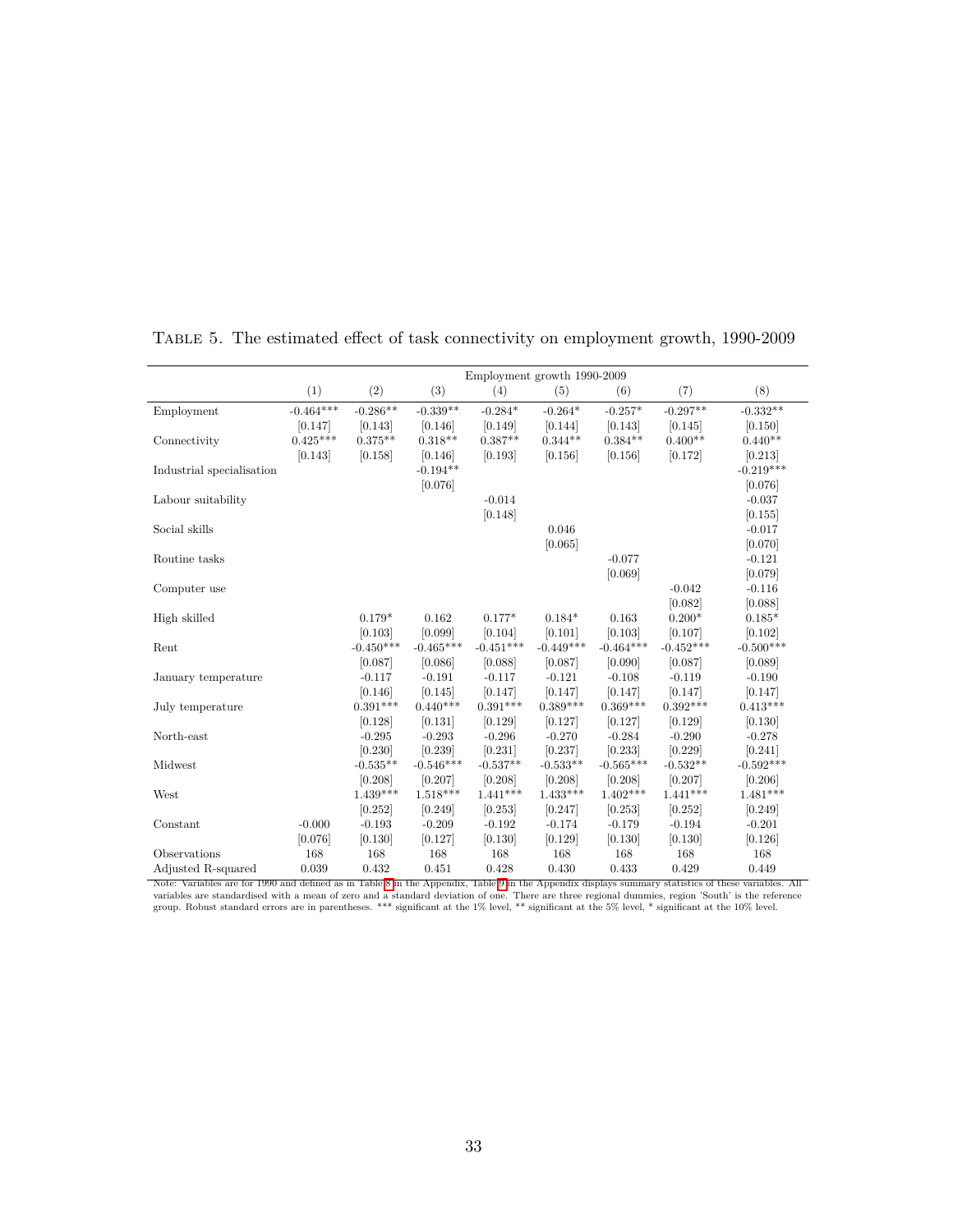<span id="page-35-0"></span>

|                                                                                                                                                                                                                                                                                                                         |                                      |                                    |                                                                                                              |                                    |                           | Employment growth 1990-2009 |                              |                                 |                                                             |                        |
|-------------------------------------------------------------------------------------------------------------------------------------------------------------------------------------------------------------------------------------------------------------------------------------------------------------------------|--------------------------------------|------------------------------------|--------------------------------------------------------------------------------------------------------------|------------------------------------|---------------------------|-----------------------------|------------------------------|---------------------------------|-------------------------------------------------------------|------------------------|
|                                                                                                                                                                                                                                                                                                                         | Connectivity                         | kills<br>m                         | ರೆ                                                                                                           | Information                        | Work                      | Mental                      | Interacting                  | Task                            | 目                                                           | Labour                 |
|                                                                                                                                                                                                                                                                                                                         | Ξ                                    | $\widehat{c}$                      | agglomeration<br>ව                                                                                           | input<br>$\bigoplus$               | output<br>$\widetilde{E}$ | processes<br>$\widehat{6}$  | with others<br>$\widehat{C}$ | specialisation<br>$\circledast$ | $\begin{array}{c} \textcircled{\scriptsize{1}} \end{array}$ | $s$ uitability<br>(10) |
| Employment                                                                                                                                                                                                                                                                                                              | $-0.286**$                           | $\Xi$                              | $-0.212$                                                                                                     | 0.014                              | 0.014                     | 0.029                       | 0.016                        | $-0.004$                        | 0.076                                                       | 0.025                  |
|                                                                                                                                                                                                                                                                                                                         | [0.143]                              | [790]                              | [0.157]                                                                                                      | [0.067]                            | [0.067]                   | [0.070]                     | [0.066]                      | [0.076]                         | [0.090]                                                     | [0.065]                |
| Measure of connectivity                                                                                                                                                                                                                                                                                                 | $0.375**$                            | 095                                | 0.256                                                                                                        | $-0.136*$                          | $-0.075$                  | $-0.045$                    | $0.131*$                     | $-0.064$                        | $-0.083$                                                    | 0.014                  |
|                                                                                                                                                                                                                                                                                                                         | [0.158]                              | [0.082]                            | $[0.160]$                                                                                                    | [0.071]                            | [0.082]                   | [0.079]                     | [0.076]                      | [0.071]                         | [0.061]                                                     | [0.063]                |
| High skilled                                                                                                                                                                                                                                                                                                            | $0.179*$                             | $0.207*$                           | $0.263***$                                                                                                   | $0.187*$                           | $0.221**$                 | $0.301***$                  | $0.201**$                    | $0.238***$                      | $0.286***$                                                  | $0.271***$             |
|                                                                                                                                                                                                                                                                                                                         | $-0.450***$<br>$\left[ 0.103\right]$ | [0.109]                            | $0.469***$<br>[0.085]                                                                                        | $0.465***$<br>$\left[0.099\right]$ | $\left[0.108\right]$      | $\left[0.098\right]$        | $\left[0.099\right]$         | [0.087]                         | [0.082]                                                     | [0.084]                |
| Rent                                                                                                                                                                                                                                                                                                                    |                                      | $-0.481***$                        |                                                                                                              |                                    | $0.485***$                | $0.488***$                  | $0.473***$                   | $-0.470***$                     | $0.525***$                                                  | $0.491***$             |
| January temperature                                                                                                                                                                                                                                                                                                     | [0.087]<br>$-0.117$                  | 0.089<br>0.095<br>$\subseteq$<br>Ģ | $-0.095$<br>[0.087]                                                                                          | $-0.110$<br>[0.088]                | [0.089]<br>$-0.085$       | $-0.095$<br>[0.088]         | [0.087]<br>$-0.101$          | $-0.094$<br>[0.087]             | [0.092]<br>$-0.087$                                         | [0.090]<br>$-0.085$    |
|                                                                                                                                                                                                                                                                                                                         | [0.146]                              |                                    | $\left[ 0.146\right]$                                                                                        | $\left[ 0.149\right]$              | $\left[0.147\right]$      | $\left[ 0.149\right]$       | $\left[ 0.147\right]$        | $\left[0.147\right]$            |                                                             | $\left[ 0.151\right]$  |
| July temperature                                                                                                                                                                                                                                                                                                        | $0.391***$                           | $[0.149] \\ 0.361***$              | $0.391***$                                                                                                   | $0.364***$                         | $0.352***$                | $0.363***$                  | $0.350***$                   | $0.357***$                      | $[0.150]$<br>$0.373***$                                     | $0.362***$             |
|                                                                                                                                                                                                                                                                                                                         | [0.128]                              | [0.125]                            | $[0.131]$                                                                                                    | $\left[0.125\right]$               | $\left[0.123\right]$      | [0.126]                     | [0.122]                      | $\left[ 0.125\right]$           | $\left[0.125\right]$                                        | [0.125]                |
| North-east                                                                                                                                                                                                                                                                                                              | $-0.295$                             | .242<br>Ģ                          | $-0.261$                                                                                                     | $-0.243$                           | $-0.241$                  | $-0.262$                    | $-0.226$                     | $-0.273$                        | $-0.215$                                                    | $-0.248$               |
|                                                                                                                                                                                                                                                                                                                         | [0.230]                              | [0.222]                            | [0.220]                                                                                                      | $\left[0.227\right]$               | [0.221]                   | [0.214]                     | [0.225]                      | [0.220]                         | [0.207]                                                     | [0.227]                |
| Midwest                                                                                                                                                                                                                                                                                                                 | $-0.535***$                          | $-0.512**$                         | $0.492**$                                                                                                    | $-0.531***$                        | $0.512**$                 | $-0.521**$                  | $0.521**$                    | $0.533***$                      | $-0.488***$                                                 | $0.502**$              |
|                                                                                                                                                                                                                                                                                                                         | [0.208]                              | 203<br>$\subseteq$                 | [0.200]                                                                                                      | $\left[ 0.206\right]$              | [0.202]                   | $[0.200]$                   | $\left[ 0.202\right]$        | $[0.201]$<br>1.392***           | [0.194]                                                     | [0.220]                |
| West                                                                                                                                                                                                                                                                                                                    | $1.439***$                           | $1.401***$                         | $.443***$                                                                                                    | $.377***$                          | $.398***$                 | $.410***$                   | $.369***$                    |                                 | $475***$                                                    | $.423***$              |
|                                                                                                                                                                                                                                                                                                                         | [0.252]                              | 246]<br>$\subseteq$                | [0.255]                                                                                                      | [0.248]                            | [0.245]                   | [0.249]                     | [0.236]                      | [0.252]                         | [0.256]                                                     | [0.245]                |
| Constant                                                                                                                                                                                                                                                                                                                | $-0.193$                             | 199                                | $-0.210$                                                                                                     | $-0.187$                           | $-0.199$                  | $-0.197$                    | $-0.190$                     | $-0.187$                        | $-0.228*$                                                   | $-0.207$               |
|                                                                                                                                                                                                                                                                                                                         | [0.130]                              | [0.128]                            | [0.128]                                                                                                      | [0.130]                            | [0.128]                   | [0.126]                     | [0.127]                      | [0.128]                         | [0.122]                                                     | [0.131]                |
| Observations                                                                                                                                                                                                                                                                                                            | 168                                  | 168                                | 168                                                                                                          | 168                                | 168                       | 168                         | 168                          | 168                             | 168                                                         | 168                    |
| Adjusted R-squared                                                                                                                                                                                                                                                                                                      | 0.432                                | 0.409                              | 0.415                                                                                                        | 0.416                              | 0.407                     | $0.405$                     | 0.416                        | 0.406                           | 0.408                                                       | 0.404                  |
| Note: All independent variables are measured in 1990 values and defined in Table 8 in the Appendix. Table 9 in the Appendix displays summary statistics of                                                                                                                                                              |                                      |                                    |                                                                                                              |                                    |                           |                             |                              |                                 |                                                             |                        |
| these variables. All variables are standardised with a mean of zero and a standard deviation of one. There are three regional dummies, region 'South' is the                                                                                                                                                            |                                      |                                    |                                                                                                              |                                    |                           |                             |                              |                                 |                                                             |                        |
| reference group. In column (2) the connectivity between ONET skills is used instead of the connectivity between ONET work activities.                                                                                                                                                                                   |                                      |                                    |                                                                                                              |                                    |                           |                             |                              |                                 |                                                             | Co-agglomeration       |
| refers to the index defined in Equation (7).                                                                                                                                                                                                                                                                            |                                      |                                    | The share of the task group in columns $(4)$ to $(7)$ represents the city's standardised employment share in |                                    |                           |                             |                              |                                 |                                                             |                        |
| the respective task group in 1990. Task specialisation defines the relative task specialisation and is measured as in Equation (3). HHI refers to the                                                                                                                                                                   |                                      |                                    |                                                                                                              |                                    |                           |                             |                              |                                 |                                                             |                        |
| inverse Hirschman-Herfindahl-Index and is defined in Equation (8). Labour pool suitability is measured by the Glaeser-Kerr index using tasks instead of<br>occupations (see Equation (5)). Robust standard errors are in parentheses. *** significant at the 1% level, ** significant at the 5% level, * significant at |                                      |                                    |                                                                                                              |                                    |                           |                             |                              |                                 |                                                             |                        |

the 10% level.

the  $10\%$  level.

TABLE 6. Using different measures of task composition to explain employment growth, 1990-2009 Table 6. Using different measures of task composition to explain employment growth, 1990-2009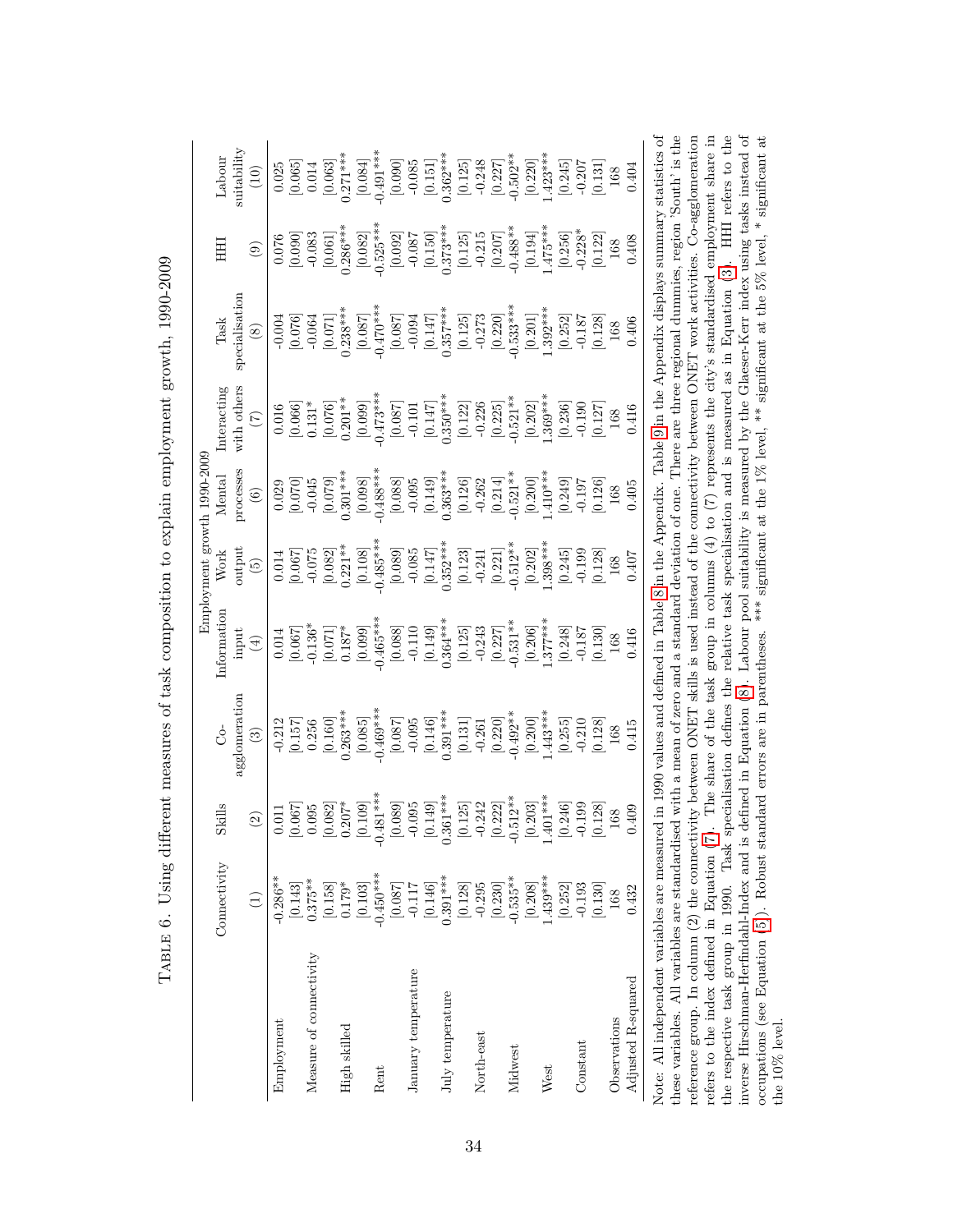<span id="page-36-0"></span>

|                                                                                                                                                           |                          |                                         |                                                |                                                                                                              |                                                                                |                           | Employment growth 1990-2009 |                          |                        |                         |                         |                       |                                                                  |
|-----------------------------------------------------------------------------------------------------------------------------------------------------------|--------------------------|-----------------------------------------|------------------------------------------------|--------------------------------------------------------------------------------------------------------------|--------------------------------------------------------------------------------|---------------------------|-----------------------------|--------------------------|------------------------|-------------------------|-------------------------|-----------------------|------------------------------------------------------------------|
|                                                                                                                                                           |                          | Computer                                | Not computer                                   |                                                                                                              |                                                                                |                           |                             |                          |                        |                         |                         |                       | <b>Nithout</b>                                                   |
|                                                                                                                                                           | Most important           | intensive                               | intensive                                      | Manufacturing                                                                                                | Services                                                                       | High-skilled              | Medium-skilled              | Low-skilled              | Males                  | Females                 | $45 -$                  | $45+$                 | largest                                                          |
|                                                                                                                                                           | tasks<br>$\widehat{\Xi}$ | occupations<br>$\widehat{\mathfrak{D}}$ | occupations<br>$\odot$                         | sectors                                                                                                      | sectors<br>$\widehat{5}$                                                       | workers<br>$\circledcirc$ | vorkers                     | workers<br>$\circledast$ | $\circledcirc$         |                         | (11)                    | (12)                  | cities<br>$(13)$                                                 |
|                                                                                                                                                           |                          |                                         |                                                | $\bigoplus$                                                                                                  |                                                                                |                           | $\widehat{\epsilon}$        |                          |                        |                         |                         |                       |                                                                  |
| Employment                                                                                                                                                | $-0.128$                 | $-0.217$                                | $-0.241$                                       | $-0.266*$                                                                                                    | $0.311**$                                                                      | $-0.245*$                 | $-0.218$                    | $0.283**$                | $-0.298**$             | $0.286**$               | $0.337**$               | $-0.194$              | $0.287***$                                                       |
|                                                                                                                                                           | [0.139]                  | [0.135]                                 | [0.168]                                        | [0.140]                                                                                                      | [0.144]                                                                        | [0.131]                   | $[0.135]$<br>$0.297*$       | [0.142]                  | [0.144]                | [0.141]                 | [0.159]                 | $[0.130]$<br>$0.271*$ | [0.145]                                                          |
| Connectivity                                                                                                                                              | $0.238*$                 | $0.286***$                              |                                                | $0.341***$                                                                                                   | $0.402**$                                                                      | $0.338***$                |                             | $0.365**$                | $0.382**$              | $0.370**$               | $0.412**$               |                       | $0.370**$                                                        |
|                                                                                                                                                           | [0.140]                  | [0.143]                                 | $\begin{bmatrix} 0.291 \\ 0.178 \end{bmatrix}$ | [0.149]                                                                                                      | $\begin{bmatrix} 0.161 \\ 0.214 {^*}^* \end{bmatrix}$                          | $\left[ 0.146\right]$     |                             | [0.158]                  | $[0.159]$<br>$0.218**$ | $[0.155]$<br>$0.219***$ |                         | [0.141]               |                                                                  |
| High skilled                                                                                                                                              | $0.250*$                 | $0.240***$                              | $0.266***$                                     | $0.225***$                                                                                                   |                                                                                | $0.215**$                 | $[0.152]$<br>$0.225**$      |                          |                        |                         | $[0.170]$<br>$0.218***$ | $0.232***$            | $\begin{bmatrix} 0.159 \\ 0.170 \\ 0.110 \\ 0.105 \end{bmatrix}$ |
|                                                                                                                                                           | [0.138]                  | [0.091]                                 | $[0.084]$<br>$0.472***$                        | $\left[ 0.093\right]$                                                                                        | $[0.092]$<br>-0.466***                                                         | $\left[0.094\right]$      | [0.094]                     | $0.227***$<br>[0.091]    | $\left[ 0.093\right]$  | $[0.093]$<br>-0.465***  | [0.092]                 | [0.092]               |                                                                  |
| Rent                                                                                                                                                      | $-0.471***$              | $-0.460***$                             |                                                | $-0.459***$                                                                                                  |                                                                                | $0.495***$                | $0.484***$                  | $0.466***$               | $0.459***$             |                         | $0.445***$              | $0.490***$            | $0.485***$                                                       |
|                                                                                                                                                           | [0.116]                  | [0.089]                                 | [0.083]                                        | [0.084]                                                                                                      | [0.080]                                                                        | [0.078]                   | $[0.081]$                   | [0.082]                  | [0.082]                | [0.081]                 | [0.084]                 | [0.080]               | [0.079]                                                          |
| January temperature                                                                                                                                       | $-0.113$                 | $-0.079$                                |                                                |                                                                                                              |                                                                                | $-0.068$                  | $-0.070$                    | $-0.091$                 | $-0.093$               | $-0.093$                | $-0.097$                | $-0.084$              | $-0.091$                                                         |
|                                                                                                                                                           | [0.198]                  | [0.145]                                 | $\left[0.147\right]$                           | [0.146]                                                                                                      | $\left[0.142\right]$                                                           | $\left[ 0.141\right]$     | $\left[0.143\right]$        | $\left[ 0.143\right]$    | [0.144]                | [0.144]                 | [0.145]                 | [0.145]               | [0.148]                                                          |
| July temperature                                                                                                                                          | 0.177                    | $0.360***$                              | $0.388***$                                     | $0.390***$                                                                                                   | $0.389***$                                                                     | $0.377***$                | $0.371***$                  | $0.382***$               | $0.390***$             | $0.388***$              | $0.391***$              | $0.378***$            | $0.414***$                                                       |
|                                                                                                                                                           | [0.145]                  | [0.128]                                 | [0.129]                                        | [0.127]                                                                                                      | [0.126]                                                                        | [0.126]                   | $\left[0.127\right]$ -0.264 | $\left[0.125\right]$     | [0.127]                | [0.127]                 | [0.127]                 | [0.128]               | $\left[ 0.130\right]$                                            |
| North-east                                                                                                                                                | $-0.808**$               | $-0.303$                                |                                                |                                                                                                              |                                                                                | $-0.268$                  |                             | $-0.279$                 | $-0.265$               | $-0.268$                | $-0.244$                | $-0.282$              | $-0.218$                                                         |
|                                                                                                                                                           | [0.369]                  | [0.231]                                 | $\left[0.223\right]$                           | [0.228]                                                                                                      | $\begin{bmatrix} 0.224 \\ -0.500^{**} \\ [0.198] \\ 1.413^{***} \end{bmatrix}$ | $[0.221]$<br>$-0.499***$  | $[0.223]$<br>$-0.513***$    | [0.229]                  | [0.226]                | $[0.226]$<br>-0.516**   | $[0.227]$<br>$-0.528**$ | $[0.227]$<br>-0.515** | $[0.231]$<br>-0.450**                                            |
| Midwest                                                                                                                                                   | $0.740**$                | $0.546***$                              | $-0.510**$                                     | $0.531***$                                                                                                   |                                                                                |                           |                             | $0.526***$               | $-0.515**$             |                         |                         |                       |                                                                  |
|                                                                                                                                                           | [0.327]                  | [0.206]                                 | $[0.204]$<br>1.402***                          | [0.203]                                                                                                      |                                                                                | $\left[0.196\right]$      | [0.199]                     | $\left[ 0.201\right]$    | $[0.200]$<br>1.408***  | $[0.200]$               | [0.204]                 | $[0.199]$<br>1.442*** | $[0.206]$<br>1.570***                                            |
| West                                                                                                                                                      | $.877***$                | $.371***$                               |                                                | $.414***$                                                                                                    |                                                                                | $.454***$                 | $1.416***$                  | $1.411***$               |                        | $1.415***$              | $.386***$               |                       |                                                                  |
|                                                                                                                                                           | [0.313]                  | [0.249]                                 | [0.247]                                        | [0.246]                                                                                                      | [0.239]                                                                        | [0.250]                   | [0.251]                     | [0.241]                  | [0.242]                | [0.242]                 | [0.241]                 | [0.254]               | [0.249]                                                          |
| Constant                                                                                                                                                  | 0.141                    | $-0.175$                                | $-0.199$                                       | $-0.191$                                                                                                     | $-0.201$                                                                       | $-0.213*$                 | $-0.200$                    | $-0.191$                 | $-0.195$               | $-0.196$                | $-0.188$                | $-0.204$              | $-0.265**$                                                       |
|                                                                                                                                                           | [0.270]                  | [0.131]                                 | [0.130]                                        | [0.129]                                                                                                      | [0.125]                                                                        | [0.123]                   | [0.126]                     | [0.128]                  | [0.127]                | [0.127]                 | [0.129]                 | [0.126]               | [0.127]                                                          |
| Observations                                                                                                                                              |                          | 168                                     | 168                                            | 168                                                                                                          | 168                                                                            | 168                       | 168                         | 168                      | 168                    | 168                     | 168                     | 168                   | 163                                                              |
| Adjusted R-squared                                                                                                                                        | 0.446                    | 0.423                                   | 0.417                                          | 0.427                                                                                                        | 0.438                                                                          | 0.425                     | 0.420                       | 0.433                    | 0.434                  | 0.432                   | 0.436                   | 0.418                 | 0.446                                                            |
| Note: All independent variables are measured in 1990 values and defined in Table 8 in the Appendix. Table 9 in the Appendix displays summary statistics   |                          |                                         |                                                |                                                                                                              |                                                                                |                           |                             |                          |                        |                         |                         |                       |                                                                  |
| of these variables. All variables are standardised with a mean of zero and a standard deviation of one. Column (1) displays results from including core   |                          |                                         |                                                |                                                                                                              |                                                                                |                           |                             |                          |                        |                         |                         |                       |                                                                  |
| tasks only in the connectivity measure. In column (2) the measure of connectivity only includes tasks with a national employment share of more than 0.02  |                          |                                         |                                                |                                                                                                              |                                                                                |                           |                             |                          |                        |                         |                         |                       |                                                                  |
| which results in a sample of about 75% of                                                                                                                 |                          |                                         |                                                | all tasks. Occupations for which the importance of computer use is more than one standard deviation above    |                                                                                |                           |                             |                          |                        |                         |                         |                       |                                                                  |
| average are defined as 'computer intensive'                                                                                                               |                          |                                         |                                                | (column (3)). High-skilled workers obtained at least a bachelor degree while low-skilled workers obtained at |                                                                                |                           |                             |                          |                        |                         |                         |                       |                                                                  |
| most a high-school degree, medium-skilled workers continued studying after high-school but did not obtain a bachelor degree. Lastly, column (13) excludes |                          |                                         |                                                |                                                                                                              |                                                                                |                           |                             |                          |                        |                         |                         |                       |                                                                  |
| cities which are more than two standard deviations larger than the mean: Detroit, Philadelphia, Washington D.C., Chicago, New York and Los Angeles.       |                          |                                         |                                                |                                                                                                              |                                                                                |                           |                             |                          |                        |                         |                         |                       |                                                                  |
| *** significant at the 1% level, ** significant at the 5% level, * significant at the 10% level                                                           |                          |                                         |                                                |                                                                                                              |                                                                                |                           |                             |                          |                        |                         |                         |                       |                                                                  |

TABLE 7. Estimated coefficients for different samples and types of workers Table 7. Estimated coefficients for different samples and types of workers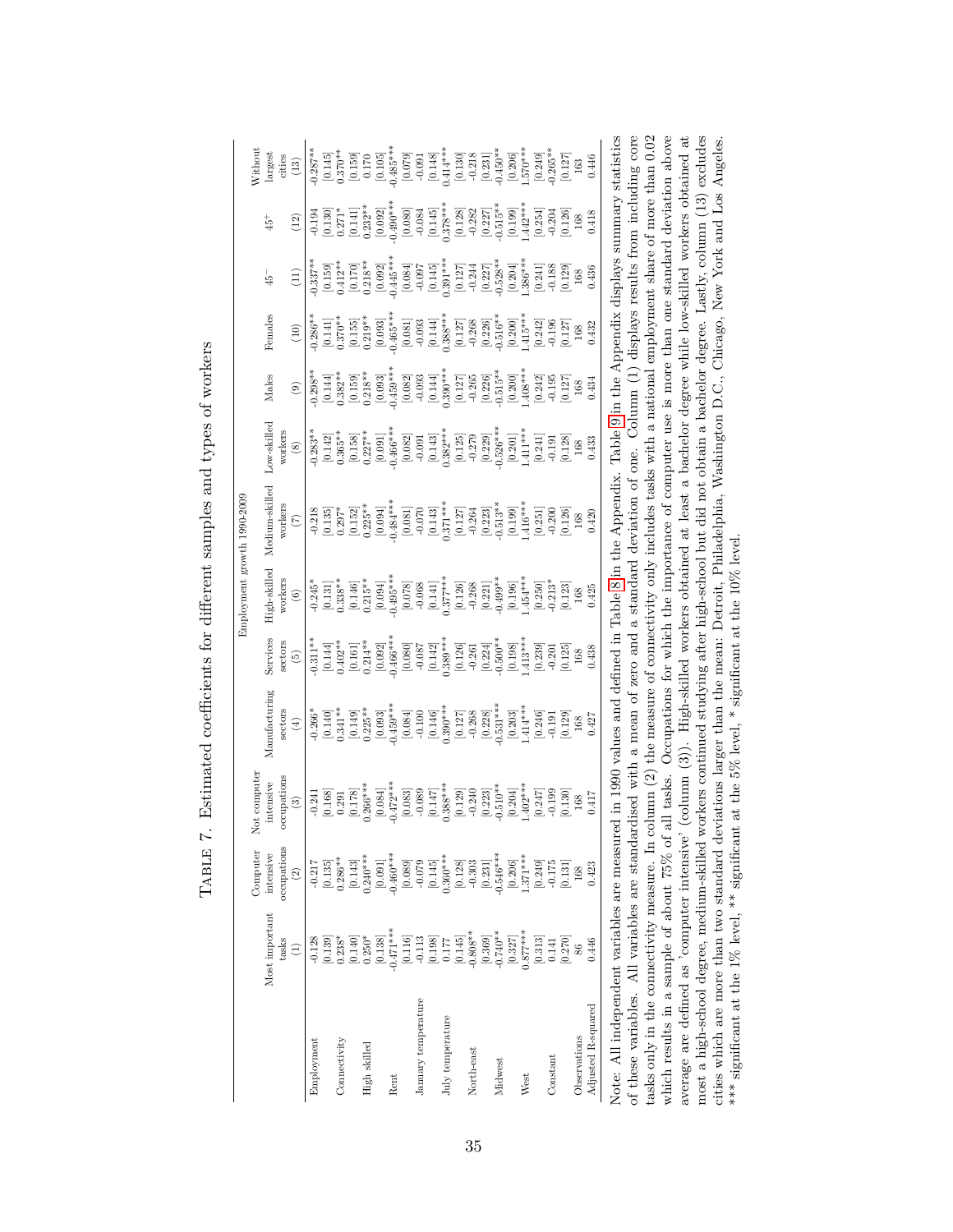## <span id="page-37-0"></span>**9 FIGURES**



Figure 1. Database construction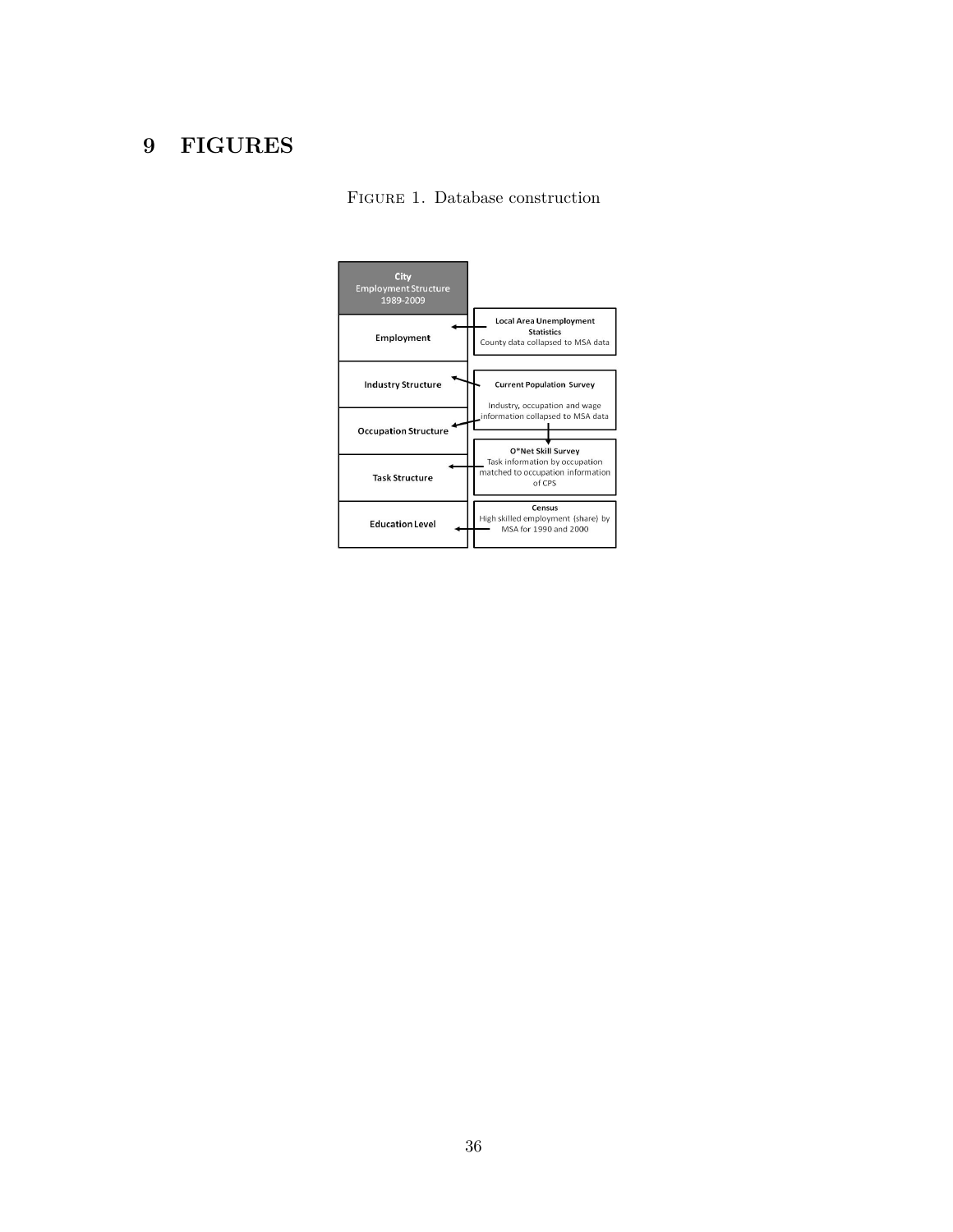<span id="page-38-0"></span>

FIGURE 2. Employment of four broad task groups over time

We employ occupational information to divide employment across four task groups. Lines represent the trend in the national employment share of the broad task groups. The development is normalised to the employment share in 1990. The actual employment share in 1990 is in brackets. Definition changes in the CPS cause the discontinuity in 2001. The definition of cities is not affected as we employ county information. Results are robust to different time periods.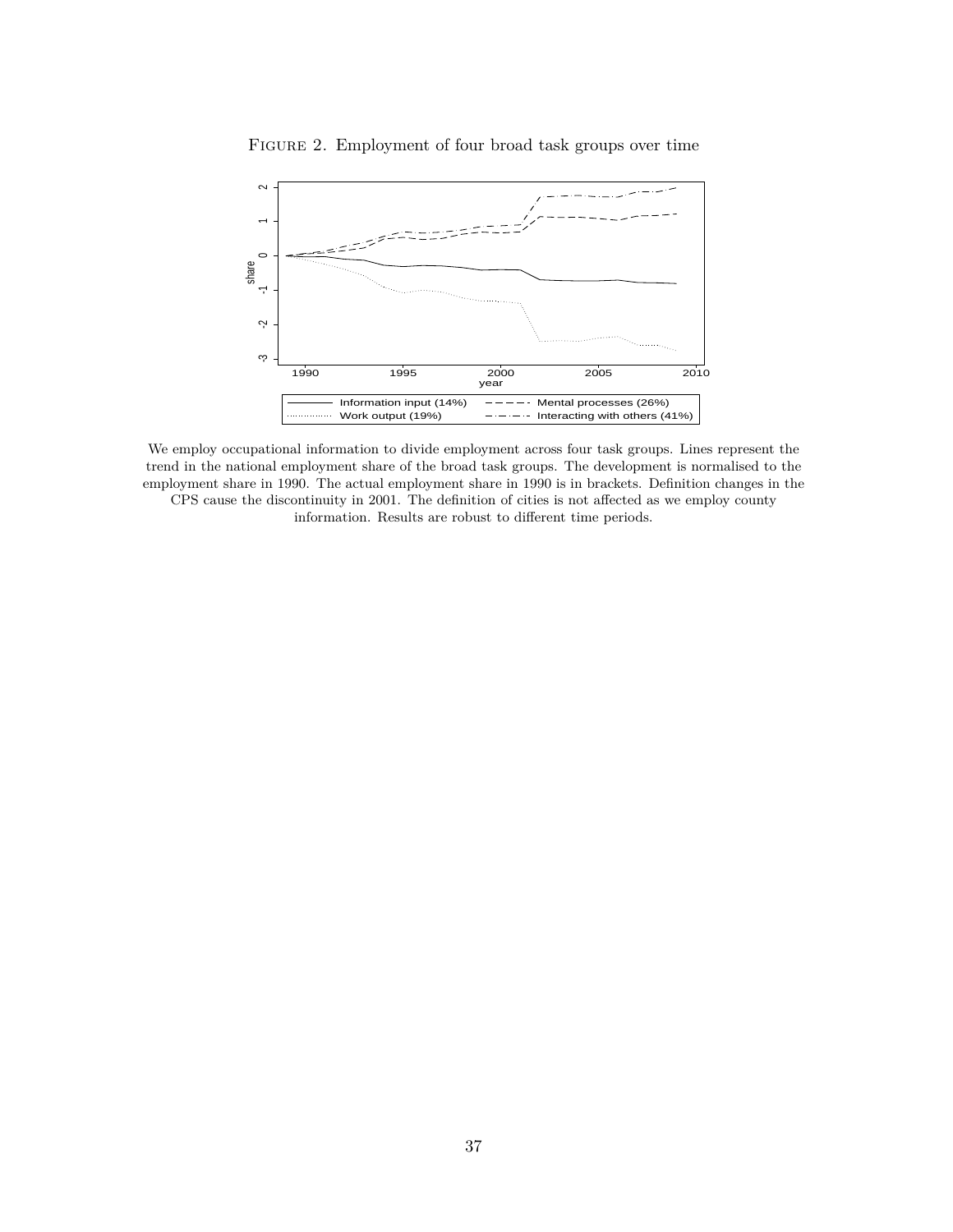<span id="page-39-0"></span>



We employ occupational information to divide employment of each city across four task groups. Lines represent the relative importance of these four task groups in small, medium and large cities. The employment share of tasks is normalised to zero at the employment share in small cities. Small cities are defined to have less than 250,000 employees, medium cities between 250,000 and 1,000,000 employees and large cities more than 1,000,000 employees.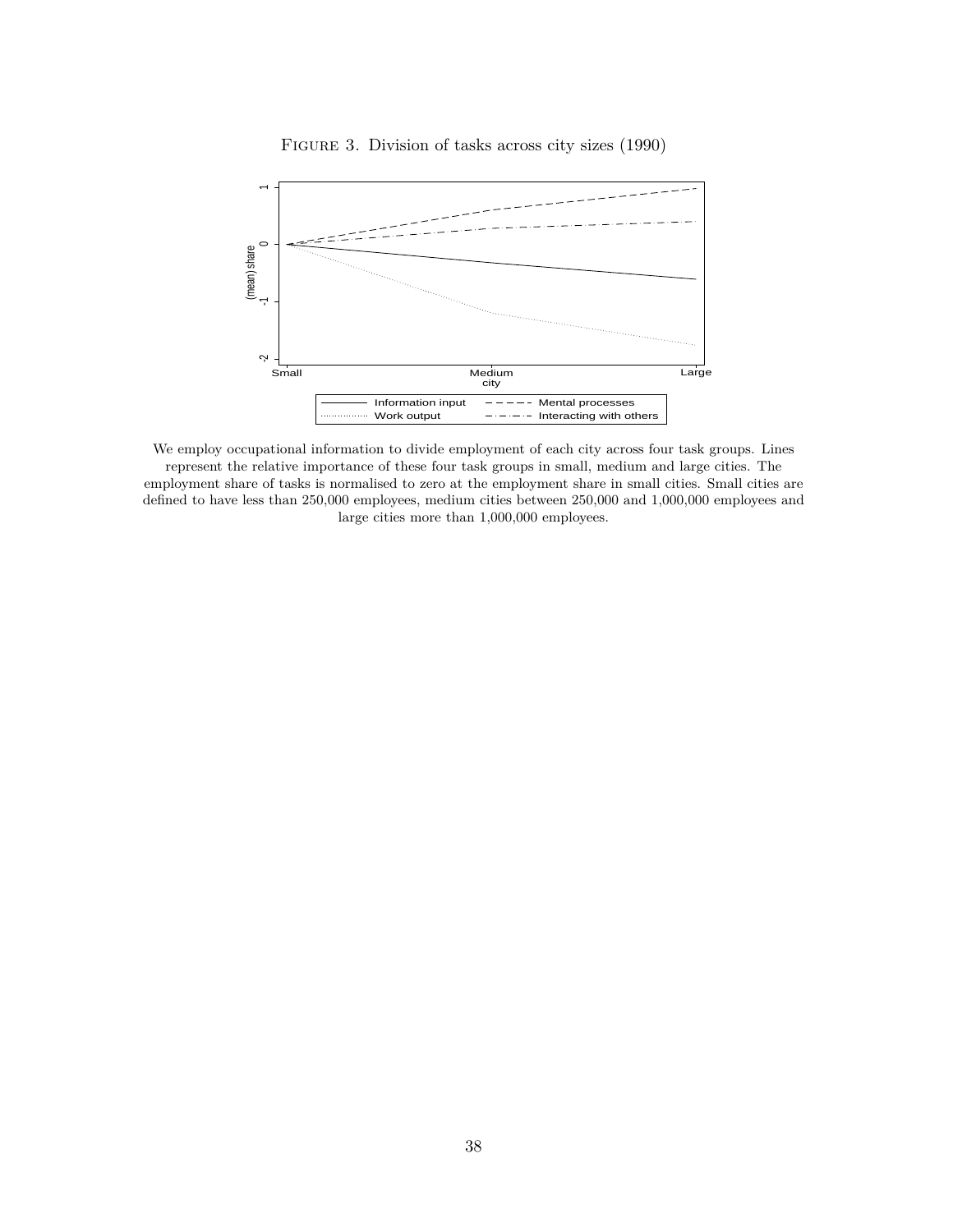

<span id="page-40-0"></span>FIGURE 4. Task connectivity and change in employment share

Dots represent the 41 tasks. The correlation between task connectivity and changes in employment shares is equal to 0.75 (0.00) and significant at the 1 percent level. The task connectivity measure is calculated following Equation [\(2\)](#page-8-0). The values are standardised with a mean of zero and a standard deviation of one. The correlations differ by task group. For the information input tasks the correlation is  $0.66$   $(0.23)$ , for mental process tasks  $0.11$   $(0.77)$ , for work output tasks  $0.83$   $(0.01)$  and for interacting with others tasks -0.02 (0.95).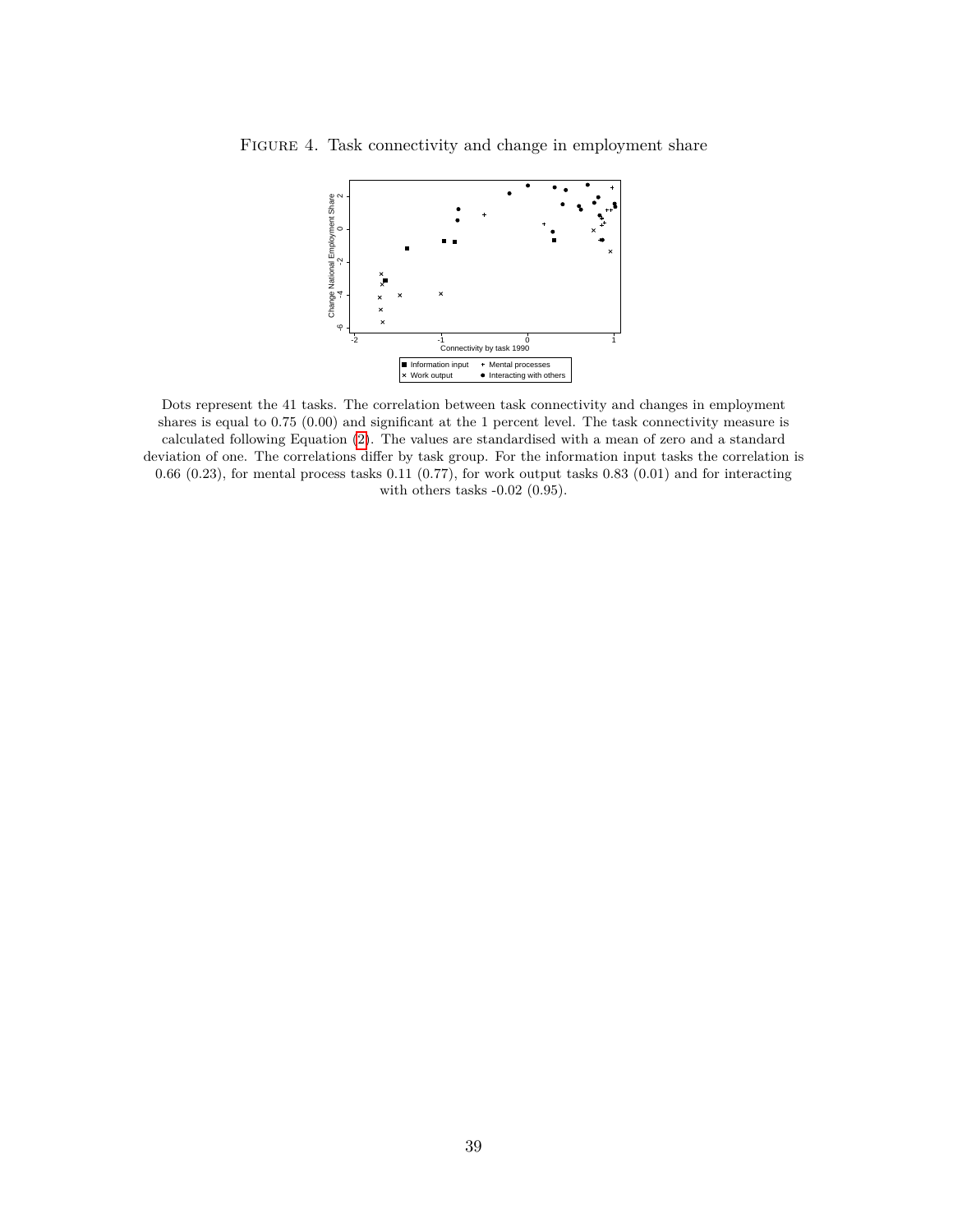

<span id="page-41-0"></span>

2<br>
-1 0<br>
Connectivity 1990<br>
Connectivity 1990<br>
- U-ing skilled<br>
- U-ing skilled<br>
- U-ing skilled x High skilled<br>
- U-ing skilled corresponal<br>
- The regional<br>
seats a negative score, means have between 14.6 and<br>
- a share Connectivity 1990<br>skilled x High skill<br>skilled x High skill<br>(2) defines the report<br>of one. The regative scorn<br>reports of the reson 14<br>report of the scorn 14<br>report of the stategy.<br>same strategy.<br>1 13.02, high s 2  $-1$ <br>
Connectivity 1990<br>
Connectivity 1990<br>  $\bullet$  V-nigh social<br>  $\bullet$  V-nigh social<br>  $\bullet$  V-nigh social<br>  $\bullet$  1990. Table 8 in the Appe<br>  $\bullet$  task connectivity. Both en<br>  $\text{n}$  represents the Census reg<br>  $\text{m}$  repres Connectivity 1990<br>social o Low social<br>social × High so<br>social × High social<br>Charactivity. B<br>connectivity. B<br>connect between the comployme<br>led employme hed employme<br>lilled cities between 13.02 an<br>low social task Dots represent the 168 cities in the dataset. All variables are for 1990. Table [8](#page-46-0) in the Appendix displays measures and sources of all variables and Table [10](#page-48-0) presents the correlations. Equation [\(2\)](#page-8-0) defines the measure of task connectivity. Both employment and task connectivity are standardised with a mean of zero and a standard deviation of one. The regional division represents the Census regional division. *RSI* is defined by the standardised value of Equation [\(3\)](#page-13-0). A low *RSI* represents a negative score, medium *RSI* a score between 0 and 1 and high *RSI* a score above 1. Skill categories are defined by the deviations from the mean. Very low-skilled cities have a high-skilled employment share below 14.6 (one standard deviation from the mean of 20.2 percent). Low-skilled cities have a share between 14.6 and 20.2, high-skilled cities between 20.2 and 25.8 and very high-skilled cities above 25.8. The social

task categories are obtained with the same strategy. Cities with a very low social task share have a share of social tasks below 12.7, low social cities a task share between 12.7 and 13.02, high social task cities between 13.02 and 13.32 and very high social task cities above 13.32.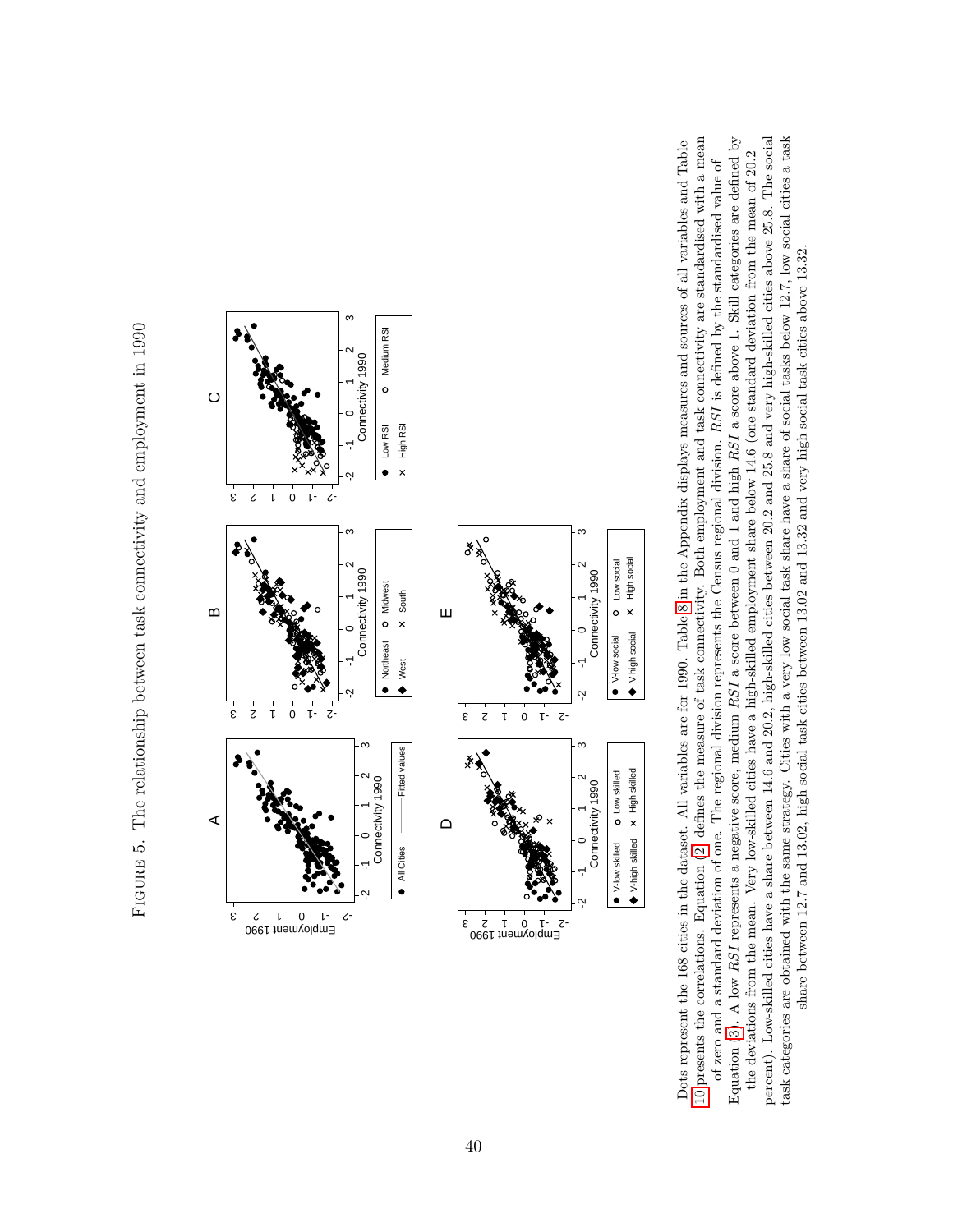

<span id="page-42-0"></span>

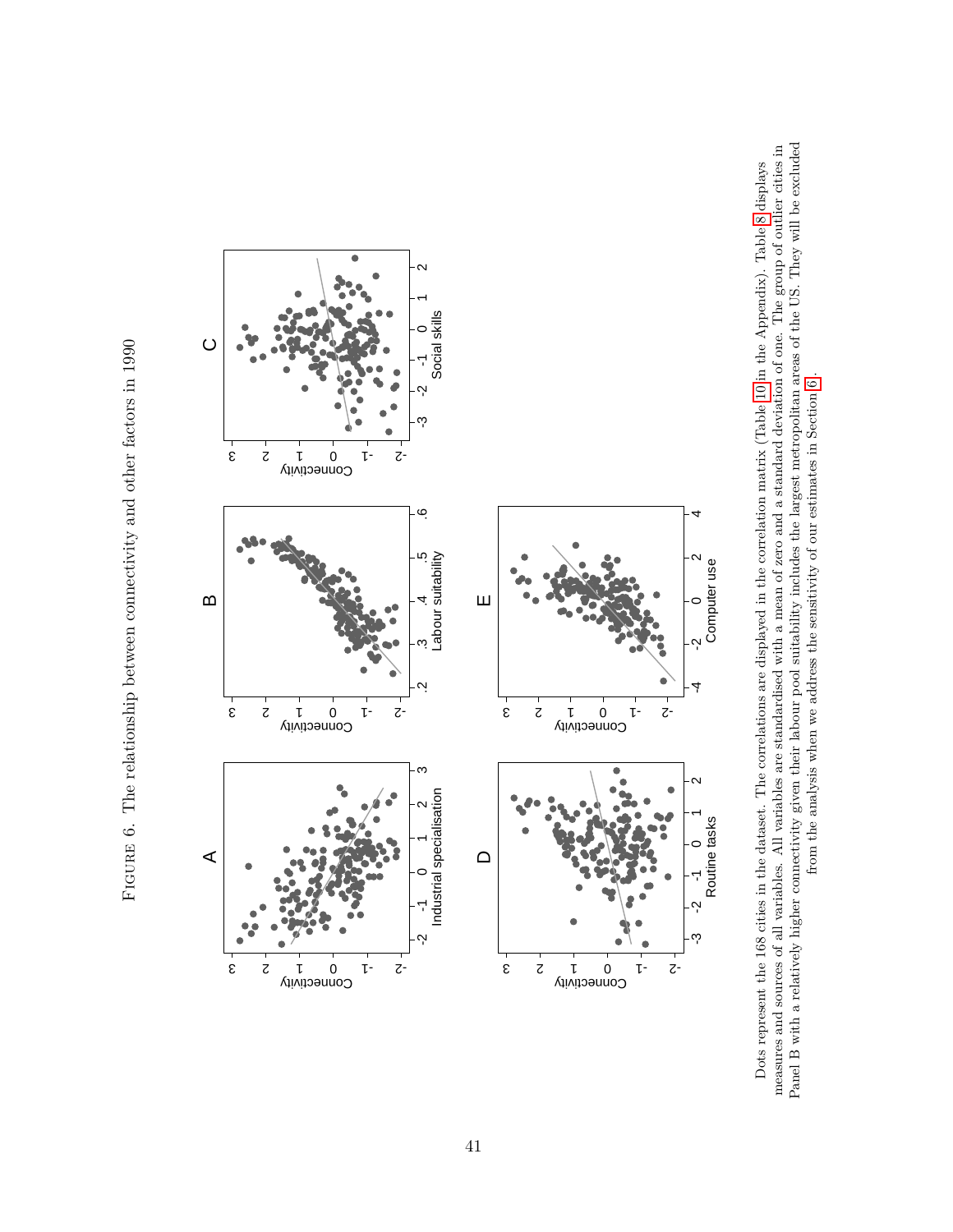FIGURE 7. The relationship between employment growth and other factors 1990 Figure 7. The relationship between employment growth and other factors 1990

<span id="page-43-0"></span>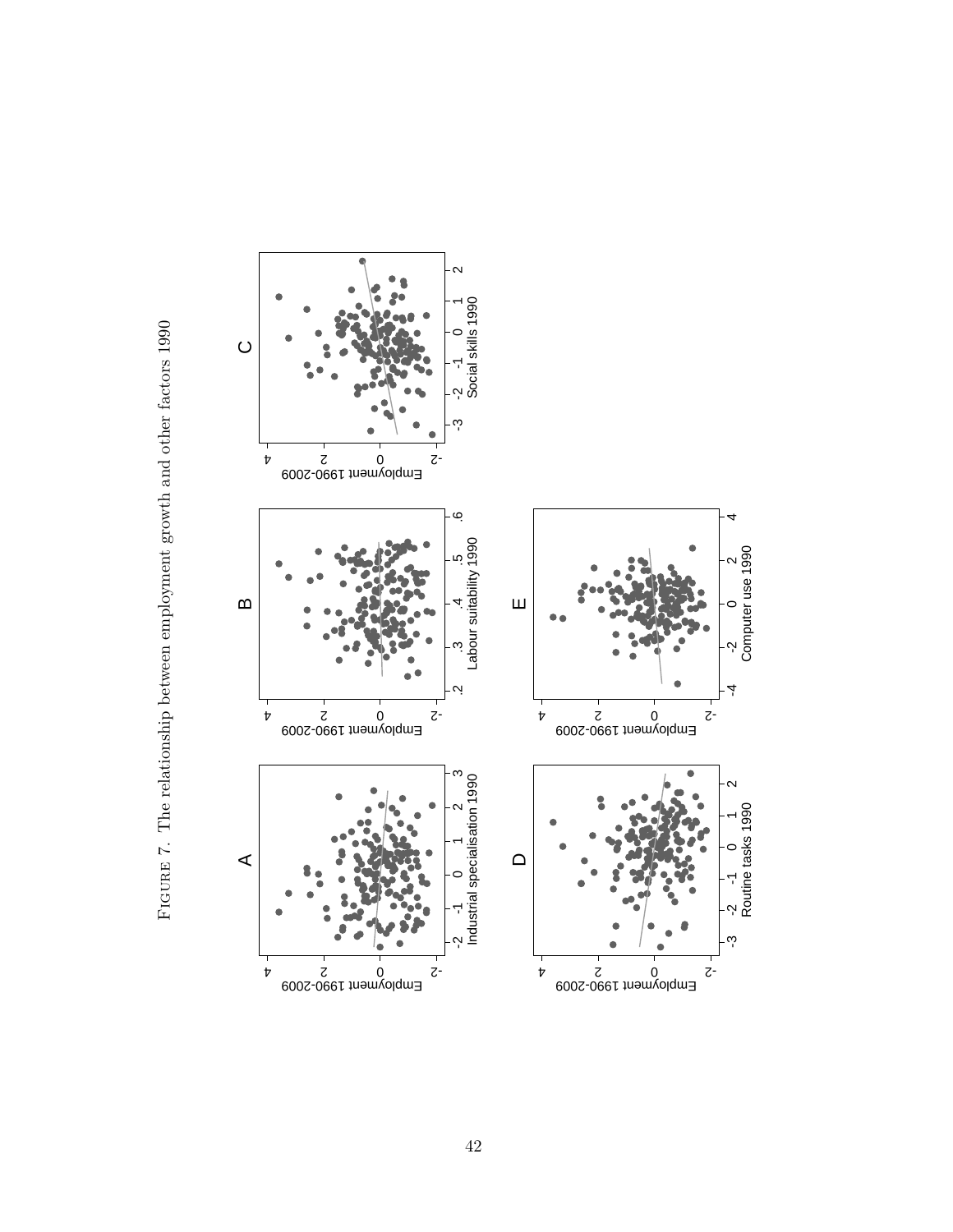## **A DATA APPENDIX - DATA SOURCES**

*Current Population Survey | May Outgoing Rotation Group*

The Current Population Survey (CPS) is a monthly household survey of the US government. It contains information about employment and other labour-market variables. For each person it provides information on occupation, industry, hours worked, earnings, education, and unionisation. The data also contain background variables such as age, sex, race, ethnicity, geographic location. We use the May Merged Outgoing Rotation Group (MORG) files in which more detailed information about earnings and working hours are available. We use the years 1990-2009 because the residence of the respondent is available in terms of Metropolitan Statistical Areas (MSA). We assume that the respondents work in the same MSA as they live. In 1990 67 percent of the respondents lives in a MSA, in 2009 this is almost 75 percent.

#### *ONET*

Task information is gathered from the ONET Database (www.onetcenter.org). For each occupation, this database provides information about the importance of 41 work activities. Work activities are defined as 'General types of job behaviours occurring on multiple jobs'. Initial information of the ONET database is based on data from occupation analysts. This information is supplemented and updated by ongoing surveys of each occupation's worker population and occupation experts. The level of importance of the activities is measured by the question: How important is the work activity to the performance of the job? The importance is scaled from 1 (not important at all) to 5 (extremely important). The database consists of a cross-section, which is updated over time. The 3.0 version is used for this study.

#### *DOT*

Another source of information on job tasks in the United States is the Fourth (1977) version of the Dictionary of Occupational Titles (DOT). The task information in this data source matches the routine / non-routine distinction more accurate than the ONET Database. We apply the cross-walk provided by [\(Autor et al., 2003\)](#page-24-0) between the occupation classification in the DOT, which is much more detailed, and the one in the CPS. For detailed discussions on this dataset and the difference with the ONET dataset we refer to [\(Autor et al., 2003;](#page-24-0) [Autor, 2013\)](#page-24-4).

#### *Local Area Unemployment Statistics*

The employment data for counties is collected from the Local Area Unemployment Statistics of the Bureau of Labor Statistics (BLS). We use county data for employment statistics instead of Metropolitan Statistical Areas (MSAs). The border definitions of MSAs change over time, so growth statistics are biased. Counties are merged into MSAs following the 1990 definition of the Census. Details on the construction of the city classifications are given below.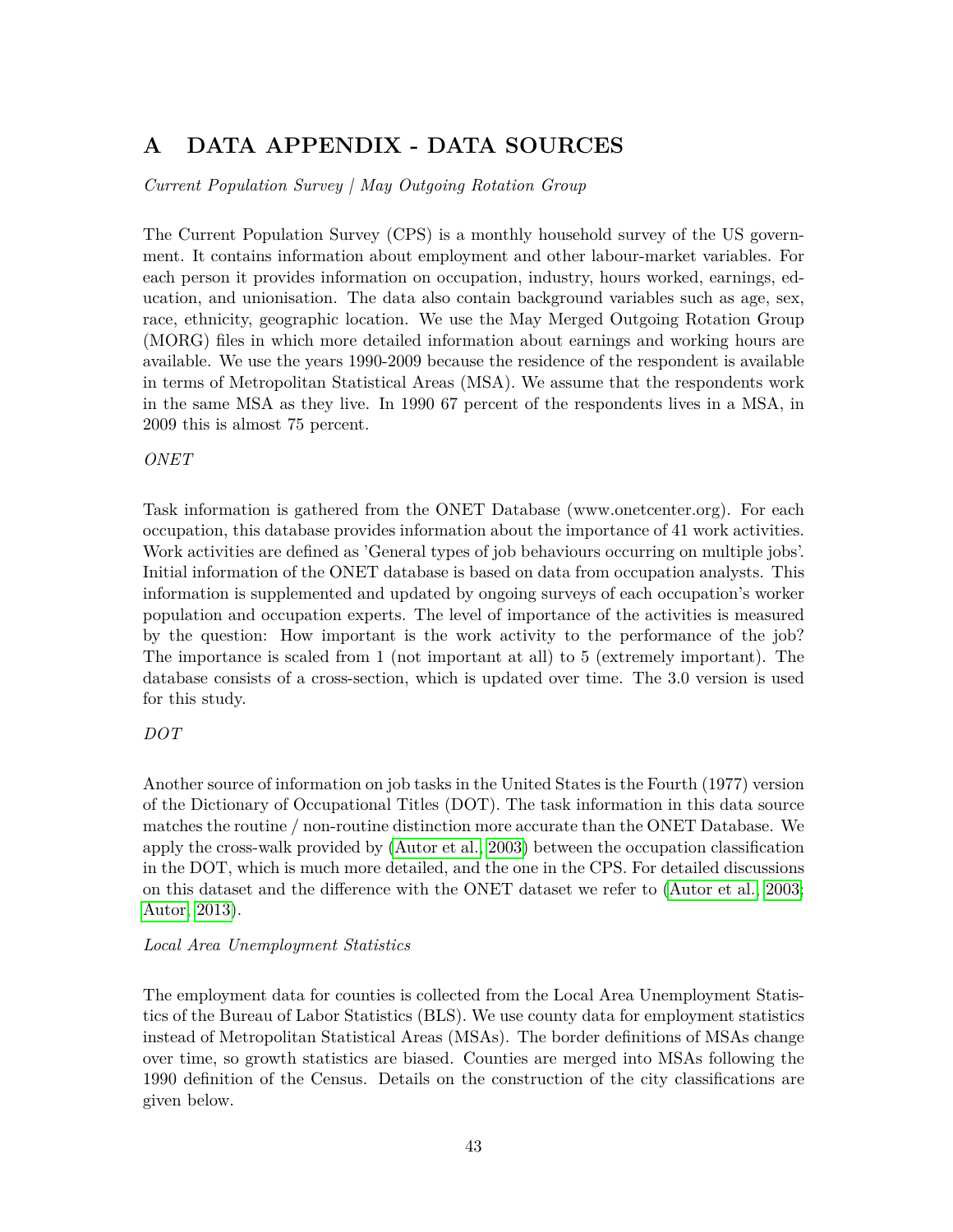#### *Census 1990 and 2000*

The share of high-skilled people and the mean rent by MSA is gathered from the Census data. For each MSA it contains information on the number of people that have obtained at least a Bachelor's degree in 1990 and 2000. We do not have information on the share of high-skilled people or rents by city for other years.

## **B DATA APPENDIX CLASSIFICATIONS**

#### *Cities*

In 2009, MSAs were responsible for more than 85 percent of the employment, income, and production of products and services in the United States (Bureau of Economic Analysis). MSAs are defined by the nature of their economic activity. The scope of regional economic activity increases over time, which is replicated in the borders of the MSA classification. To analyse the development of economic structure within cities, we need a consistent city classification. To do so, we use MSA definitions by combining counties following the 1990 definition of the Census. Since county borders do not change over time, our MSA classification represents cities, which do not change in geographical size over time. Due to a change in classification of MSAs in 2005 we loose a small fraction of our sample. The definition of the Census is optimised for this break in classification. Our city classification consists of 168 MSAs, which are stable over time.

#### *Industries*

The Census industry classification changes within the period 1990-2009. We use a threedigit consistent classification provided by David Dorn and used in [Autor and Dorn](#page-24-9) [\(2013\)](#page-24-9). The classification includes 142 industries at the three-digit level. For the two-digit level we distinguish 11 industries. We exclude the agriculture industry. To verify the CPS distribution of industries over MSAs we compare it with the County Business Pattern data. Using data from the County Business Patterns instead of the CPS does not change the results.

#### *Occupations*

The Census classification for occupations changes over time as well. We make use of the occupation classification in [Autor and Dorn](#page-24-9) [\(2013\)](#page-24-9). This classification includes 326 occupations, which are consistently defined over time.

Tasks are defined as 'General types of job behaviours occurring on multiple jobs'. The ONET database provides the importance of 41 work activities for occupations following the Standard Occupation Classification (SOC 2000). The SOC occupational classification scheme of the ONET database is matched to the Census 2000 occupational classification scheme. This scheme is collapsed to the 326 consistent occupations. Table [2](#page-31-0) shows the 41 tasks, their task group and descriptive statistics.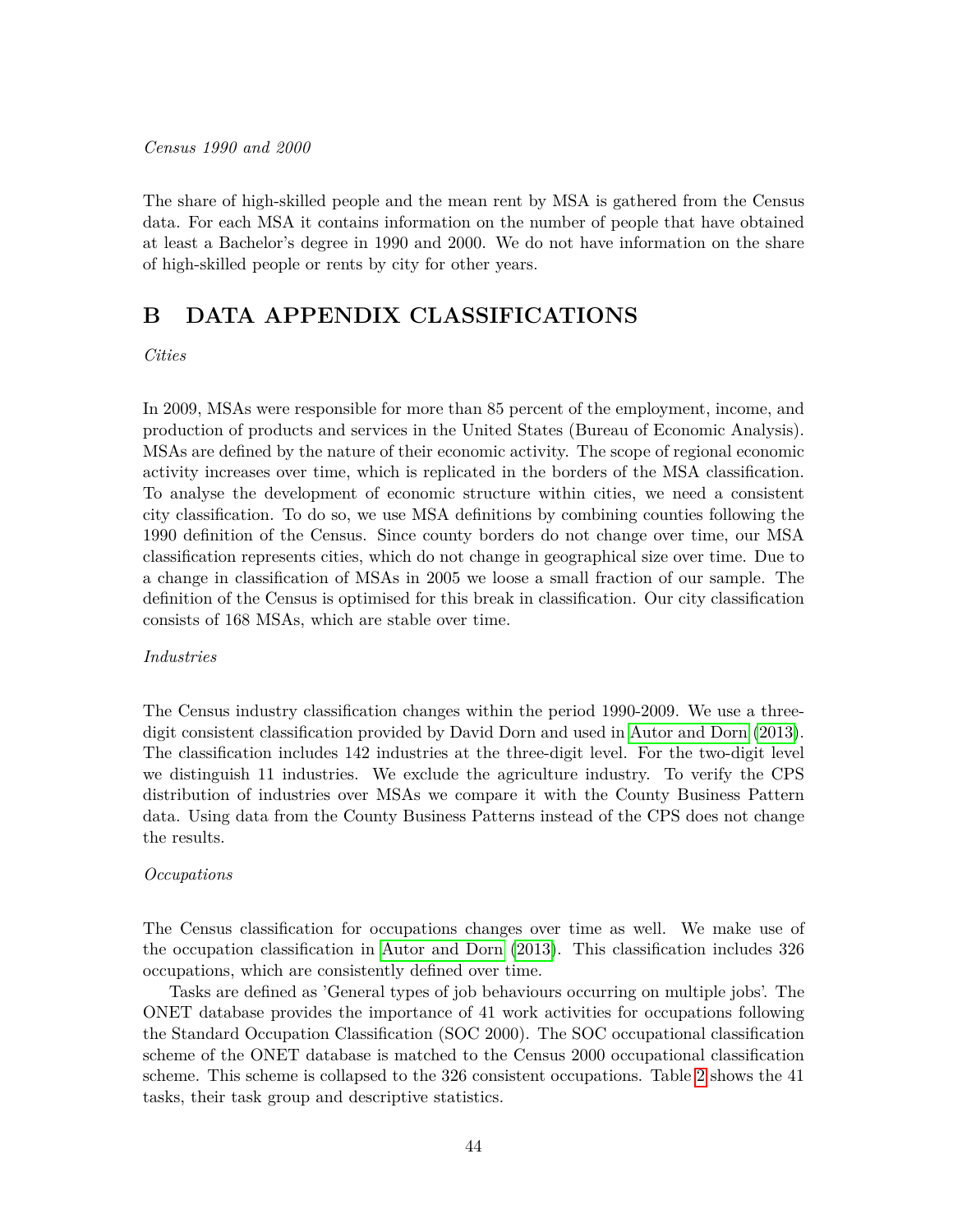<span id="page-46-0"></span>

| Standardised change in logs Local Area Unemployment Statistics<br><b>Jensus</b><br>Census<br>Sdí<br>Šď<br>Standardised temperature<br>Standardised temperature<br>Standardised share<br>Standardised mean<br>Standardised mean<br>Standardised share<br>Standardised mean<br>Standardised mean<br>Standardised score<br>Standardised mean<br>Standardised ratio<br>Standardised rent<br>Dummy variables<br>Standardised log<br>1990-2009<br>990<br>$\overline{50}$<br>990<br>$^{60}$<br>990<br>1990<br>59<br>60<br>$\frac{60}{20}$<br>990<br>$\frac{60}{20}$<br>versus non-routine importance. Defined as in Acemoglu and Autor (2011)<br>MSAs quality of the local labour pool relative to the industrial structure, see Equation $(5)$<br>employment, see Equation (7)<br>MSAs maximum over-representation of an industry, see Equation (3)<br>MSAs location dummy, defined as in the Census Regional Division<br>use as defined in Section 4<br>MSAs share of social skills (ONET definition) in employment<br>MSAs average connectivity of ONET Skills, see Equation (2)<br>MSAs share of workers with at least a bachelor degree<br>ISAs average task connectivity, see Equation (1)<br>MSAs ratio of routine task importance<br>MSAs average co-agglomeration of task<br>MSAs average importance of computer<br>MSAs employment growth 1990 - 2009<br>Average State January temperature<br>Average State July temperature<br>MSAs employment<br>MSAs mean rent<br>Industrial specialisation<br>anuary temperature<br>Employment growth<br>$\begin{array}{c} \text{July temperature}\\ \text{Required number}\\ \text{Still - connectivity} \end{array}$<br>Labour suitability<br>Co-agglomeration<br>Computer use<br>Routine tasks<br><b>Jonnectivity</b><br>Employment<br>Social skills<br>High-skilled<br>Rent | Variable | Definition                                                            | Year of measurement Measurement |                    | Source                             |
|------------------------------------------------------------------------------------------------------------------------------------------------------------------------------------------------------------------------------------------------------------------------------------------------------------------------------------------------------------------------------------------------------------------------------------------------------------------------------------------------------------------------------------------------------------------------------------------------------------------------------------------------------------------------------------------------------------------------------------------------------------------------------------------------------------------------------------------------------------------------------------------------------------------------------------------------------------------------------------------------------------------------------------------------------------------------------------------------------------------------------------------------------------------------------------------------------------------------------------------------------------------------------------------------------------------------------------------------------------------------------------------------------------------------------------------------------------------------------------------------------------------------------------------------------------------------------------------------------------------------------------------------------------------------------------------------------------------------------------------------------------------------------------------------------------------------|----------|-----------------------------------------------------------------------|---------------------------------|--------------------|------------------------------------|
|                                                                                                                                                                                                                                                                                                                                                                                                                                                                                                                                                                                                                                                                                                                                                                                                                                                                                                                                                                                                                                                                                                                                                                                                                                                                                                                                                                                                                                                                                                                                                                                                                                                                                                                                                                                                                        |          |                                                                       |                                 |                    |                                    |
|                                                                                                                                                                                                                                                                                                                                                                                                                                                                                                                                                                                                                                                                                                                                                                                                                                                                                                                                                                                                                                                                                                                                                                                                                                                                                                                                                                                                                                                                                                                                                                                                                                                                                                                                                                                                                        |          |                                                                       |                                 |                    | Local Area Unemployment Statistics |
|                                                                                                                                                                                                                                                                                                                                                                                                                                                                                                                                                                                                                                                                                                                                                                                                                                                                                                                                                                                                                                                                                                                                                                                                                                                                                                                                                                                                                                                                                                                                                                                                                                                                                                                                                                                                                        |          |                                                                       |                                 |                    | CPS matched to ONET                |
|                                                                                                                                                                                                                                                                                                                                                                                                                                                                                                                                                                                                                                                                                                                                                                                                                                                                                                                                                                                                                                                                                                                                                                                                                                                                                                                                                                                                                                                                                                                                                                                                                                                                                                                                                                                                                        |          |                                                                       |                                 |                    |                                    |
|                                                                                                                                                                                                                                                                                                                                                                                                                                                                                                                                                                                                                                                                                                                                                                                                                                                                                                                                                                                                                                                                                                                                                                                                                                                                                                                                                                                                                                                                                                                                                                                                                                                                                                                                                                                                                        |          |                                                                       |                                 |                    |                                    |
|                                                                                                                                                                                                                                                                                                                                                                                                                                                                                                                                                                                                                                                                                                                                                                                                                                                                                                                                                                                                                                                                                                                                                                                                                                                                                                                                                                                                                                                                                                                                                                                                                                                                                                                                                                                                                        |          |                                                                       |                                 |                    | TPS matched to ONET                |
|                                                                                                                                                                                                                                                                                                                                                                                                                                                                                                                                                                                                                                                                                                                                                                                                                                                                                                                                                                                                                                                                                                                                                                                                                                                                                                                                                                                                                                                                                                                                                                                                                                                                                                                                                                                                                        |          |                                                                       |                                 |                    | CPS matched to DOT                 |
|                                                                                                                                                                                                                                                                                                                                                                                                                                                                                                                                                                                                                                                                                                                                                                                                                                                                                                                                                                                                                                                                                                                                                                                                                                                                                                                                                                                                                                                                                                                                                                                                                                                                                                                                                                                                                        |          |                                                                       |                                 |                    | CPS matched to ONET                |
|                                                                                                                                                                                                                                                                                                                                                                                                                                                                                                                                                                                                                                                                                                                                                                                                                                                                                                                                                                                                                                                                                                                                                                                                                                                                                                                                                                                                                                                                                                                                                                                                                                                                                                                                                                                                                        |          |                                                                       |                                 |                    | Census Decennial Database          |
|                                                                                                                                                                                                                                                                                                                                                                                                                                                                                                                                                                                                                                                                                                                                                                                                                                                                                                                                                                                                                                                                                                                                                                                                                                                                                                                                                                                                                                                                                                                                                                                                                                                                                                                                                                                                                        |          |                                                                       |                                 |                    | Census Decennial Database          |
|                                                                                                                                                                                                                                                                                                                                                                                                                                                                                                                                                                                                                                                                                                                                                                                                                                                                                                                                                                                                                                                                                                                                                                                                                                                                                                                                                                                                                                                                                                                                                                                                                                                                                                                                                                                                                        |          |                                                                       |                                 |                    |                                    |
|                                                                                                                                                                                                                                                                                                                                                                                                                                                                                                                                                                                                                                                                                                                                                                                                                                                                                                                                                                                                                                                                                                                                                                                                                                                                                                                                                                                                                                                                                                                                                                                                                                                                                                                                                                                                                        |          |                                                                       |                                 |                    |                                    |
|                                                                                                                                                                                                                                                                                                                                                                                                                                                                                                                                                                                                                                                                                                                                                                                                                                                                                                                                                                                                                                                                                                                                                                                                                                                                                                                                                                                                                                                                                                                                                                                                                                                                                                                                                                                                                        |          |                                                                       |                                 |                    | <b>Census Regional Division</b>    |
|                                                                                                                                                                                                                                                                                                                                                                                                                                                                                                                                                                                                                                                                                                                                                                                                                                                                                                                                                                                                                                                                                                                                                                                                                                                                                                                                                                                                                                                                                                                                                                                                                                                                                                                                                                                                                        |          |                                                                       |                                 |                    | CPS matched to ONET                |
|                                                                                                                                                                                                                                                                                                                                                                                                                                                                                                                                                                                                                                                                                                                                                                                                                                                                                                                                                                                                                                                                                                                                                                                                                                                                                                                                                                                                                                                                                                                                                                                                                                                                                                                                                                                                                        |          |                                                                       |                                 |                    | <b>CPS</b> matched to ONET         |
|                                                                                                                                                                                                                                                                                                                                                                                                                                                                                                                                                                                                                                                                                                                                                                                                                                                                                                                                                                                                                                                                                                                                                                                                                                                                                                                                                                                                                                                                                                                                                                                                                                                                                                                                                                                                                        |          | MSAs score on the inverse Hirschman-Hefindahl index, see Equation (8) |                                 | Standardised score | CPS matched to ONET                |

TABLE 8. Variables TABLE 8. Variables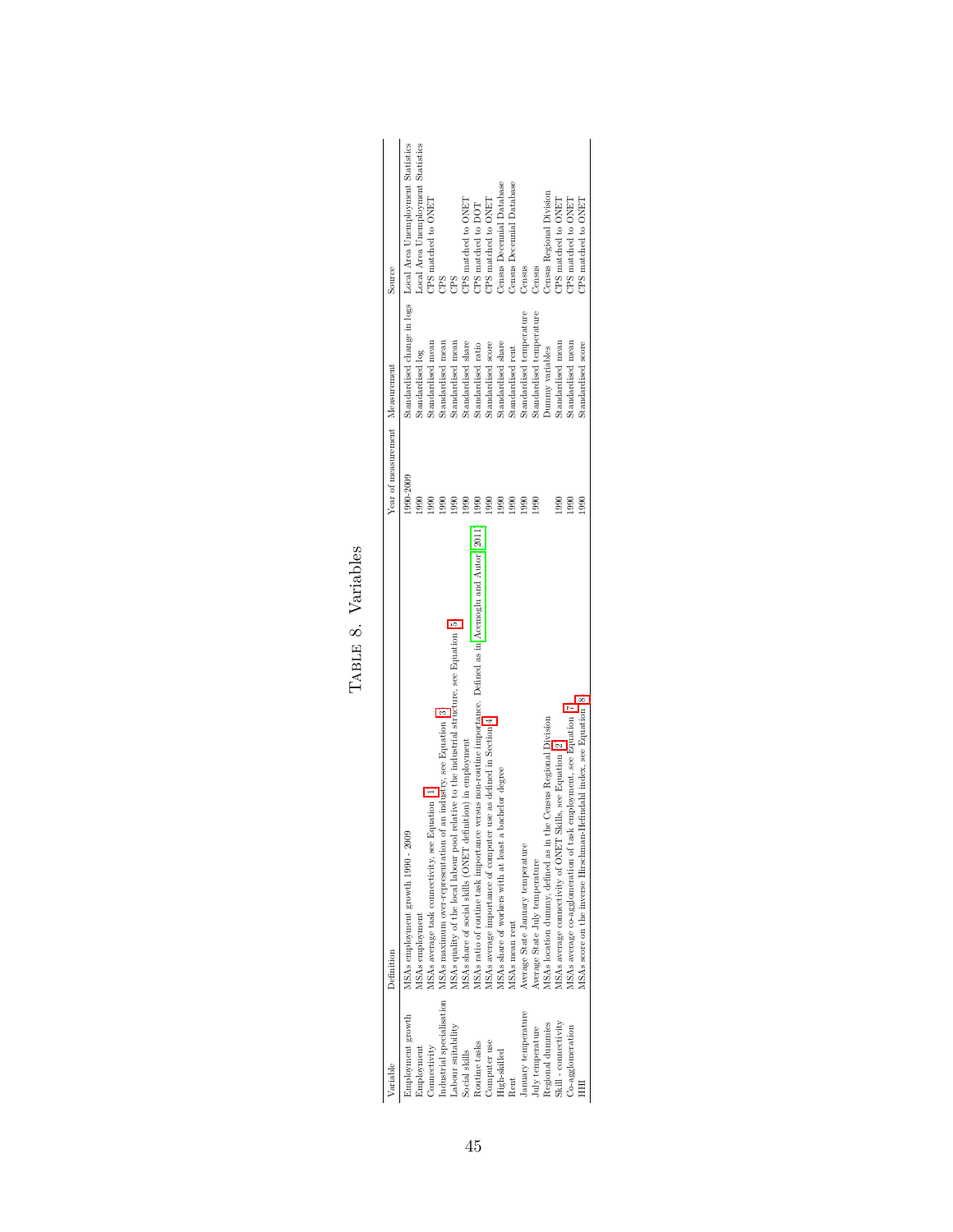Table 9. Summary statistics

<span id="page-47-0"></span>

|                           |         | Raw variables |         |       |      | Standardised |         |      |
|---------------------------|---------|---------------|---------|-------|------|--------------|---------|------|
|                           | Mean    | St. dev.      | Min     | Max   | Mean | St. dev.     | Min     | Max  |
| Employment 1990-2009      | 0.18    | 0.17          | $-0.13$ | 0.79  | 0.00 | 1.00         | $-1.85$ | 3.60 |
| Employment                | 12.46   | 0.97          | 10.77   | 15.26 | 0.00 | 1.00         | $-1.74$ | 2.89 |
| Connectivity              | 0.10    | 0.96          | $-1.69$ | 2.76  | 0.00 | 1.00         | $-1.87$ | 2.77 |
| Industrial specialisation | 3.24    | 0.76          | 1.62    | 5.14  | 0.00 | 1.00         | $-2.09$ | 2.90 |
| Labour suitability        | 0.41    | 0.08          | 0.23    | 5.14  | 0.00 | 1.00         | $-2.29$ | 1.75 |
| Social skills             | 13.02   | 0.30          | 12.11   | 5.14  | 0.00 | 1.00         | $-4.17$ | 3.14 |
| Computer use              | 1.81    | 0.11          | 1.41    | 0.54  | 0.00 | 1.00         | $-2.50$ | 3.24 |
| Share high skilled        | 20.21   | 5.65          | 10.20   | 13.88 | 0.00 | 1.00         | $-1.78$ | 4.02 |
| Rent                      | $-0.08$ | 0.94          | $-0.99$ | 2.09  | 0.00 | 1.00         | $-0.99$ | 4.92 |
| January temperature       | 33.05   | 12.55         | 5.60    | 42.84 | 0.00 | 1.00         | $-1.65$ | 2.72 |
| July temperature          | 75.13   | 5.15          | 66.00   | 4.92  | 0.00 | 1.00         | $-1.79$ | 1.34 |
| North-east                | 0.12    | 0.33          | 0.00    | 1.00  |      |              |         |      |
| Midwest                   | 0.25    | 0.43          | 0.00    | 1.00  |      |              |         |      |
| South                     | 0.41    | 0.49          | 0.00    | 1.00  |      |              |         |      |
| West                      | 0.23    | 0.42          | 0.00    | 1.00  |      |              |         |      |

Note: *n*=168 cities. All variables are measured in 1990. Vari-

ables are measured as described in Table [8](#page-46-0) in the appendix.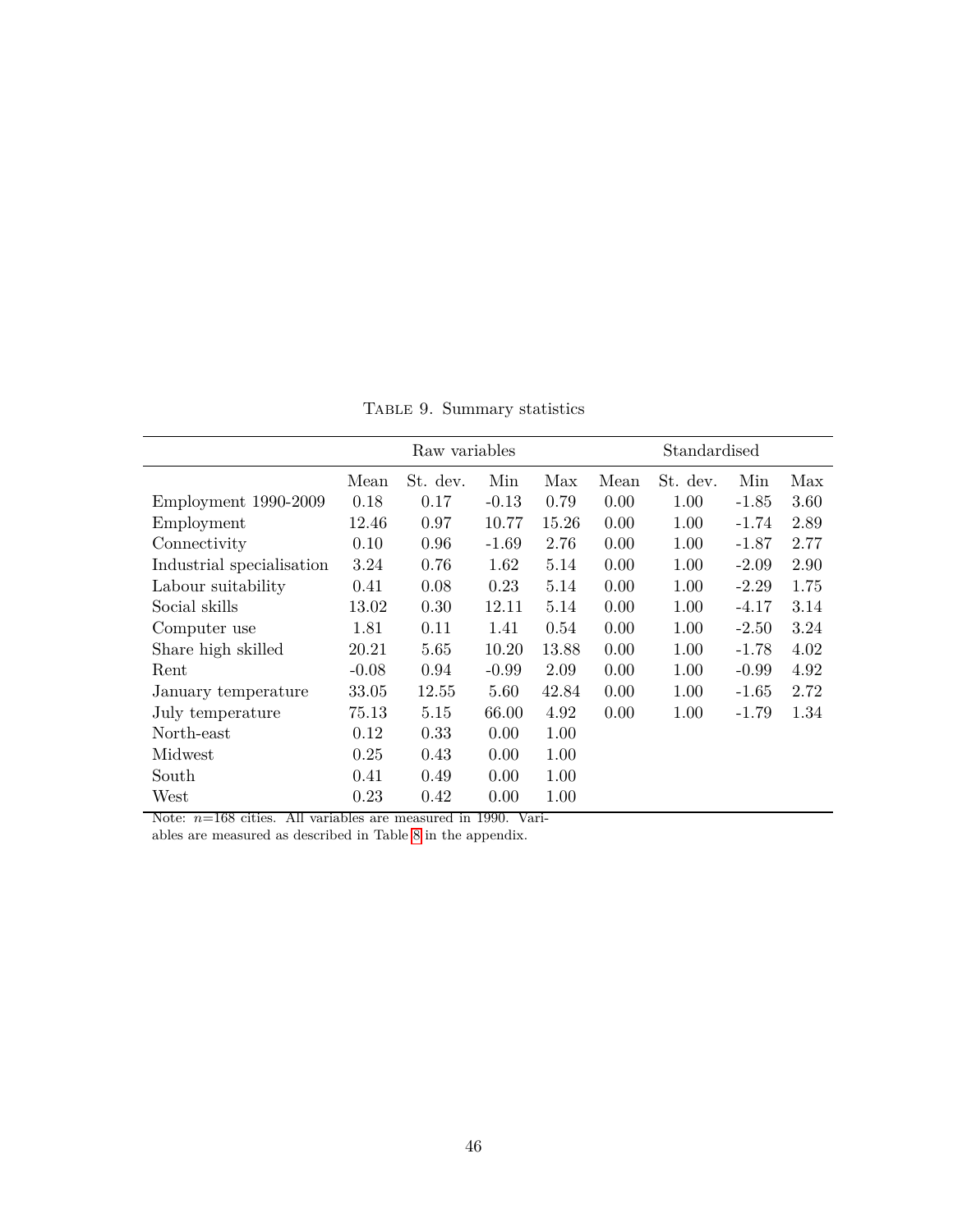<span id="page-48-0"></span>

|                                           | $\left( \exists\right)$ | $\widehat{c}$          | $\widehat{c}$                                                                                                          | $\bigoplus$        | $\widetilde{5}$    | $\odot$              | $\widehat{C}$      | $\circledast$        | $\circledcirc$     | (10)                        | (11)              | (12)                | $(13)$              | (14)              | (15)              | (16)     |
|-------------------------------------------|-------------------------|------------------------|------------------------------------------------------------------------------------------------------------------------|--------------------|--------------------|----------------------|--------------------|----------------------|--------------------|-----------------------------|-------------------|---------------------|---------------------|-------------------|-------------------|----------|
| $(1)$ Employment growth 1990-2009         | 1.00                    |                        |                                                                                                                        |                    |                    |                      |                    |                      |                    |                             |                   |                     |                     |                   |                   |          |
| $(2)$ Employment                          | (0.23)<br>$-0.09$       | $1.00\,$               |                                                                                                                        |                    |                    |                      |                    |                      |                    |                             |                   |                     |                     |                   |                   |          |
| (3) Connectivity                          | (0.81)<br>0.02          | (0.00)<br>$0.88\,$     | $1.00\,$                                                                                                               |                    |                    |                      |                    |                      |                    |                             |                   |                     |                     |                   |                   |          |
| $(4)$ Industrial specialisation           | (0.17)<br>$-0.11$       | $(0.00)$<br>$-0.58$    | $-0.59$<br>(0.00)                                                                                                      | $1.00\,$           |                    |                      |                    |                      |                    |                             |                   |                     |                     |                   |                   |          |
| (5) Labour suitability                    | (0.69)<br>$\,0.03$      | $(0.00)$<br>$\!0.82\!$ | (0.00)                                                                                                                 | (0.00)<br>$-0.54$  | $1.00\,$           |                      |                    |                      |                    |                             |                   |                     |                     |                   |                   |          |
| (6) Social skills                         | $(0.01)$<br>0.20        | (0.62)<br>$0.04\,$     | (0.03)<br>0.17                                                                                                         | (0.05)<br>$-0.15$  | (0.15)<br>0.11     | $1.00\,$             |                    |                      |                    |                             |                   |                     |                     |                   |                   |          |
| $(7)$ Routine tasks                       | (0.04)<br>$-0.16$       | $(0.00)$<br>0.36       | (0.31)                                                                                                                 | (0.00)<br>$-0.25$  | (0.00)             | $-0.30$<br>(0.00)    | $1.00\,$           |                      |                    |                             |                   |                     |                     |                   |                   |          |
| (8) Computer use                          | (0.36)<br>$0.07$        | (0.00)<br>$\,0.43$     | $(0.00)$<br>$\!0.61$                                                                                                   | (0.00)<br>$-0.40$  | (0.00)<br>0.38     | (0.17)<br>0.11       | $-0.08$<br>(0.27)  | $1.00\,$             |                    |                             |                   |                     |                     |                   |                   |          |
| (9) High skilled                          | (0.04)<br>$0.16\,$      | (0.00)<br>0.35         | (0.00)<br>$0.48\,$                                                                                                     | (0.00)<br>$-0.34$  | (0.00)<br>$0.28\,$ | (0.45)<br>$\!0.06\!$ | (0.20)<br>$-0.10$  | (0.00)<br>$\,0.69\,$ | $1.00\,$           |                             |                   |                     |                     |                   |                   |          |
| $(10)$ Rent                               | (0.45)<br>$-0.06$       | (0.00)<br>0.42         | (0.38)                                                                                                                 | (0.00)<br>$-0.38$  | (0.00)<br>$0.26\,$ | (0.90)<br>$0.01\,$   | (0.55)<br>$-0.05$  | (0.00)<br>$\!0.31\!$ | (0.00)<br>0.48     | $1.00\,$                    |                   |                     |                     |                   |                   |          |
| (11) January temperature                  | (0.00)<br>$\!0.34\!$    | (0.59)<br>$-0.04$      | (0.31)<br>$-0.08$                                                                                                      | (0.09)<br>$-0.13$  | $-0.02$<br>(0.77)  | (0.04)<br>$0.16\,$   | (0.22)<br>$-0.09$  | (0.09)<br>$-0.13$    | (0.62)<br>$-0.04$  | (0.00)<br>$0.23\,$          | 1.00              |                     |                     |                   |                   |          |
| $(12)$ July temperature                   | (0.01)<br>0.21          | (0.56)<br>$-0.05$      | (0.24)<br>$-0.09$                                                                                                      | (0.85)<br>$-0.02$  | (0.68)<br>$-0.03$  | (0.12)<br>0.12       | (0.40)<br>$-0.07$  | (0.05)<br>$-0.15$    | (0.08)<br>$-0.13$  | (0.06)<br>$-0.15$           | (0.00)<br>0.72    | $1.00\,$            |                     |                   |                   |          |
| (13) North-east                           | $(0.00)$<br>$-0.30$     | (0.06)<br>0.15         | (0.07)<br>$0.14\,$                                                                                                     | (0.38)<br>$-0.07$  | (0.20)<br>$0.10$   | (0.01)<br>$-0.21$    | (0.00)<br>0.23     | (0.40)<br>$0.07$     | (0.79)<br>$-0.02$  | $\left(0.12\right)$<br>0.12 | (0.00)<br>$-0.33$ | $(0.00)$<br>$-0.32$ | $1.00\,$            |                   |                   |          |
| (14) Midwest                              | $(0.00)$<br>$-0.36$     | $(0.92)$<br>$-0.01$    | (0.96)<br>$0.00$                                                                                                       | (0.20)<br>$0.10\,$ | (0.64)<br>$-0.04$  | (0.58)<br>$-0.04$    | (0.52)<br>$-0.05$  | (0.72)<br>$\rm 0.03$ | (0.0, 0)           | (0.00)<br>$-0.24$           | (0.00)<br>$-0.60$ | $-0.31$<br>(0.00)   | (0.01)<br>$-0.21$   | $1.00\,$          |                   |          |
| $(15)$ South                              | (0.01)<br>0.20          | $-0.10$<br>$(0.20)$    | (0.16)<br>$-0.11$                                                                                                      | (0.99)<br>$0.00$   | (0.60)<br>$-0.04$  | (0.16)<br>0.11       | (0.75)<br>$0.02\,$ | (0.09)<br>$-0.13$    | (0.16)<br>$-0.11$  | (0.00)<br>$-0.28$           | (0.00)<br>0.57    | (0.00)              | $(0.00)$<br>$-0.30$ | $-0.48$<br>(0.00) | $1.00\,$          |          |
| $(16)$ West                               | (0.00)                  | (0.89)<br>$0.01\,$     | (0.85)<br>$0.01\,$                                                                                                     | (0.52)<br>$-0.05$  | (0.92)<br>$0.01\,$ | (0.31)<br>$0.08\,$   | (0.05)<br>$-0.15$  | (0.33)<br>$0.08\,$   | (0.01)<br>$0.21\,$ | (0.00)<br>0.49              | (0.01)<br>0.21    | $-0.35$<br>(0.00)   | $-0.20$<br>(0.01)   | (0.00)<br>$-0.31$ | $-0.45$<br>(0.00) | $1.00\,$ |
| Note: $P$ -values are in parentheses. $n$ |                         |                        | $=$ 168 cities. All variables are measured in 1990. Definitions and sources of the variables are displayed in Table 8. |                    |                    |                      |                    |                      |                    |                             |                   |                     |                     |                   |                   |          |

TABLE 10. Correlation matrix TABLE 10. Correlation matrix